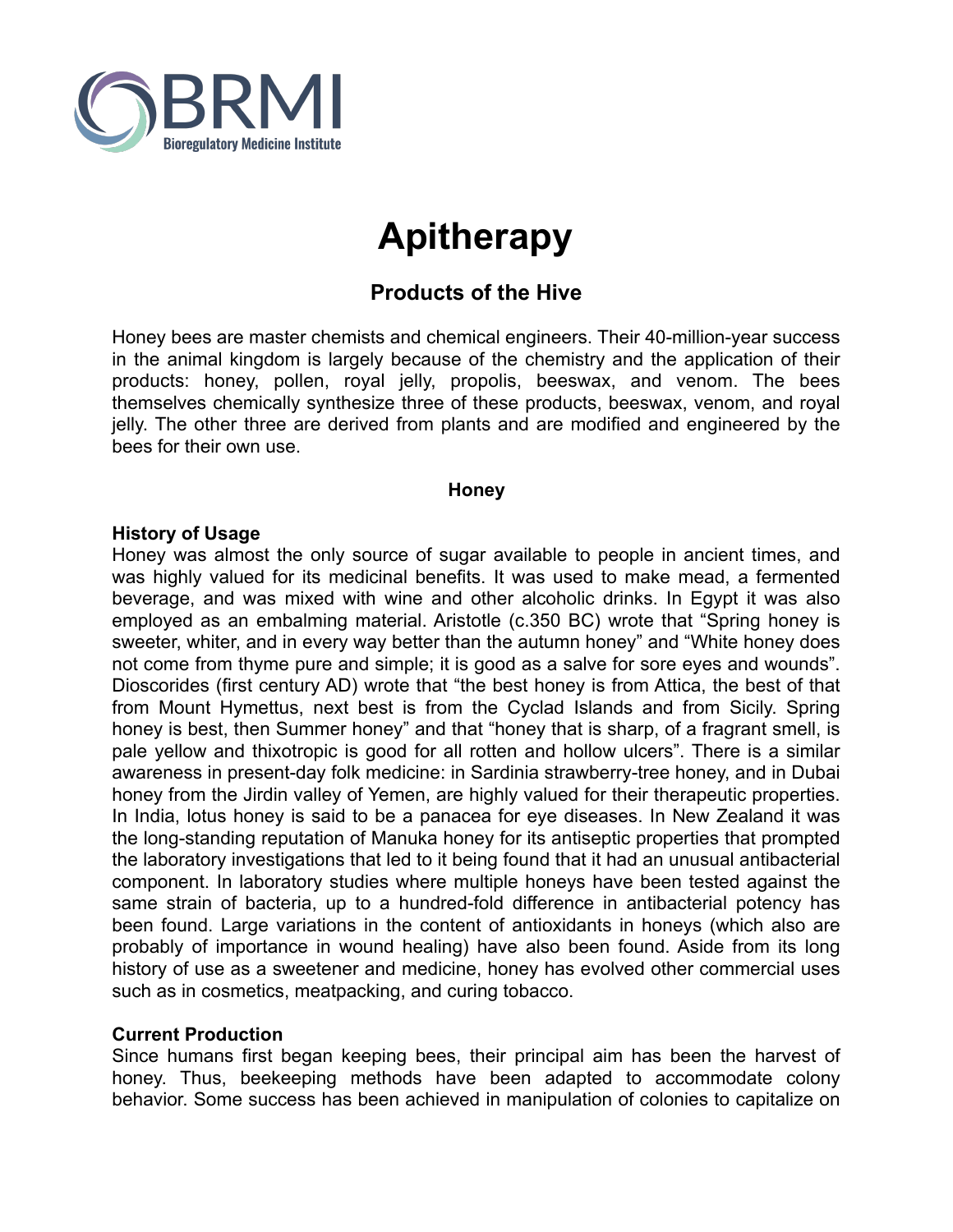certain behavioral traits, but honey bees must still be considered wild, not domesticated, creatures, and honey a raw agricultural commodity. Ninety percent of the world's beekeepers live in Europe, Russia, Asia, and Africa and produce 54 percent of the world's honey by averaging 9.1 kg (20 lb.) per colony. Ten percent of the world's beekeepers live in Australia and North and South America and produce 46 percent of the world honey crop by averaging 22.7 to 45.4 (50 to 100 lb.) per colony. Some stingless bees (not honey bees) are kept for honey production, but the number of these colonies is comparatively small. Worldwide honey production is currently in excess of 600,000 tons annually. This quantity is provided by an estimated 50 million colonies kept by about 6.5 million beekeepers. The current world population is around 6.3 billion people, and it is estimated that there are 500 times more honey bees than people.

## **Chemical Properties and Composition**

Honey is elaborated from the nectar of numerous plant species but may also be produced from honeydew excretions of aphids and scale insects. Nectars vary considerably in quality and quantity, depending on the floral source. Similarly, honey varies; some honey is nearly colorless (like water), with a light, pleasing aroma, and some is as dark as crankcase oil, with a heavy-bodied aroma. Honey from most floral sources falls between these extremes. Bees convert nectar to honey by drying it down to a moisture content of 15 to 20 percent and by adding a salivary enzyme that changes sucrose (long-chain sugar) into glucose and fructose (two short-chain sugars). Hence, honey is composed of sugars, mainly fructose and glucose. Honey also contains trace amounts of minerals, enzymes, vitamins, and colloids. Honey is water soluble, may granulate between 10° and 18°C, and is acidic.

The high acidity of honey also plays an important role in the system that prevents bacterial growth. The pH of honeys may vary from approximately 3.2 to 4.5 (average pH= 3.9). The acids of honey account for less than 0.5 percent of the solids, but this level contributes not only to the flavor, but is in part responsible for the excellent stability of honey against microorganisms. Several acids have been found in honey, gluconic acid being the major one. It arises from dextrose through the action of an enzyme called glucose oxidase. Other acids in honey are formic, acetic, butyric, lactic, oxalic, succinic, tartaric, maleic, pyruvic, pyroglutamic, *a*-ketoglutaric, glycolic, citric, malic, 2- or 3 phosphoglyceric acid, *a*- or *B*-glycerophosphate, and glucose 6-phosphate.

The amount of nitrogen in honey is low, 0.04 percent on the average, though it may range to 0.1 percent. Recent work has shown that only 40 to 65 percent of the total nitrogen in honey is in protein, and some nitrogen resides in substances other than proteins, namely the amino acids. Of the 8 to 11 proteins found in various honeys, 4 are common to all, and appear to originate in the bee, rather than the nectar. Little is known of many proteins in honey, except that the enzymes fall into this class. The presence of proteins causes honey to have a lower surface tension than it would have otherwise, which produces a marked tendency to foam and form scum and encourages formation of fine air bubbles. Beekeepers familiar with buckwheat honey know how readily it tends to foam and produce surface scum, which is largely due to its relatively high protein content.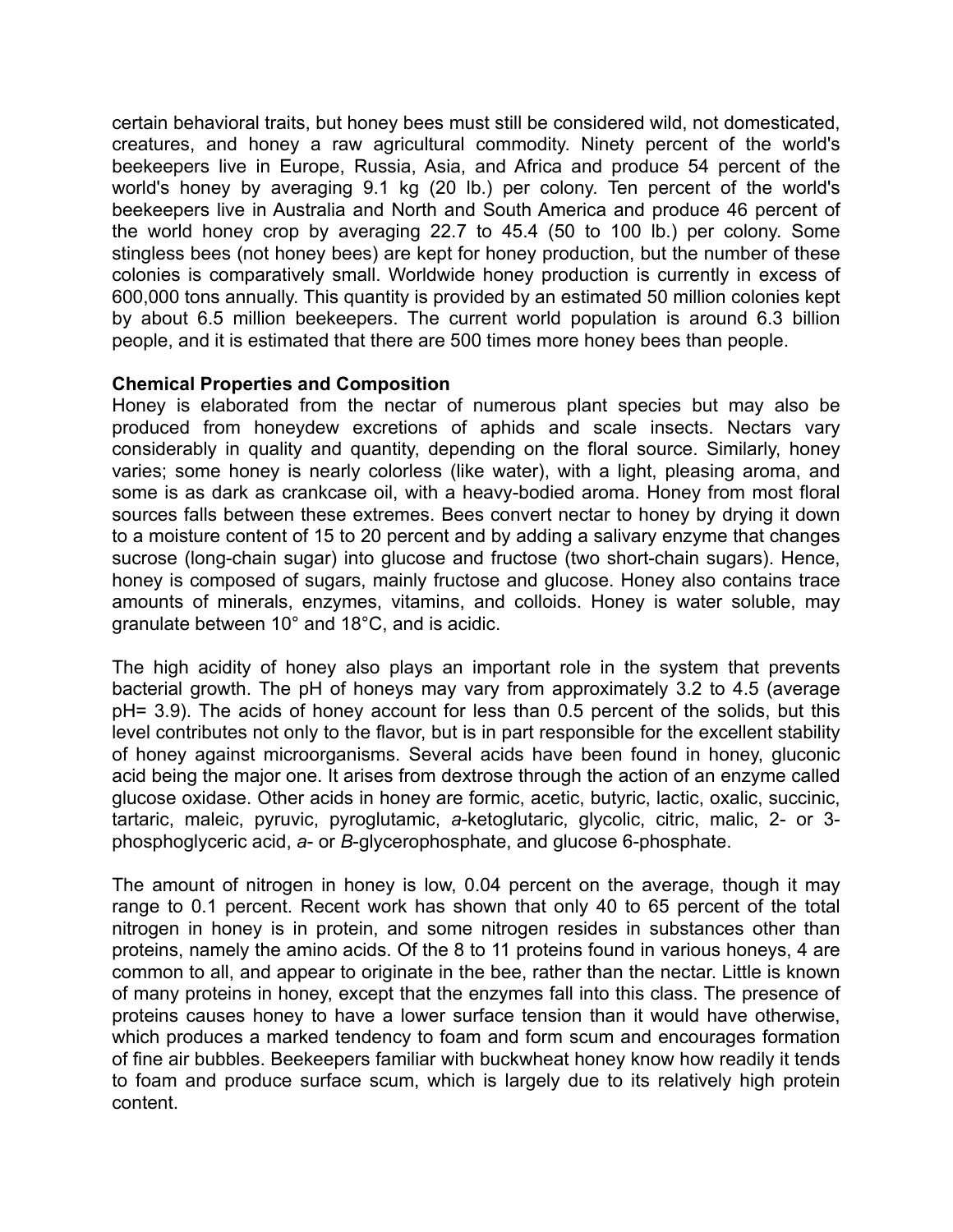One of the characteristics that differentiates honey from all other sweetening agents is the presence of enzymes. These conceivably arise from the bee, pollen, nectar, or even yeasts or microorganisms in the honey. Those most prominent are added by the bee during the conversion of nectar to honey. Enzymes are complex protein materials that under mild conditions bring about chemical changes, which may be very difficult to accomplish in a chemical laboratory without their aid. The changes that enzymes bring about throughout nature are essential to life. Some of the most important honey enzymes are invertase, diastase, and glucose oxidase.

Invertase, also known as sucrase or saccharase splits sucrose into its constituent simple sugars, dextrose and levulose. Other more complex sugars have been found recently to form in small amounts during this action and in part explain the complexity of the minor sugars of honey. Although the work of invertase is completed when honey is ripened, the enzyme remains in the honey and retains its activity for some time. Even so, the sucrose content of honey never reaches zero. Since the enzyme also synthesizes sucrose, perhaps the final low value for the sucrose content of honey represents equilibrium between splitting and forming sucrose.

Diastase (amylase) digests starch to simpler compounds but no starch is found in nectar. What its function is in honey is not clear. Diastase appears to be present in varying amounts in nearly all honey and it can be measured. It has probably had the greatest attention in the past, because it has been used as a measure of honey quality in several European countries.

Glucose oxidase converts dextrose to a related material, a gluconolactone, which in turn forms gluconic acid, the principal acid in honey. Since this enzyme previously was shown to be in the pharyngeal gland of the honey bee, this is probably the source. Here, as with other enzymes, the amount varies in different honeys. In addition to gluconolactone, glucose oxidase forms hydrogen peroxide during its action on dextrose, which has been shown to be the basis of the heat-sensitive antibacterial activity of honey. Other enzymes are reported to be present in honey, including catalase and an acid phosphatase. All the honey enzymes can be destroyed or weakened by heat.

The low moisture content of honey is one of its most important characteristics as it influences keeping quality, rate of granulation and body. Honey is hygroscopic (absorbs moisture) and will remove moisture from the air if the relative humidity exceeds 60 percent. Care must be taken in the handling and storage of honey to be sure that this does not happen. However, hygroscopicity is one of the traits the makes honey desirable for baking; goods sweetened with honey will stay moist longer. The low moisture content of honey also forms an important part of the system that protects honey from attack by microorganisms. Honey's hyperosmotic nature due to the high concentration of solids and low moisture content prevents the growth of bacteria and yeasts as it draws water out of the organisms.

## **Medicinal Properties and Usage of Honey**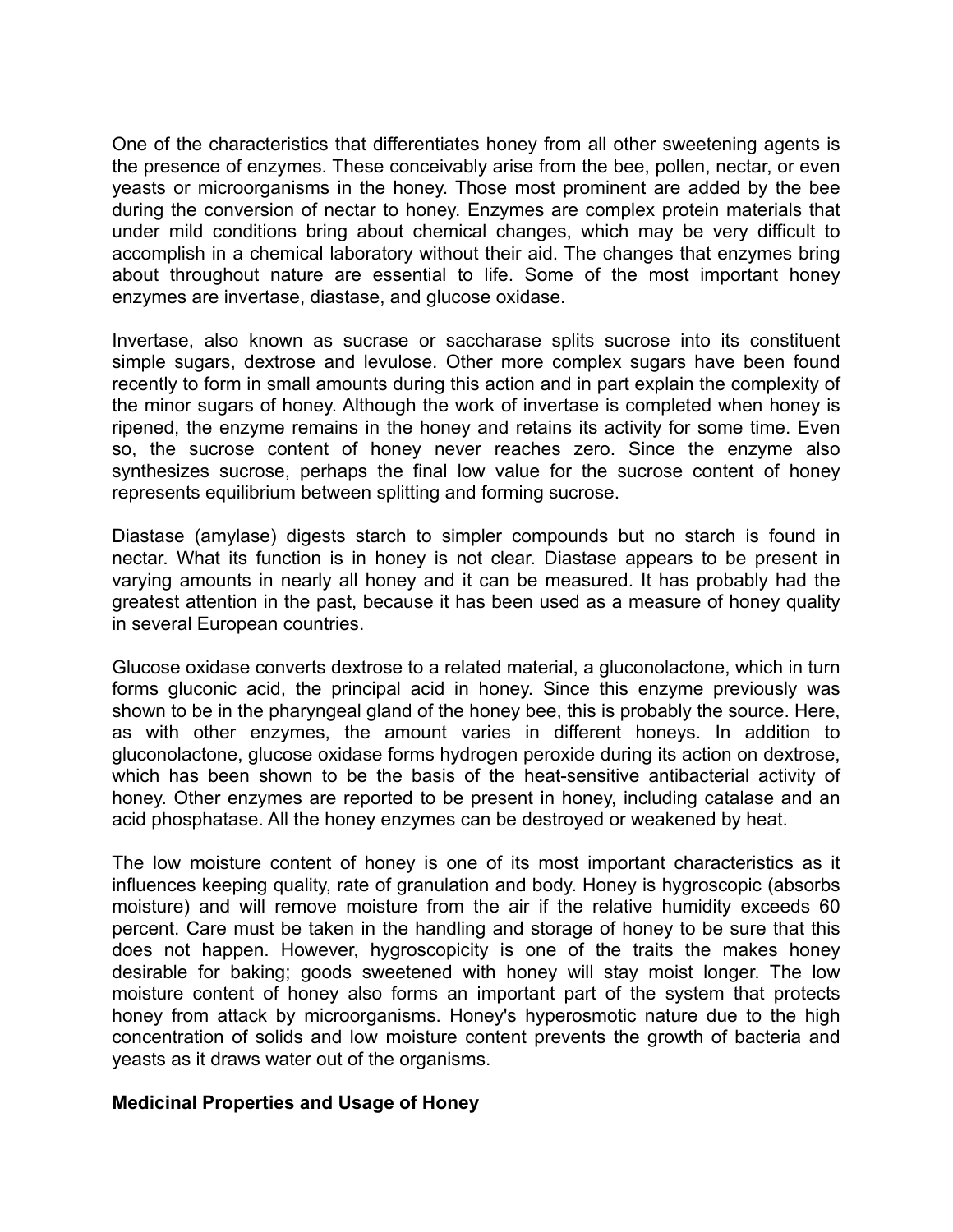## **Antimicrobial Effect in Wound Healing**

There is rapidly increasing interest in the use of honey as a wound dressing because of its properties of rapid clearance of infection (including infection with antibiotic-resistant bacteria), rapid debridement of wounds, rapid suppression of inflammation, minimization of scarring and stimulation of angiogenesis and the growth of granulation tissue and epithelium. Early Egyptians were the first to use honey as a component (along with animal fats and vegetable fibers) in the topical treatment of wounds as evidenced from their writings in the Smith papyrus (1650 BC). In the time of Aristotle, it was recommended that honey collected in specific regions and seasons (and therefore presumably from different floral sources) be used for the treatment of particular ailments. Although it appears that the honey from certain plants has better antibacterial activity than that from others, little work has been done to measure these variations. Honeydew honey from the conifer forests of the mountainous regions of central Europe has been found to have particularly high antibacterial activity, likewise honey from manuka (*Leptospermum scoparium*) in New Zealand has been found to have special antibacterial properties. Studies on the effectiveness against wound-infecting species of bacteria show that manuka honey is more effective than other honeys for *Escherichia coli* and *Staphylococcus aureus* while other honey was superior for the other 5 tested species, including *Salmonella, Streptococcus*, and *Pseudomonas.* There was little difference between the two types of antibacterial activity in their effectiveness, although some bacteria were more sensitive to the action of one type of honey than the other.

Rose Cooper of the University of Wales Institute, Cardiff, and colleagues at the University of Waikato, New Zealand, have tested natural honey and an artificial honey solution of sugars against dozens of strains of antibiotic-resistant bacteria. They found that honey kills several wound-infecting bacteria, such as the notorious MRSA (methicillin-resistant *Staphylococus aureus*) and enterococcal bacteria resistant to the potent antibiotic vancomycin. The synthetic solutions failed.

## **ABSTRACT**

## **J. Wound Care, April 1999;8(4):161-164.**

## **"The Use of Honey as an Antiseptic in Managing Pseudomonas Infection," Cooper R, Molan P**

In isolating Pseudomonas from 20 infected wounds and placing them in pure cultures with various concentrations of Manuka honey and pasture honey, the minimum inhibitory concentration of Manuka honey for the 20 isolates ranged from 5.5-8.7% (v/v). The minimum inhibitory concentration of pasture honey for the 20 isolates ranged from 5.8-9.0% (v/v). These data suggest that honeys with average antibacterial activity would be expected to prevent the growth of Psuedomonas on the surface of a wound, even if the honeys were diluted more than 10-fold by the exudates that are produced by the wound.

## **ABSTRACT**

**J R Soc Med, June 1999;92:283-285.**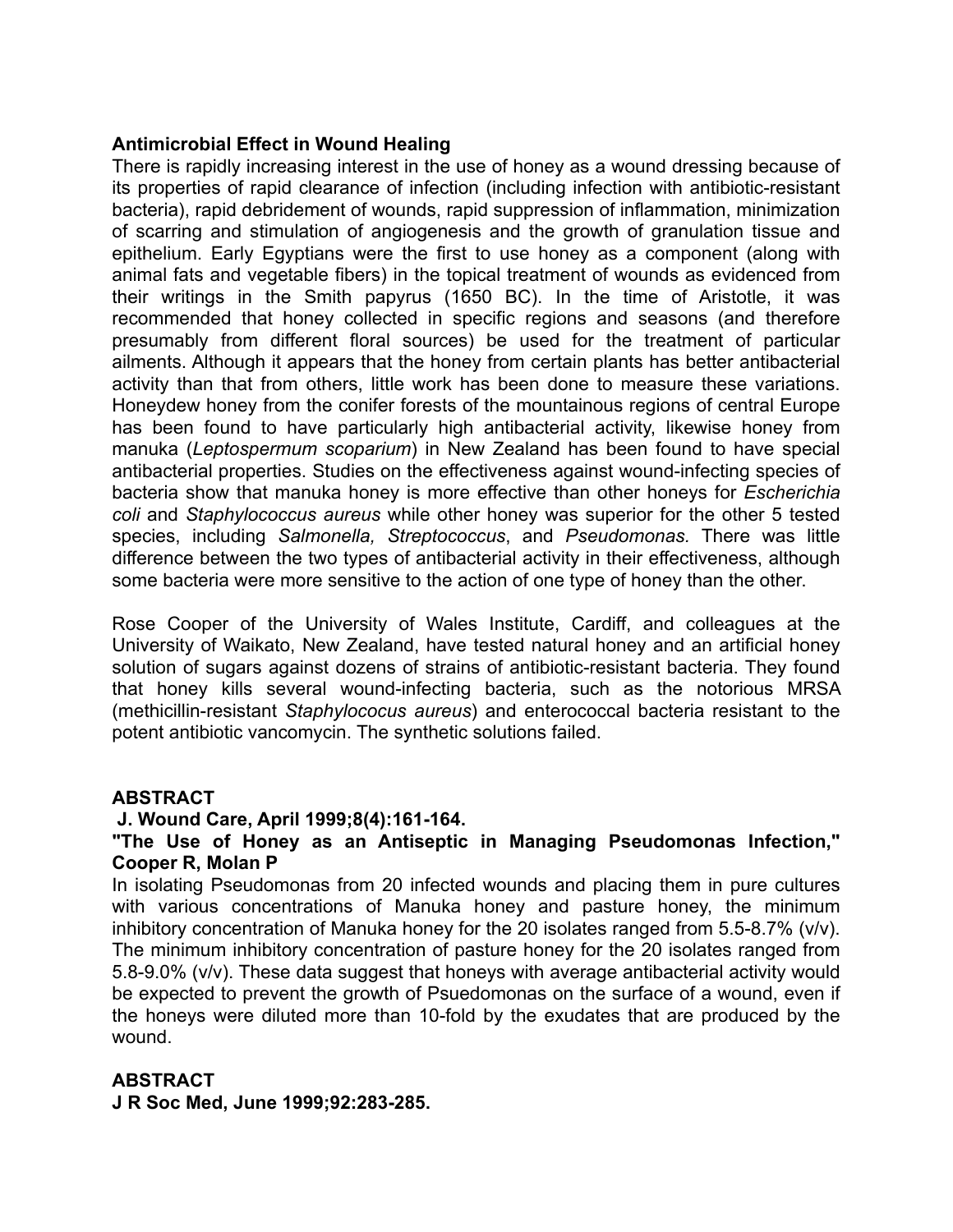## **"Antibacterial Activity of Honey Against Strains of** *Staphylococcus aureus* **From Infected Wounds," Cooper RA, Molan PC, Harding KG**

In evaluating 58 strains of coagulase-positive *Staphylococcus aureus* which were isolated from infected wounds, utilizing a pasture honey and a manuka honey, minimum inhibitory concentrations were between 2% and 3% (v/v) for the manuka honey and between 3% and 4% for the pasture honey. These honeys could still prevent the growth of *Staphylococcus aureus* if diluted by body fluids by an additional 7- to 14-fold beyond the point where their osmolarity ceased to be completely inhibitory. Pasture honey maintains its antibacterial action through the release of hydrogen peroxide. Manuka honey additionally has a phytochemical component, which may inhibit *Staphylococcus aureus* growth.

Honey sold especially for wound care is now standardized for its antibacterial activity. Although all honey has antibacterial activity due to its high osmolarity, it soon fails to suppress growth of bacteria on a wound as it becomes progressively diluted by exudate. Whereas a honey with no antibacterial effect beyond the osmolarity would cease to stop the growth of Staphylococcus aureus once diluted four-fold or more, honey sold especially for wound care would still be inhibitory if diluted more than sixtyfold.

Generally, all honey has an antibacterial activity not only because of its high osmolarity but also due to hydrogen peroxide formed in a slow-release manner by the presence of the enzyme glucose oxidase.

# **Recipe for Honey Wound Dressing**

Some practical considerations are:

- Ensure that there is an even coverage of the wound surface with honey. Honey can be made fluid by stirring or warming. Cavities may be filled by pouring in fluidized honey, or more conveniently by using honey packed in squeeze-tubes. (Gamma-irradiated manuka honey in tubes is available commercially.)
- Spread the honey on the dressing pad rather than on the skin lesion. This is much easier to do and causes less discomfort for the patient.
- The amount of honey needed depends on the amount of fluid exuding from the wound. The benefits of honey on wound tissues will be reduced if honey becomes diluted. Typically, 20 ml of honey is used on a 10 cm X 10 cm dressing.
- Cover the wound with absorbent secondary dressings to prevent honey oozing out from the dressing. Change the dressings more frequently if the honey is being diluted with secretions. Otherwise change the dressing every day or two.

# **Antimicrobial Effect in Peptic and Duodenal Ulcers**

Manuka honey is gathered in New Zealand from the manuka bush, Leptospermum scoparium, which grows uncultivated throughout the country. More recently, as a result of systematic screening of Australian honeys, a honey with the same properties is produced from Leptospermum polygalifolium, which grows uncultivated in a few parts of Australia.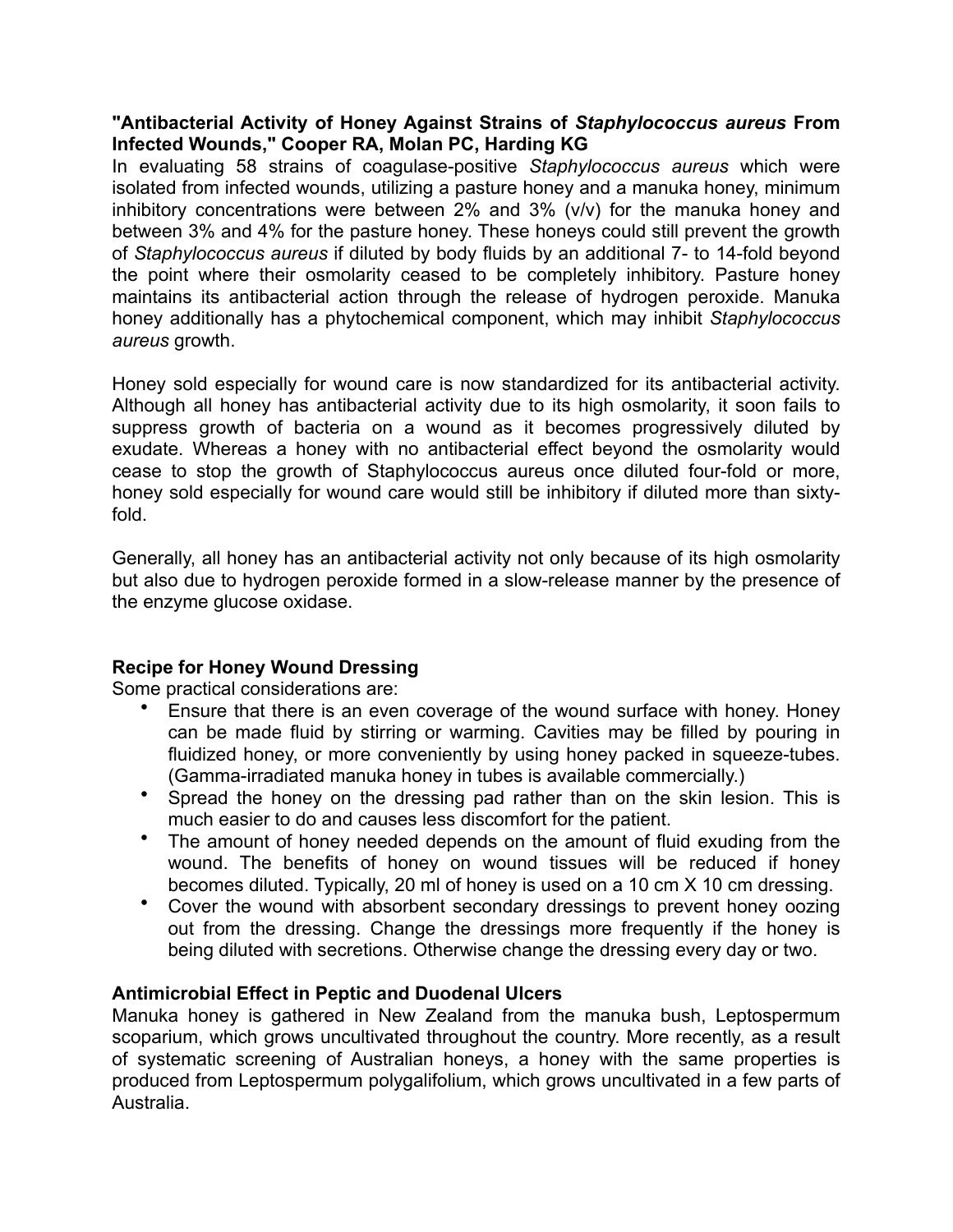Manuka honey is being used to treat dyspepsia and peptic and duodenal ulcers. Dr Peter Molan, Associate Professor of Biochemistry at the University of Waikato, New Zealand, has extensively researched the antibacterial properties of manuka honey. During a decade of research at the university's Honey Research Unit, Dr. Molan has isolated the active properties in manuka honey that inhibit the growth of helicobacter pylori (the bacteria that causes peptic and duodenal ulcers).

Not all manuka honey has this antibacterial activity, hence, Manuka honey is now laboratory tested and rated for its antibacterial effects. 'Unique manuka factor' (UMF) is the current rating used to indicate the levels of antibacterial properties. The UMF numbers come from a standard laboratory test of antibacterial activity, with honey being compared with a standard antiseptic (phenol) for potency. For example, a honey with a UMF rating of 4 would be equivalent to the antiseptic potency of 4% solution of phenol, a carbolic disinfectant; a honey with a rating of 10 would have potency equivalent to a 10% solution of phenol. To alleviate any concern over the possible risk of introducing infection using an unprocessed natural product on wounds, honey can be sterilized by gamma irradiation without loss of any of its antibacterial activity.

The catalase enzyme present in body tissue and serum does not affect unique manuka factor. This enzyme will break down, to some degree, the hydrogen peroxide which is the major antibacterial factor found in other types of honey. If a honey without UMF were used to treat an infection, the potency of the honey's antibacterial activity would most likely be reduced because of the action of catalase. The enzyme that produces hydrogen peroxide in honey is destroyed when honey is exposed to heat and light. But UMF is stable, so there is no concern about manuka honey losing its activity in storage. Also the enzyme that produces hydrogen peroxide in honey becomes active only when honey is diluted. UMF is active in full strength honey, which will provide a more potent antibacterial action diffusing into the depth of infected tissues. A UMF rating of 10 - 15+ proves effective against H. Pylori and many other pathogenic bacteria.

#### **Pollen**

#### **Chemical Properties and Composition**

In its original state, pollen is a fine powder composed of thousands of microscopic particles that are discharged from the anther of a flower, and is the male element of the plant that fertilizes like plants. There are two kinds of pollen: anemophile ("friend of the wind"), and entomophile ("friend of the insect"). The air disperses the former, which causes allergic reactions like hay fever. The latter, which is the subject of this information, is gathered by the honey bee, whose travels from flower to flower make possible the reproduction of more than 80% of the world's grains, fruits, vegetables and legumes.

The individual pollen grain is encased in two protective coatings. The external layer is composed of sporopollen and cellulose and is known to be acid-resistant and may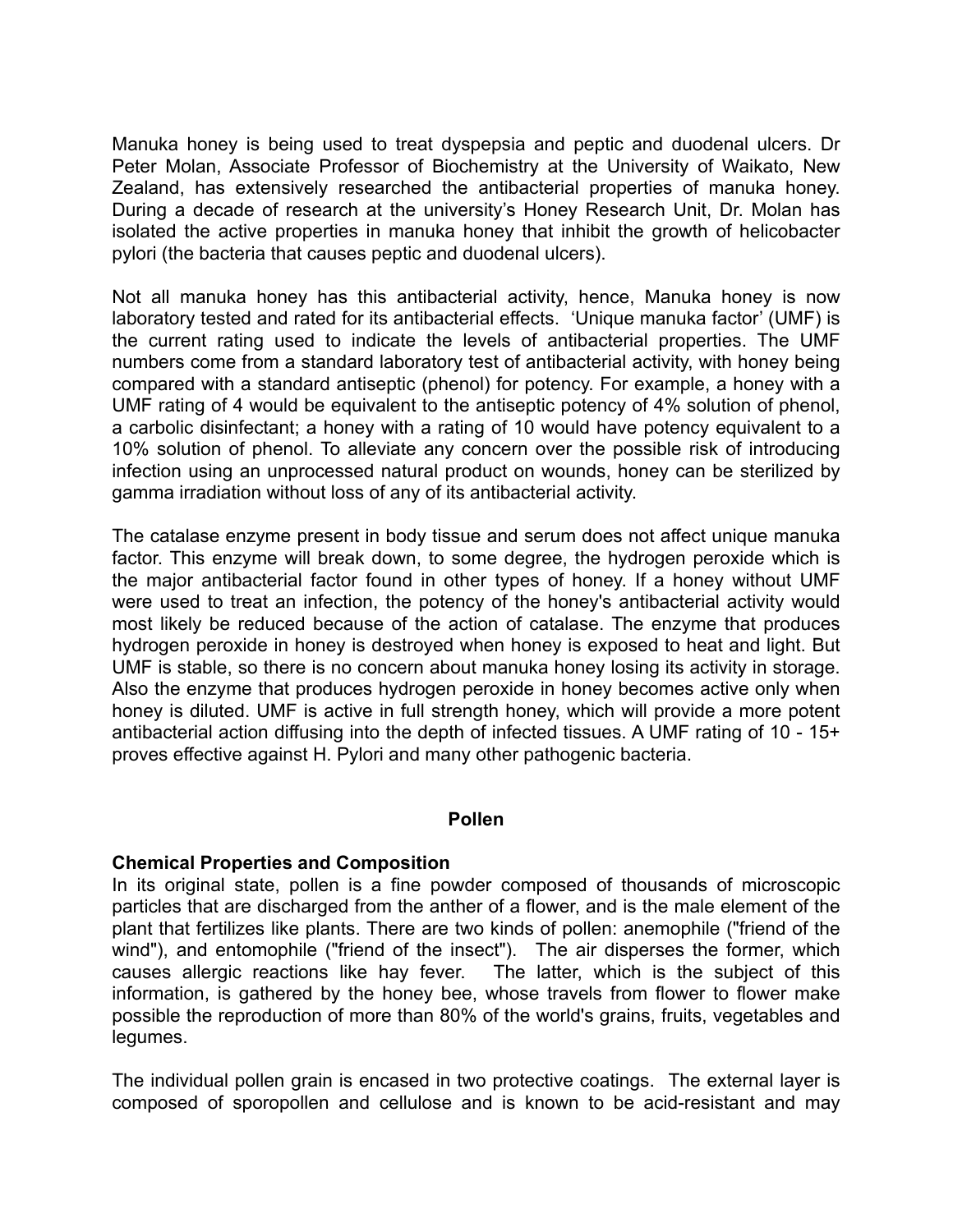withstand temperatures more than 300 degrees C. Beneath this is the inner layer, which preserves oil and starch.

The honey bee collects only the purest of pollens. It avoids all toxic plants, including those contaminated with pesticides. The honey bee collects pollen and mixes it with its own digestive enzymes. One pollen granule contains from one 100,000 to 5,000,000 pollen spores, each capable of reproducing its entire species.

One of the most interesting facts about bee pollen is that it cannot be duplicated in the laboratory. Thousands of chemical analyses have been done with the latest in diagnostic equipment and there are still (at least 2%) unidentified elements present in pollen. These unidentifiable elements may account for why bee pollen works against so many different health conditions.

## **Medicinal Properties and Usage of Bee Pollen**

Nutritional tests have been performed that demonstrate pollen to be a complete food. These were done by letting several successive generations of mice be born and live without the least sign of distress while nourishing them exclusively on pollen. It has also been noted that because bee pollen stimulates the production of hemoglobin it has a favorable action on anemia.

Bee pollen has been effectively used since ancient times to rid allergy sufferers of their affliction. This technique is called "desensitization", which consists of administering small amounts of an allergen to stimulate the body's own immune system to produce antibodies that will eliminate the allergic reaction. Though local pollen may be best for desensitization, any honey bee pollen will work.

Human consumption of bee pollen is praised in numerous religious texts, i.e., the Bible, and in ancient Chinese and Egyptian writings. Research studies document the therapeutic efficacy and safety of bee pollen. Clinical tests show that orally-ingested bee pollen particles are rapidly and easily absorbed. Pollen passes directly from the stomach into the blood stream and within two hours after ingestion, bee pollen is found in the blood, in cerebral spinal fluids, and in the urine.

Pollen has also been successfully used for treatment of some cases of benign prostatitis.

#### **ABSTRACT:**

## **Clinical evaluation of Cernilton in benign prostatic hypertrophy Hayashi J, Mitsui H, Yamakawa G, Suga A, Kai A, Shimabukuro T, Yanagi K, Fujisawa S, Takihara H, Kaneda Y, et al**

Twenty patients with benign prostatic hypertrophy were treated with Cernilton (honey bee pollen extract), 6 tablets a day for an average of 13.2 weeks. Subjective effectiveness was observed in the improvement of sense of residual urine (92%), retardation (86%), night frequency (85%), strain on urination (56%), protraction (53%) and forceless urinary stream (53%). The overall subjective effectiveness was 80% of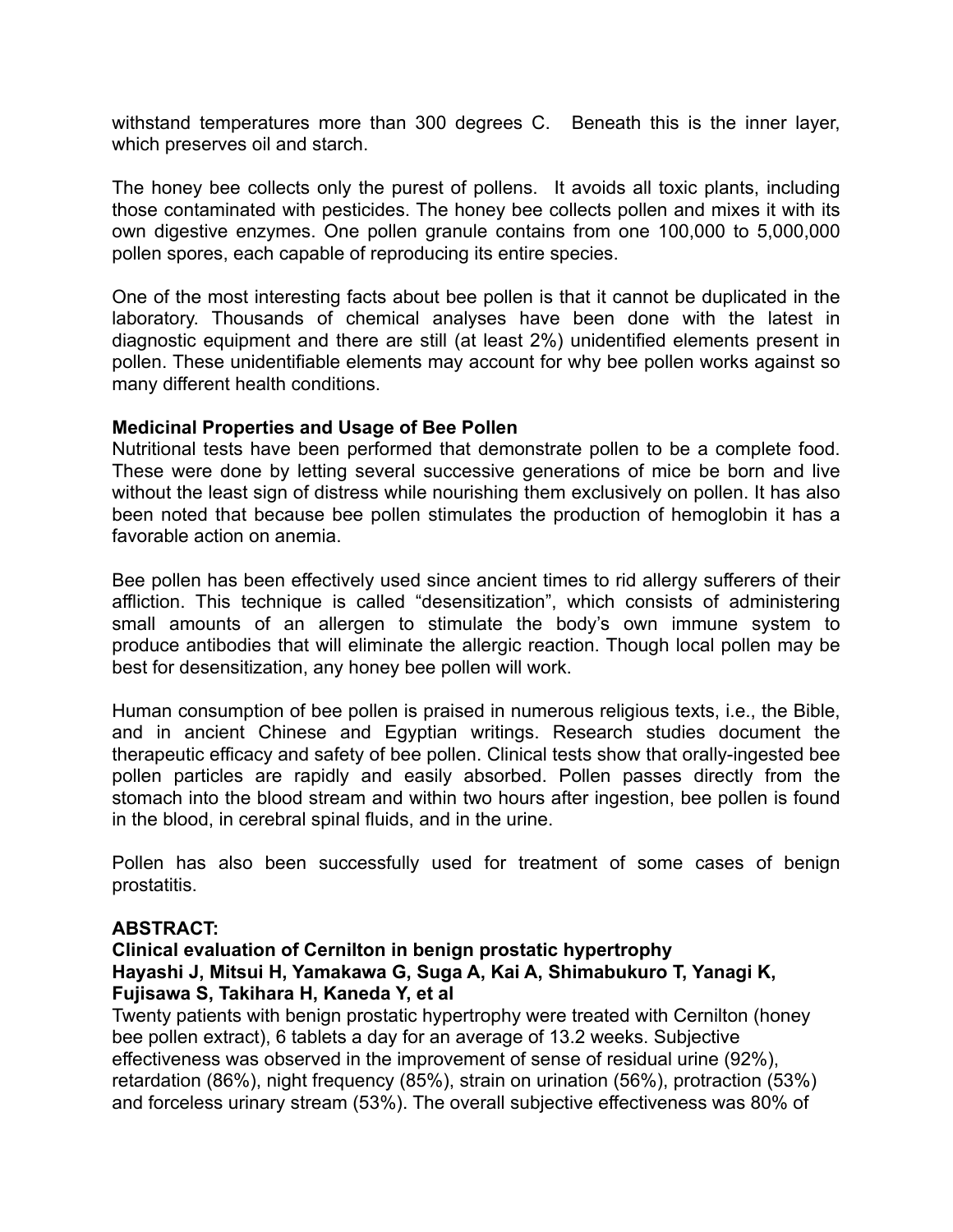patients, and the overall objective effectiveness was 54% of patients. Night frequency, residual urine volume and tidal urine volume were improved significantly. The overall effectiveness was 80%. No side effects were observed.

## **Each ounce of honey bee pollen contains just 28 calories; 7 grams are carbohydrate, plus 15% Lecithin, and 25% protein.**

From the following composition list it is easy to understand why pollen is called nature's most complete food, "A food fit for the Gods'. During the collection process the bees produce digestive enzymes, which become a component of the bee pollen. Bee pollen affects all body systems with special benefit to nervous systems, reproductive and immune systems.

**"Bee" warned however, that some individuals are sensitive to pollen and caution should be taken when beginning to consume it.** 

#### **Chemical Analysis of Honey Bee Pollen**

#### **Vitamins:**

Provitamin A (carotenoids) 5-9 mg % Vitamin B1 (thiamine) 9.2 micrograms % Vitamin B2 (riboflavin) Vitamin B3 (niacin) Vitamin B5 (panothenic acid) Vitamin B6 (pyridoxine) 5 micrograms % Vitamin B12 (cyanocobalamin) Vitamin C (ascorbic acid) Vitamin D; Vitamin E Biotin Vitamin K; Choline; Inositol Folic Acid, 5 micrograms % Pantothenic acid 20-50 micrograms/gram Rutin 16 milligrams %, Rutin in beehive pollen 13% Vitamin PP (nicotinicamide)

#### **Minerals:**

Calcium 1 - 15% of ash Phosphorus 1-20% of ash Iron, 1-12% of ash, 0.01-1.3% of fresh pollen Copper 05-08% of ash Potassium, 20-45% of ash Magnesium, 1-12% of ash Manganese, 1.4% of ash, 0.75 mg % Silica, 2-10% of ash Sulphur, 1% of ash Sodium Titanium Zinc Iodine Boron Molybdenum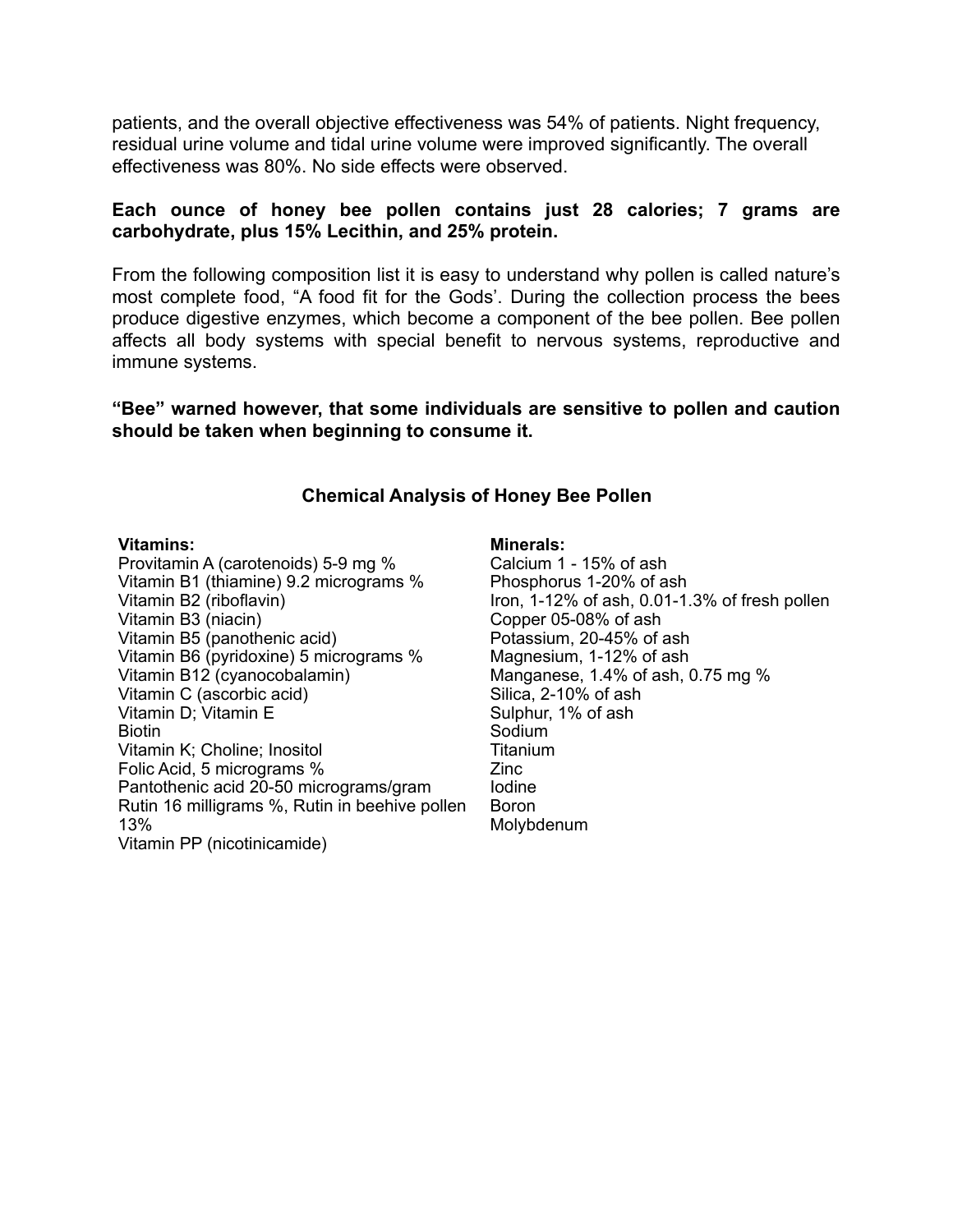# **Fatty Acids (Conifer Pollen)**

**Total list identified are:** Caproic (C-6) Caprylic (C-8) Capric (C-10) Lauric (C-12) Myristic (C-14) Palmitic (C-16) Stearic (C-18) Oleic (C-18) one double bond Linoleic (C-18) two double bonds Linolenic (C-18) three double bonds Eicosanoic (C-20) one double bond Arachidic (C-20) Stearic (C-22) Brucic (C-22) one double bond

#### **Dry Pollen Contains**:

0.76-0.89 % fatty acid. Major are: Oleic, Palmitic, Linoleic, Pinus dry pollen contains: 125-1.33% fatty acid based on dry weight of pollen, major are: Linolenic, Oleic, Stearic

#### **Fats & Oils:** - 5%

Fatty acid (may be 5.8%) Hexadecanol may be 0. 14% of pollen by weight. Alpha-amino butyric acid is present in pollen fat. Unsaponifiable fraction of pollen may be 2.6% by weight. Water: 3-20% of fresh pollen

#### **Proteins, Globulins, Peptones, and Amino Acids:**

7-35%. Average 20%: 40-50% may be free amino acids: 10-13% consists of amino acids in dry pollen. 35 grams of pollen per day can satisfy the protein requirements of man. 25 grams of pollen per day can sustain man because it contains 6.35 grams as indicated by Rose. Plus other amino acids.

#### **Carbohydrates:**

Gums - Pentosans - Cellulose Sporonine (7-57% of pollen of various species: 29% in bee collected.) Starch (0-22% of pollen) Total sugars (30-40%) Sucrose, levulose, fructose, glucose

#### **Enzymes & Co-enzymes:**

Bee pollen contains all known enzymes & coenzymes A few are listed below: **Disstase** Phosphatase Amylase **Catalase Saccharase** Diaphorase Pectase Cozymase Cytochrome systems Lactic dehydrogenase Succinic dehydrogenase Note: The cozymase in mixed fresh pollen runs about 0.5-1 .0 milligram per gram comparable to the amounts in yeast.

#### **Pigments:**

Xarmmepayll (20-150 micrograms per gram) Carotenes (50-150% micrograms per gram) Alpha & Beta Carotene

#### **Miscellaneous:**

Waxes, Resins, Steroids, Growth Factors, Growth Isorhanetin, Vernine, Guanine, Xanthine, Hypoxanthine, Nuclein, Amines, Lecithin, Glycoside of Isorhanstin, Glycosides of Quercetin, Selenium, Nucleic acids flavonoids, phenolic acids, tarpenes and many other yet undefined nutrients.

#### **Pollen contains the same number of amino acids, but vary greatly in quantity of each:**

Tryptophan 1.6% - Leucine 5.6% Lysine 5.7% - Isoleucine 4.7% Methionine 1.7% - Cystine 0.6% Threonine 4.6% - Arginine 4.7% Phenylalanine 3.5% - Histidine 1.5% Valine 6.0% - Glutamic acid 2.1% Tyrosine - Glycine - Serine - Proline - Alanine - Aspartic acid Hydroxyproline - Butyric Acid.

#### **Other micronutrients are:**

Nucleosides; Guanine; Hexodecanol; Auxins Xanthine; Alpha-Amino-Butyric Acid Brassins; Hypoxalthine; Monoglycerides Gibberellins; Crocetin; Diglycerides Kinins; Zeaxanthin; Triglycerides; Vernine Lycopene; Peutosaus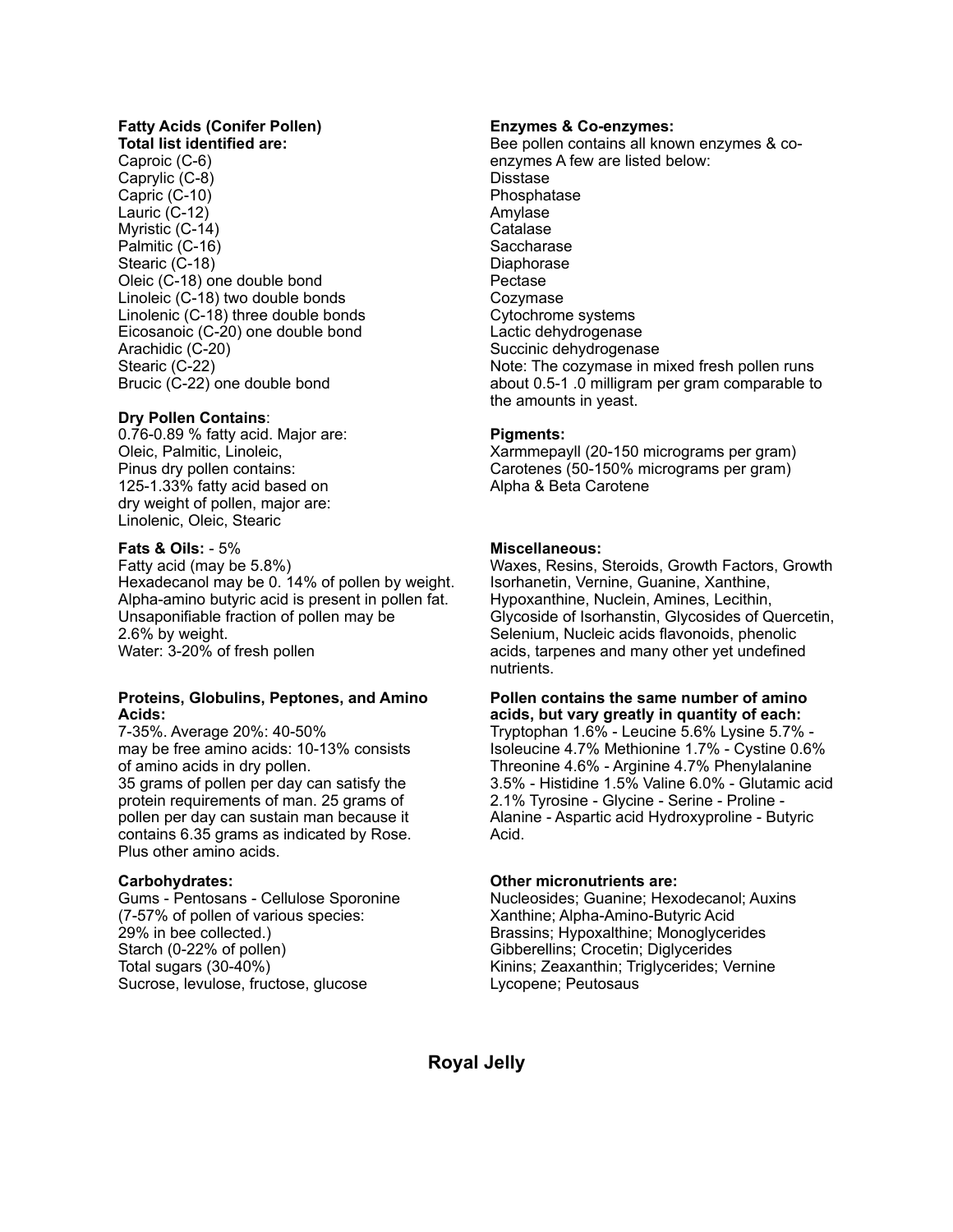Royal jelly is the substance that turns an ordinary bee into a queen bee. It is made of pollen that is chewed up and mixed with a chemical secreted from a gland in the nursing bee's heads. This "milk" or "pollen mush" is fed to all the larvae for the first two days of their lives. The larva chosen to become a queen continues to eat only royal jelly. The queen grows one and a half times larger than workers, and can lay up to two thousand eggs a day. The queen bee lives forty times longer than the bees on a regular diet. There is no difference between a queen bee and a worker bee in the larval stage. The only factor that is different between them is that a developing queen bee continues to eat only royal jelly.

## **Chemical Properties and Composition**

Royal jelly is an emulsion of proteins, sugars and lipids in a water base, and is synthesized by the bee from pollen. 82-90% of the protein content is made up of a group of proteins found only in royal jelly and worker jelly, known as the Major Royal Jelly Proteins (MRJPs), which has five main members. These are rich in the essential amino acids (i.e.. those amino acids which cannot be biosynthesized), and so play an important role in bee nutrition. The MRJPs do not show any enzyme activity or other special properties, and so they do not seem to have any role other than nutrition. Most of the components of royal jelly seem to be designed to provide a balance of nutrients for the larvae. However, the lipids present are unusual, in that they are unlike the lipids of typical insect fats, which consist of 14-20 carbon fatty acids. Royal jelly lipids are composed mainly of 8-10 carbon acids, hydroxy acids and diacids, which may be saturated, unsaturated, linear or branched. They include hexanoic acid, octanoic acid, (E)-oct-2-enoic acid, 8-hydroxyoctanoic acid, 3- and 10-hydroxydecanoic acid, and 3, 10-dihydroxyoctanoic acid. 10-hydroxydecanoic acid levels rise dramatically in summer. Royal jelly also contains 7-9 sterols, 4 phospholipids, 5 glycolipids, and a variety of 16-33 carbon hydrocarbons. The unusual lipids of royal jelly make it highly acidic, and give it good antimicrobial properties. This seems to be the main role of the lipids. However, these properties disappear above pH 6, so while royal jelly may be used as an effective skin-care product, its antimicrobial properties are negligible within the body, where the pH is maintained at about 7.4 by buffering systems. Its unique balance of nutrients and high nutrient levels accounts for it becoming a highly-touted specialized health food.

Chemical analysis of royal jelly confirms its richness in elements such as B vitamins (B1, B2, B6, B12, PP, H, and folic acid), minerals (phosphorous, copper, iron, sulphur, and selenium), unsaturated fatty acids, amino acids and hormonal substances. The composition of 100 g. contains: proteins 48.2 g., fats 10.4 g., sugars 38.8 g., B vitamins, vitamin C and A, minerals, antitoxic and antibiotic elements.

## **Medicinal Properties and Usage of Royal Jelly**

Scientists decided to try feeding the queen bee's diet to other animals with surprising results. The life span of pigs and roosters showed as much as a 30% increase. Fruit flies fed royal jelly increased in size and in rate of production. Chickens given royal jelly laid twice as many eggs, and older chickens began to lay again. In France, there have been reports of women fed royal jelly during menopause, showing complete remission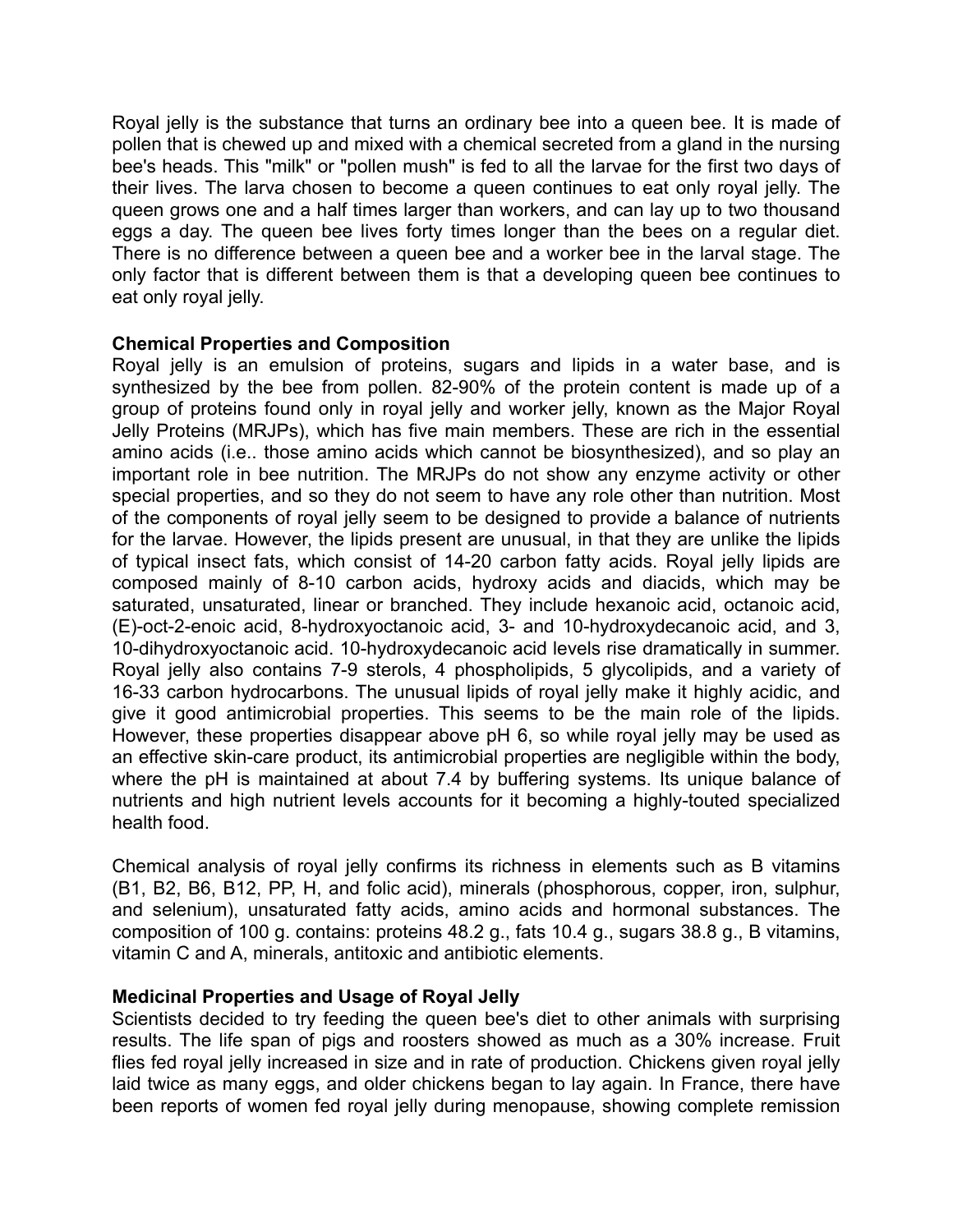of their symptoms. Some were even able to become mothers again. France also claimed that their studies showed royal jelly to have rejuvenating and sexually stimulating effects on both men and women. Canada has approved royal jelly as a natural dietary supplement for its athletes. Royal jelly is not a drug, but a nutritious, quickly assimilated food. In Germany, Drs. Chochi, Prosperi, Quadri and Malossi (in separate studies) used royal jelly as an aid to undernourished and premature babies. The infants fed royal jelly significantly and rapidly increased in weight and health. Another researcher reported that neuro-psychic patients given royal jelly regained normal weight, had a more stable nervous system, and exhibited more stamina for physical and mental work.

Royal jelly has proven to be a potent bactericide and is clinically shown to speed up healing of wounds and to reduce the amount of scarring.

## **ABSTRACT**

**J Biol Chem. 1990 Jul 5;265(19):11333-7.** 

**A potent antibacterial protein in royal jelly. Purification and determination of the primary structure of royalisin. Fujiwara S, Imai J, Fujiwara M, Yaeshima T, Kawashima T, Kobayashi K.** 

**Biochemical Research Laboratory, Morinaga Milk Industry Company Limited, Kanagawa, Japan.**

A new potent antibacterial protein, for which we propose the name royalisin, was found in royal jelly of the honeybee Apis mellifera L. and purified to homogeneity for the first time by acid extraction, gel filtration, and reverse-phase high pressure liquid chromatography. The primary structure of royalisin was determined to consist of 51 residues, with three intramolecular disulfide linkages, having a calculated molecular mass of 5523 Da. Royalisin is an amphipathic protein, with the C-terminal half of the molecule being rich in charged amino acids; and it showed extensive sequence homology to two other antibacterial proteins, sapecin from embryonic Sarcophaga peregrina cells and phormicins from Phormia terranovae larvae. Royalisin was found to have potent antibacterial activity against Gram-positive bacteria at low concentrations, but not against Gram-negative bacteria. Royalisin may be involved in a defense system active against bacterial invasion of the honeybee.

# **ABSTRACT**

**Jpn J Pharmacol. 1990 Jul;53(3):331-7.** 

**Augmentation of wound healing by royal jelly (RJ) in streptozotocin-diabetic rats. Fujii A, Kobayashi S, Kuboyama N, Furukawa Y, Kaneko Y, Ishihama S, Yamamoto H, Tamura T.** 

## **Department of Pharmacology, Nihon University School of Dentistry, Matsudo, Japan.**

Chronically diabetic rats prepared by a single intravenous injection of streptozotocin were used to study whether royal jelly (RJ) possesses a hypoglycemic reaction and whether it can augment wound healing. Oral RJ administration of 10, 100 and 1000 mg/ kg/day did not show any insulin-like activity (the hypoglycemic reaction). RJ, however, showed some anti-inflammatory activity by decreasing exudation and collagen formation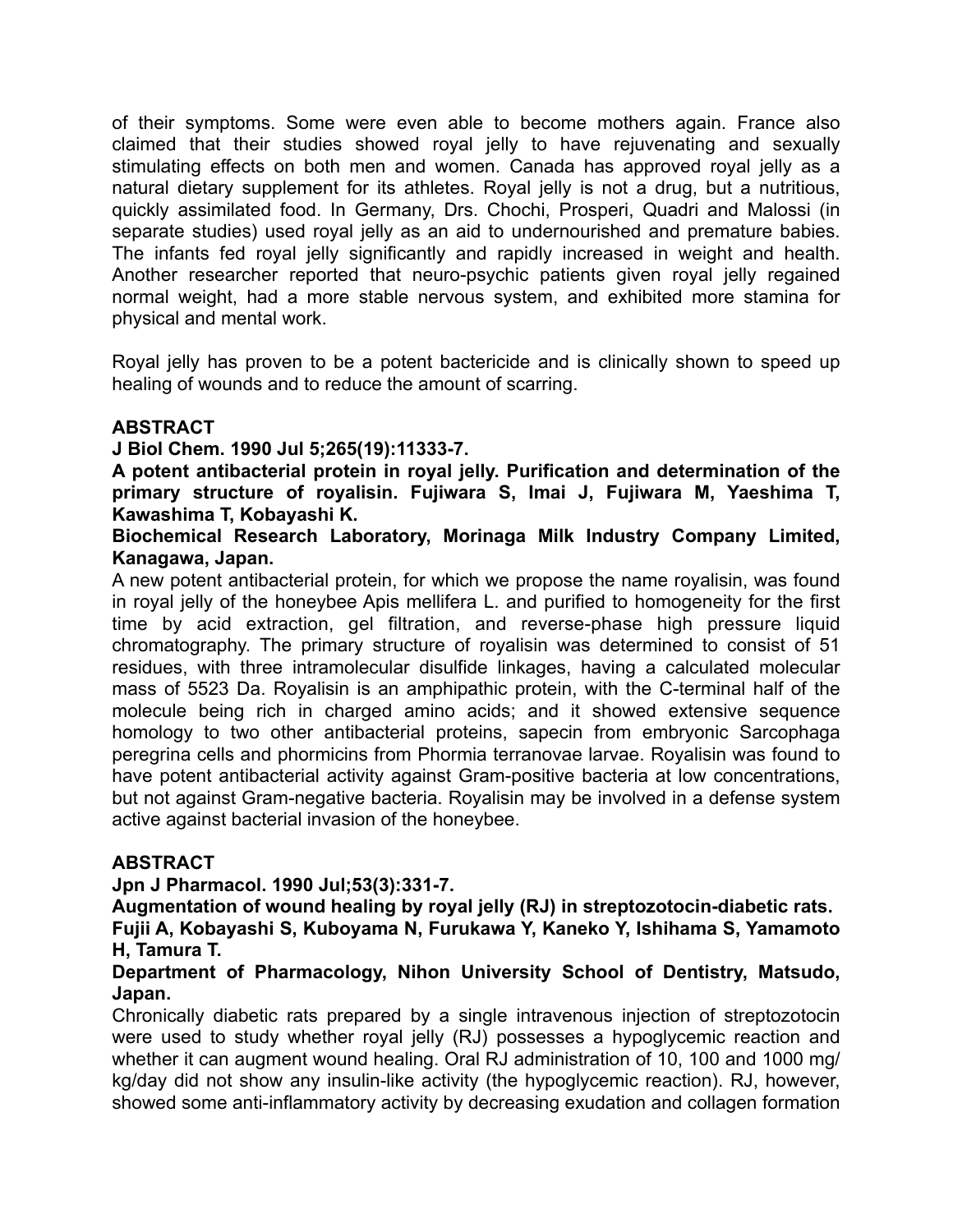in granulation tissue formation in the cotton pellet method. RJ also shortened the healing period of desquamated skin lesions. Thus, RJ possesses an anti-inflammatory action and is able to augment wound healing, but does not have an insulin-like action in streptozotocin-diabetic rats.

The beneficial effects of royal jelly seem not to depend entirely upon its vitamin content, but upon some type of enzymatic or catalytic action of an as yet unknown factor; or perhaps, the known factors working in combination with a co-enzyme through a process that has not yet been identified. Since the action of royal jelly seems to be systemic rather that one which affects a specific biological function, it has been recommended for a great variety of purposes: to retard the aging process, for menopause, correction of malnutrition, arthritis, vascular diseases, peptic ulcers, liver ailments, nervous instability, skin problems, improvement of sexual function, and general health and well being.

As with propolis, royal jelly also has anti-tumor properties.

## **ABSTRACT**

## **Nippon Yakurigaku Zasshi. 1987 Feb;89(2):73-80. [Antitumor effects of royal jelly (RJ)][Article in Japanese] Tamura T, Fujii A, Kuboyama N.**

Anti-tumor effects of Royal Jelly (RJ) were investigated employing the transplantable tumors of mouse advance leukemia L1210 and P388 strains and Ehrlich, Sarcoma-180 ascites and solid tumor strains. RJ was administered orally in a prophylactic-therapeutic (30 days before and 30 days after the transplantations of tumor cells) or a therapeutic (30 days after the transplantations of tumor cells) manner. Tumor cells were transplanted i.p. (ascites tumor) or s.c. (solid tumor). The daily dose of RJ was 0 (control), 10, 100, or 1000 mg/kg. In the case of the therapeutic experiments employing advance leukemia L1210 and P388 strains, which gave quite a short survival period of 8 approximately 9 days, RJ did not show any anti-tumor effect. In the case of the therapeutic RJ application employing the Sarcoma-180 ascites tumor, which gave a moderate survival period of 16 days, the increased life span was 9.3 approximately 19.3%; and with the Ehrlich ascites tumor (survival period of 22.1 days), the increased life span was 20.4% (RJ 10 mg/kg. day) and 17.6% (RJ 1,000 mg/kg. day), but no antitumor effect was observed at the dose of 100 mg/kg. day. In the case of the therapeutic experiment employing Ehrlich solid tumor, tumor growth inhibition was 25.3 approximately 54.8%, whereas the use of the prophylactic-therapeutic regimen gave a tumor growth inhibition of 38.3 approximately 45.7%. In the case of the therapeutic RJ application employing Sarcoma-180 solid tumor, tumor growth inhibition was 45.1 approximately 59.7%, whereas the prophylactic-therapeutic regimen gave a tumor growth inhibition of 49.1 approximately 56.1%.

# **Available as:**

Royal jelly may be purchased as a freeze-dried product. For better taste the freezedried royal jelly may be mixed with a local uncooked, unfiltered honey.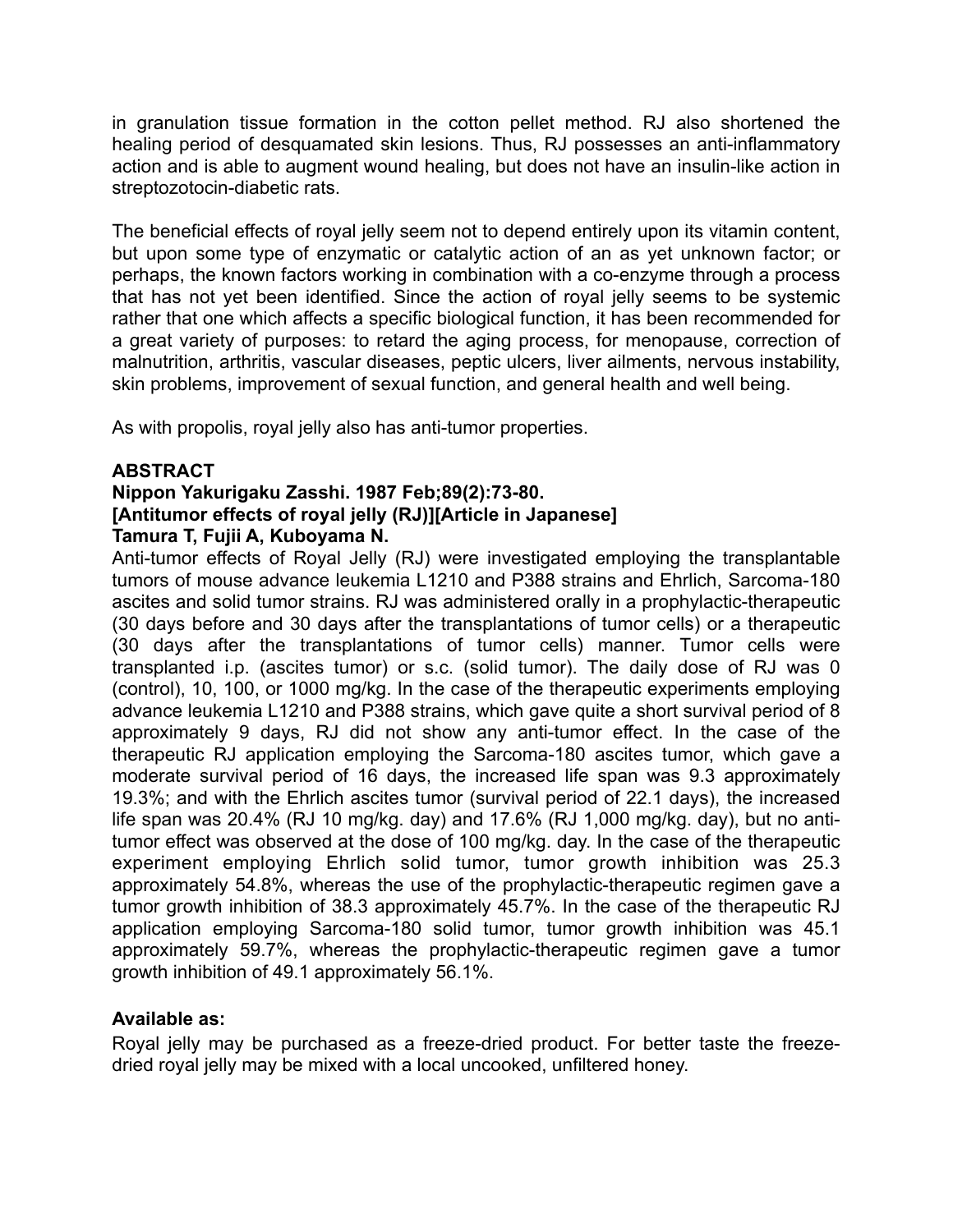**"Bee" warned however, that some individuals are sensitive to royal jelly and caution should be taken when beginning to consume it.** 

## **Propolis**

Propolis is a resinous yellow-brown to dark brown substance collected by worker honey bees from the growing parts of trees and shrubs (e.g., leaf buds, trunk wounds). The bees pack the propolis on their hind legs, and carry it back to their colony, where it is combined with beeswax and used by worker "hive" bees as a sealant and sterilant in the colony nest. These workers take the resinous material and add salivary secretions and wax flakes to it, then use the new product for numerous protective purposes as bee propolis. The bees use it to coat the inside of the hive, including the passageway and the brood chambers.

Propolis protects the hive in two ways: First, it reinforces the hive itself; second, it protects the hive from bacterial and viral infection. And it is these latter properties which man has found so helpful through the centuries. Propolis has also been shown to kill *Bacillus larvae,* the most important bacterial disease of bees (Mlagan and Sulimanovic, 1982).

Propolis changes consistency with temperature. At temperatures below 15<sup>o</sup>C it is hard and brittle, but becomes more pliable and sticky at higher temperatures (25-450C). Propolis generally melts at 60-70°C, although some samples have been found to have a melting point as high as 100°C (Krell, 1998).

# **History of Propolis Usage**

Bees have used propolis for millions of years, and humans have used it for thousands. Both species find it immensely useful and beneficial. Much of the bees' success in surviving through the ages may be credited to propolis. As humans, we may yet discover we've only just scratched the surface of the benefits of this resinous wonder.

The Greek physician, Hippocrates, prescribed the use of propolis to help heal internal and external sores and ulcers. Ancient Egyptians depicted propolis-making bees on vases and other ornaments, and used the resinous substance to alleviate many ailments. Pliny, the Roman scholar, wrote much on the use of resins such as propolis in his massive book, *Natural History*. He touts the abilities of propolis to reduce swelling, soothe pain, and heal sores, to name a few.

In *The History of Plants* written by John Gerard in 1597, propolis was noted for its ability to provide swift and effective healing for many conditions. During this era, propolis was used in many different healing ointments. Propolis has been used since early times, for various purposes, and especially as a medicine because of its antimicrobial properties (Crane, 1997).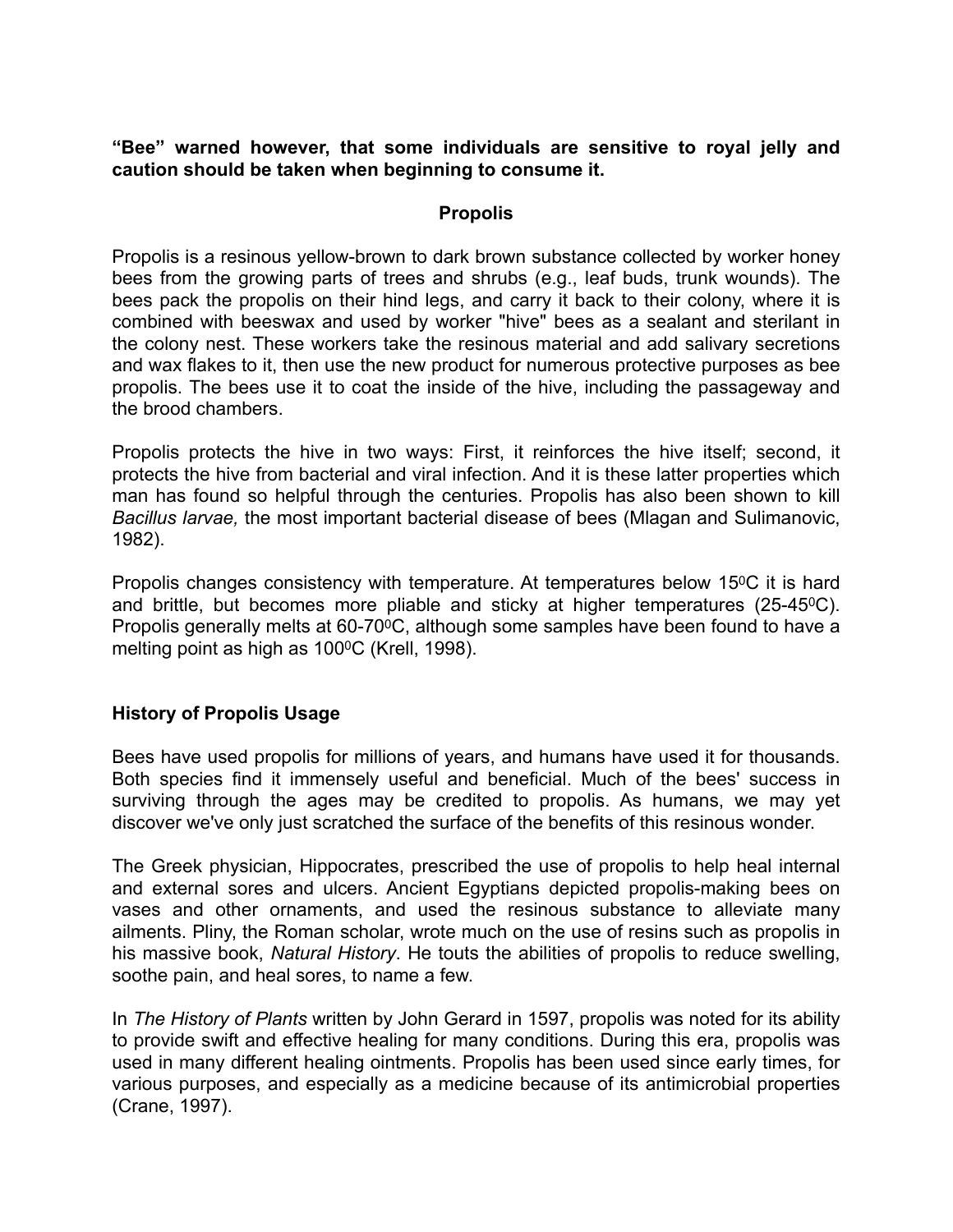Ancient Greek texts refer to the substance as a "cure for bruises and suppurating sores", and in Rome physicians in making poultices used propolis. The Hebrew word for propolis is "tzori", and the therapeutic properties of tzori are mentioned throughout the Old Testament. Records from 12<sup>th</sup> century Europe describe medical preparations using propolis for the treatment of mouth and throat infections, and dental caries (Krell, 1996).

Propolis is collected by commercial beekeepers, either by scraping the substance from wooden hive parts, or by using specially constructed collection mats. The raw product undergoes secondary processing to remove beeswax and other impurities before being used in a variety of natural health care products (e.g., lozenges, tinctures, ointments, drinks).

One of the non-medicinal uses of propolis is as a varnish, and it has been suggested that the special properties of Stradivarius violins may be partly due to the type of propolis used, although the claim cannot be substantiated.

## **Chemical Properties and Composition of Propolis**

Propolis is made up of phenolic compounds, beeswax, lipids and wax, flavonoids, terpenes (e.g. B-eudesmol), bio-elements (e.g. manganese, zinc, and copper), and other substances. One of these "other substances" 3-›4-hydroxy-3,5-bis(3-methyl-2 butenyl) phenyl-2-propenoic acid, or "Artepillin C", has been found to show antiseptic activity, hair growth activity, and anti-tumor activity.

| At least 180 different compounds have been identified so far in propolis. A list of |
|-------------------------------------------------------------------------------------|
| the major chemicals occurring in propolis is given in the following table (Krell,   |
| 1998):                                                                              |

| <b>Class of Compound</b>                     | <b>Group of Components</b>                                                                                                   |        |  |
|----------------------------------------------|------------------------------------------------------------------------------------------------------------------------------|--------|--|
| <b>Resins</b>                                | Flavonoids, phenolic acids and esters                                                                                        |        |  |
| <b>Waxes and Fatty Acids</b>                 | <b>Beeswax and Plant Origin</b>                                                                                              | 23-35% |  |
| <b>Essential Oils</b>                        | <b>Volatiles</b>                                                                                                             | 10%    |  |
| <b>Pollen</b>                                | Proteins (16 free amino acids>1%)<br>arginine and proline together 46% of total                                              | 5%     |  |
| <b>Other Organics and</b><br><b>Minerals</b> | 14 trace minerals, iron and zinc most common;<br>ketones, lactones, quinones, steroids, benzoic acid,<br>vitamins and sugars | 5%     |  |

The most important pharmacologically-active constituents in propolis are the flavones, flavonols, and flavanones (collectively called flavonoids), and various phenolics and aromatics. Flavonoids play a major role in plant pigmentation. However, the flavonoids present in propolis are different in composition to those normally found in plants, since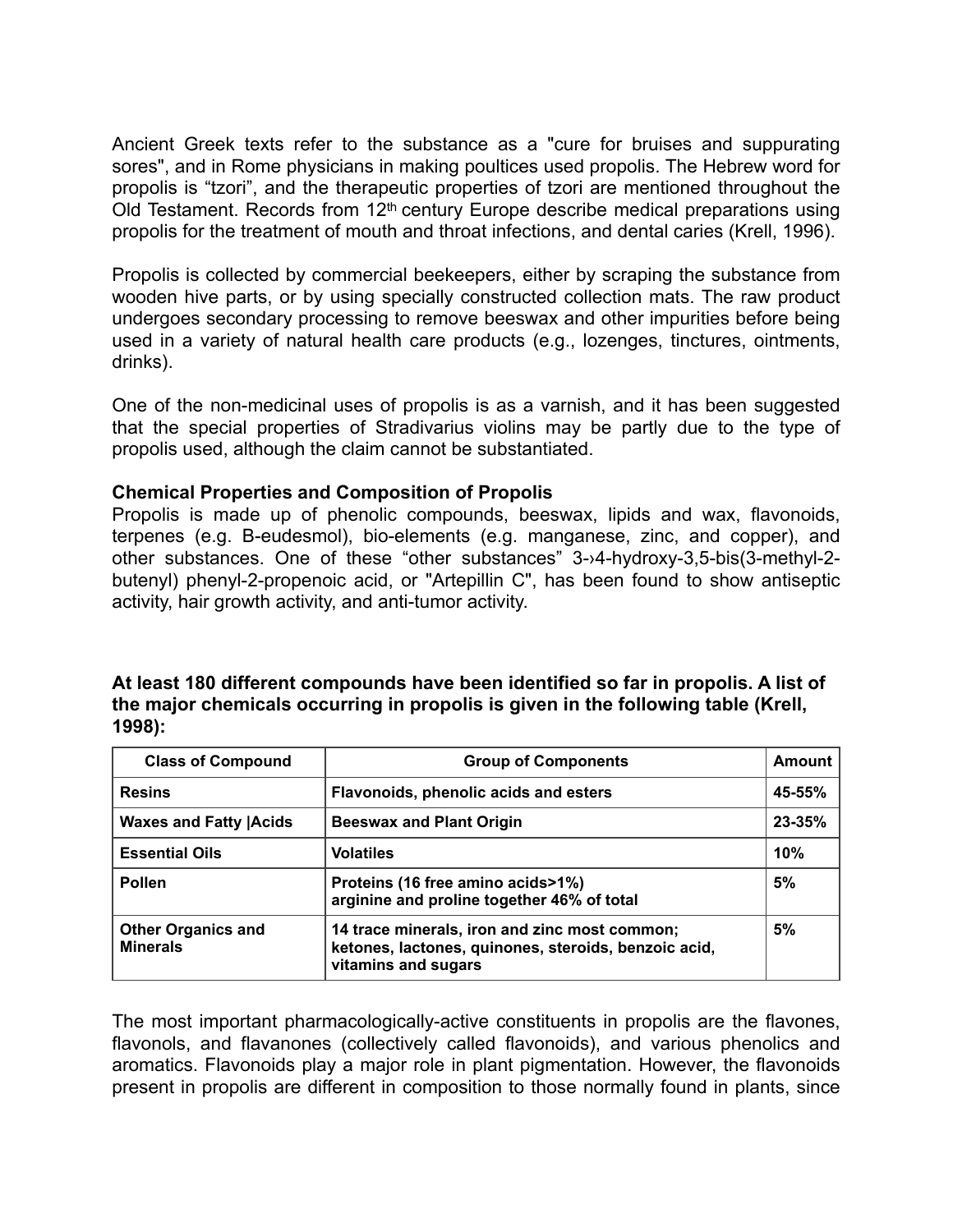propolis flavonoids are not glycosides (i.e., they do not have sugar molecules attached to their chemical structure). Many flavonoids found in plants are glycosides.

Flavonoids are thought to account for much of the biological activity in propolis (Grange and Davey, 1990), although other phenolic compounds are also involved. At least 38 flavonoids have been found in propolis, including galangin, kaempferol, quercetin, pinocembrin, pinostrobin and pinobanksin (Schmidt and Buchmann, 1992). Some of the other phenolics include cinnamic alcohol, cinnamic acid, vanillin, benzyl alcohol, benzoic acid, and caffeic and ferulic acid.

The chemical composition of propolis is highly variable because of the broad range of plants visited by honey bees when collecting the substance. Crane (1990) identifies at least 67 species from which honey bees have been reported to collect propolis material. Important sources include poplars, alders and birches, chestnut, ash, various Prunus and willows. Variations in the beeswax content of raw propolis also affect the chemical composition.

Studies indicate that the plant resins collected by bees are at least partially altered by bees prior to use in the hive. Propolis has little direct nutritive value, apart from the presence of small amounts of proteins, amino acids, minerals and sugars. Vitamins include small amounts of A,  $B_1$ ,  $B_2$ ,  $B_6$ , C and E (Ghisalberti, 1979). Dihydroflavonoids, like those found in propolis, have been shown to aid the human body in absorbing Vitamin C (Bors, et al, 1995).

#### **Medicinal Properties and Usage of Propolis**

Propolis is truly a fascinating compound that has a wide range of therapeutic applications. The following are specific therapeutic effects:

#### **Antimicrobial Effects**

Because of its strong antimicrobial activity, propolis is often known as a "natural antibiotic". Many studies have shown an inhibitory effect on a variety of microorganisms.

The antimicrobial effects are summarized in the following table (from Krell, 1996 and others):

| Organism            | <b>Comment</b>    | Reference                   |
|---------------------|-------------------|-----------------------------|
| <b>Bacteria</b>     |                   |                             |
| Bacillus larvae     | destroyed         | Mlagan and Sulimanovic 1982 |
| Helicobacter pyiori | inhibited         | Itoh et al 1994             |
| <b>MRSA</b>         | strong inhibition | Grange and Davey, 1990      |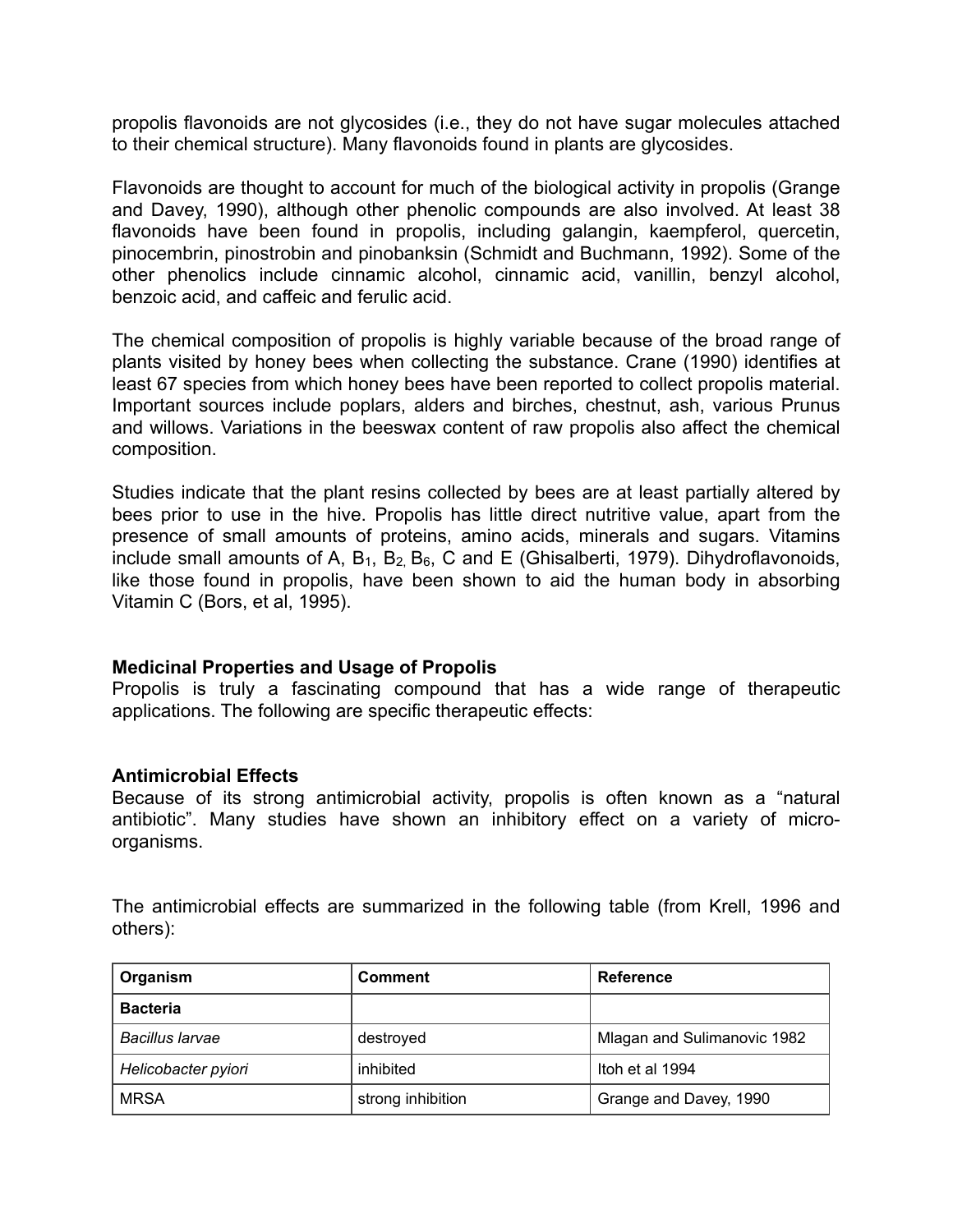| Mycobacterium tuberculosis    | Tb                          | Karimova 1975 Grange and<br>Davey, 1990 |  |
|-------------------------------|-----------------------------|-----------------------------------------|--|
| Staphylococcus sp.            | inhibited                   | Chernyak, 1973                          |  |
| Staphylococcus aureus         | synergistic effect          | Kedzia and Holderna. 1986               |  |
| Streptococcus sp.             | inhibited                   | Rojas and Cuetara, 1990                 |  |
| <b>Streptomyces</b>           | inhibited                   | Simuth et al, 1986                      |  |
| S. sobrinus, mutans, cricetus | dental caries               | Ikeno et al, 1991                       |  |
| Escherichia coli              | inhibited                   | Simuth et al, 1986                      |  |
| Salmonella                    | potential treatment         | Okonenko, 1989 and others               |  |
| Giardia lambia                | positive effect             | Olarin et al, 1989 and others           |  |
| <b>Bacteroides nodosus</b>    | reduced foot rot            | Munoz, 1989                             |  |
| Klebsiella pneumoniae         | positive effect             | Dimov et al, 1991                       |  |
| Fungi                         |                             |                                         |  |
| Candida albicans              | synergistic effect          | Holderna and Kedzia, 1987 and<br>others |  |
| Botrytis cinerea              | in vitro fungicidal         | La Torre et al, 1990                    |  |
| Ascosphaera apis              | inhibited                   | Ross, 1990                              |  |
| <b>Viruses</b>                |                             |                                         |  |
| Herpes                        | inhibited in vitro          | Sosnowski, 1984                         |  |
| Potato virus                  | effective                   | Fahmy and Omar, 1989                    |  |
| Influenza (in mice)           | reduced mortality           | Serkedjieva, 1992 and others            |  |
| <b>Newcastle Disease</b>      | affected virus reproduction | Maksimova-Todorova et al 1985           |  |

Active components of propolis showing an antibacterial effect include pinocembrin, galangin, caffeic acid and ferulic acid. Antifungal components include: pinocembrin, pinobanksin, caffeic acid, benzyl ester, sakuranetin and pterostilbene. Anti-viral components include caffeic acid, lutseolin and quercetin (Schmidt and Buchmann, 1992). Propolis has been found to inhibit the synthesis of protein by bacteria, which may account for at least some of its antimicrobial effects (Simuth, et al, 1988).

Keeping in mind that the bees mix saliva or "bee lymph derived secretions" with plant resins in making propolis, the following abstract defines honey bee lymph as antimicrobial.

## **ABSTRACT J. Biol. Chem., Vol. 268, Issue 10, 7044-7054, Apr, 1993**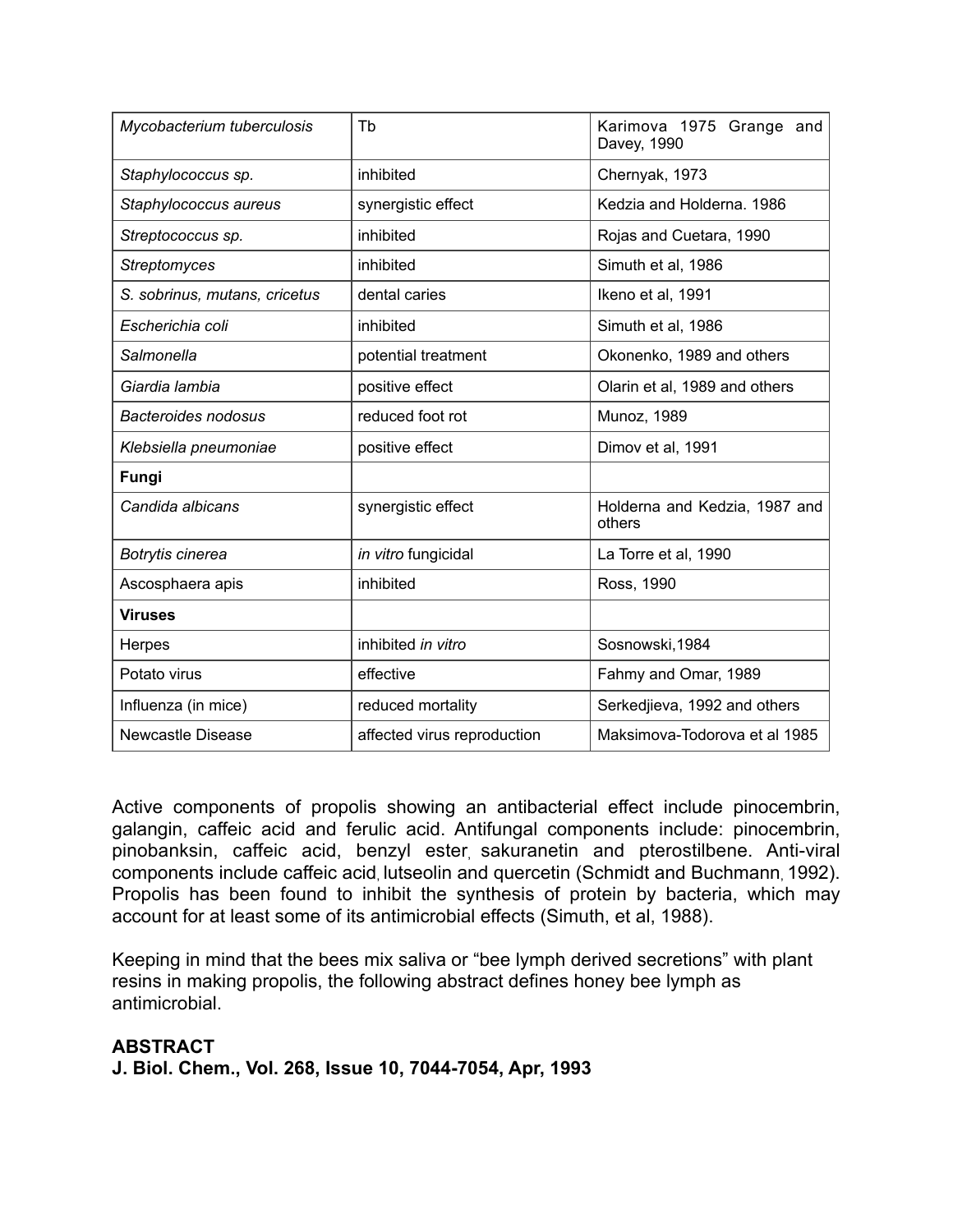## **Functional and chemical characterization of Hymenoptaecin, an antibacterial polypeptide that is infection-inducible in the honeybee (Apis mellifera) P Casteels, C Ampe, F Jacobs and P Tempst Molecular Biology Program, Memorial Sloan-Kettering Cancer Center, New York, New York 10021.**

As part of our ongoing search for novel antimicrobial agents and their use in singular or combined drug therapy, we have isolated a series of polypeptides from the lymph fluid of honeybees. These polypeptides are synthesized *de novo*, following experimental infection of the insect with live Escherichia coli cells, and confer a broad-spectrum antibacterial defense to the host. We have dissected this humoral "immune" system into its constituent components. In addition to the previously characterized apidaecins and abaecin, we also isolated a member of the defense family of peptide antibiotics and, now, a novel 93-amino acid long, cationic polypeptide, termed hymenoptaecin. Detailed analysis established the complete chemical structure, including a 2-pyrrolidone-5 carboxylic acid at the N terminus, and indicated major differences with all known antibacterial polypeptides. Under physiological conditions, it inhibits viability of Gramnegative and Gram-positive bacteria, including several human pathogens. Lethal effects against E. coli are secondary to sequential permeabilization of outer and inner membrane. In combination, the six-constituent "peptide antibiotics" of bee lymph provide wide-spectrum antibacterial protection in vitro by virtue of complementarity rather than synergism.

## **Anticancer Effects**

Ethanol extracts of propolis have been found to transform human hepatic and uterine carcinoma cells *in vitro,* and to inhibit their growth. Substances isolated in propolis, which produce this cytotoxic effect, are quercetin, caffeic acid, and clerodane diterpendoid. Clerodane diterpendoid shows a selective toxicity to tumor cells.

## **ABSTRACT:**

**Antitumor activity of propolis extracted as micro-capsulated micelles (Meeting abstract)** 

**Proc Annu Meet Am Assoc Cancer Res; 35:A2449 1994.**

**Matsuno T; Dept. of Virus Res. and Vaccine Control, Natl. Inst. of Health, Musashinurayama, Tokyo 208, Japan** 

The honeybee hive product, propolis, is a folk medicine employed for treating various ailments. It is alleged to exhibit a broad spectrum of activities including antibiotic, antiinflammation, antioxidant and tumor growth arrest. We have isolated a new clerodane diterpenoid from Brazilian propolis, which inhibited DNA polymerase alpha activity and damaged various tumor cells. An excellent method of extracting propolis as micelles with fatty acid esters has been devised to facilitate the absorption. Effect of the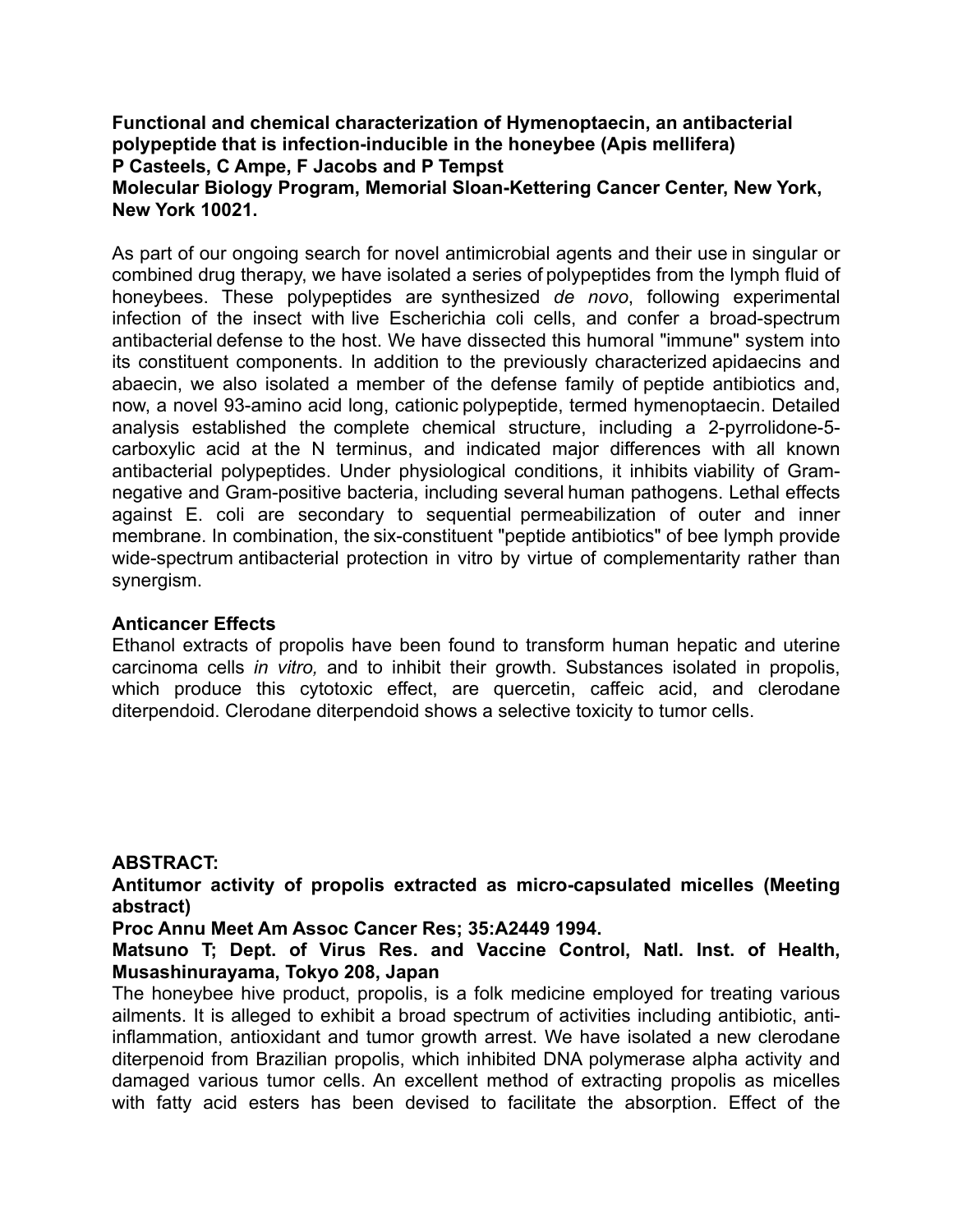ingestion of this extract was investigated in cancer patients. The extract (30 to approx 40 ml/day) was harmless, and many patients felt they were physically in better condition. Immunological analyses of the peripheral lymphocyte subsets were carried out by cytofluorography. A promotive effect was frequently observed on the number of lymphoid cells with natural killer subsets (especially CD57- CD16+ and CD57+ CD16+) and CD3+ HLA-DR-. The extract considerably remitted various adverse effects of chemotherapy and radiation such as depletion of WBC and occurrence of inflammation of oral mucosa, nausea or falling-out of hair. Furthermore, it improved the survival and quality of life for many patients.

Propolis was also found to have a cytotoxic and cytostatic effect *in vitro* against hamster ovary cancer cells and sarcoma-type tumors in mice (Ross, 1990). The substance has also displayed cytotoxicity on cultures of human and animal tumor cells, including breast carcinoma, melanoma, colon, and renal carcinoma cell lines. (Grunberger et al, 1988). The component producing these effects was identified as caffeic acid phenethyl ester.

A substance called Artepillin C has also been isolated from propolis, and has been shown to have a cytotoxic effect on human gastric carcinoma cells, human lung cancer cells and mouse colon carcinoma cells *in vitro*.

## **ABSTRACT:**

**Apoptosis and Suppression of Tumor Growth by Artepillin C Extracted From Brazilian Propolis** 

**Tetsuo Kimoto, M.D., Ph.D.,a Shigeyuki Arai, D.V.M., Ph.D.,a Michihiro Kohguchi, B.S., a Miho Aga, B.Pharm.,a Yutaka Nomura, B.S., a Mark J. Micallef, Ph.D.,a Masashi Kurimoto, M.S.,a and Keiichiro Mito, Ph.D.b** 

**Fujisaki Institute, Hayashibara Biochemical Laboratories, Okayama, Japan; and Kawasaki College of Allied Health Professions, Kurashiki, Japan.** 

Artepillin C was extracted from Brazilian propolis. Artepillin C (3,5-diprenyl-4 hydroxycinnamic acid) has a molecular weight of 300.40 and possesses antibacterial activity. When artepillin C was applied to human and murine malignant tumor cells *in vitro* and *in vivo*, artepillin C exhibited a cytotoxic effect and the growth of tumor cells was clearly inhibited. The artepillin C was found to cause significant damage to solid tumor and leukemic cells by the MTT assay, DNA synthesis assay, and morphological observation *in vitro*. When xenografts of human tumor cells were transplanted into nude mice, the cytotoxic effects of artepillin C were most noticeable in carcinoma and malignant melanoma. Apoptosis, abortive mitosis, and massive necrosis combined were identified by histological observation after intratumor injection of 500 µg of artepillin C three times a week. In addition to suppression of tumor growth, there was an increase in the ratio of CD4/CD8 T cells, and in the total number of helper T cells. These findings indicate that artepillin C activates the immune system, and possesses direct antitumor activity.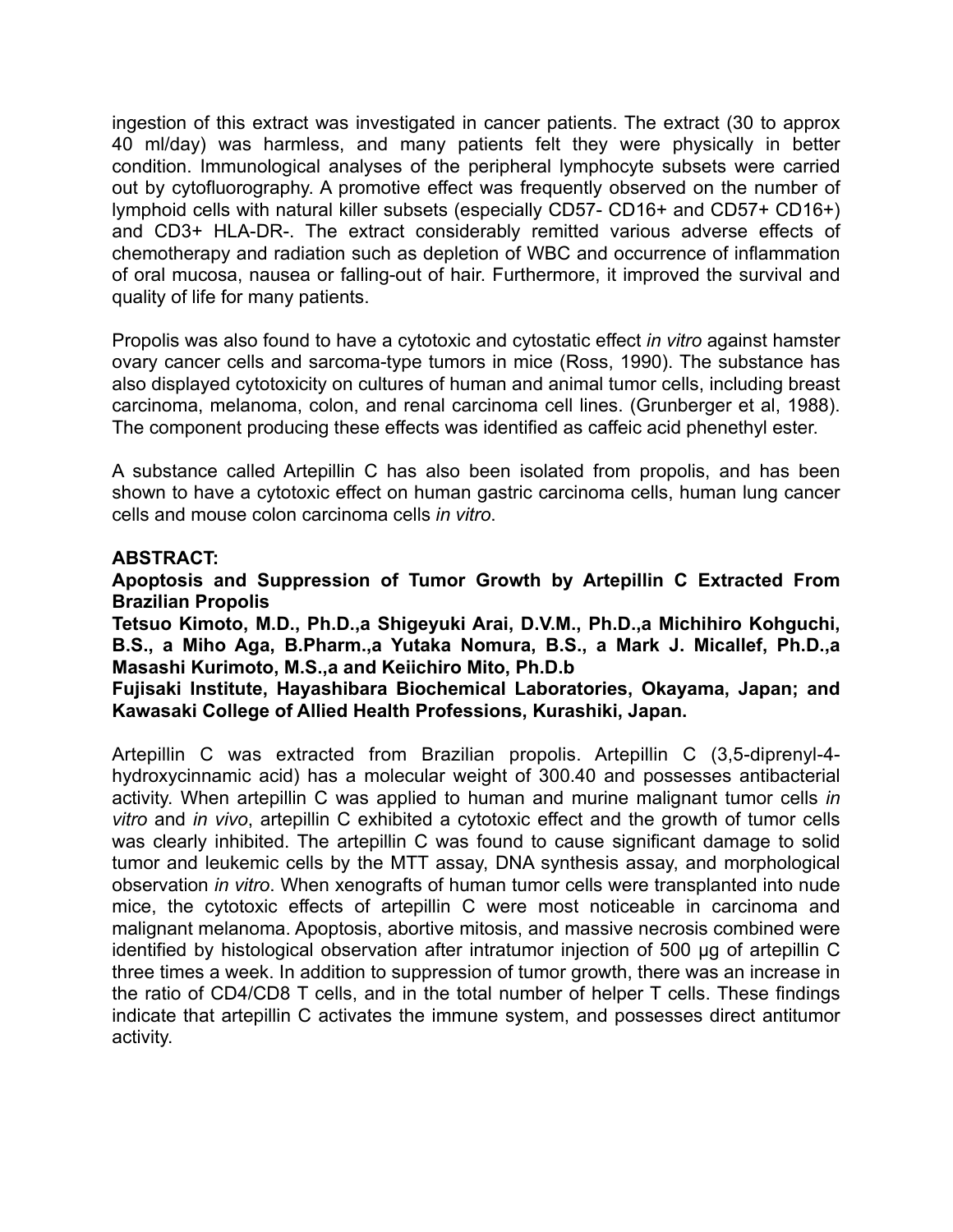## **ABSTRACT:**

**Inhibitory effects of propolis granular A P C on 4-(methylnitrosamino)-1-(3 pyridyl)-1-butanone-induced lung tumorigenesis in A/J mice. Sugimoto Y, Iba Y, Kayasuga R, Kirino Y, Nishiga M, Alejandra Hossen M, Okihara K, Sugimoto H, Yamada H, Kamei C.Department of Pharmacology, Faculty of Pharmaceutical Sciences, Okayama University, 1-1-1 Tsushima-naka, Okayama** 

**700-8530, Japan.** 

We examined the effect of propolis granular A. P. C on lung tumorigenesis in female A/J mice. Lung tumors were induced by the tobacco-specific carcinogen, 4- (methylnitrosamino)-1-(3-pyridyl)-1-butanone (NNK) administered in drinking water for 7 weeks in mice maintained on an AIN-76A semi-synthetic diet. Propolis granular A. P. C (100 mg/kg body wt.) was administered orally daily for 6 days/week from 1 week before NNK administration and throughout the experiment. Sixteen weeks after the NNK treatment, the mice were killed and the number of surface lung tumors was measured. The number of lung tumors in mice treated with NNK alone for 7 weeks (9.4 mg/mouse) was significantly more than in that observed in control mice. Propolis granular A. P. C significantly decreased the number of lung tumors induced by NNK. These results indicate that propolis granular A. P. C is effective in suppressing NNK-induced lung tumorigenesis in mice.

Caffeic acid esters present in propolis have been shown to inhibit chemically induced tumor production in mice, as well as having a selective toxic effect on cells affected by genes, which promote the development of cancerous cells.

## **ABSTRACT:**

**Inhibitory effect of caffeic acid esters on azoxymethane-induced biochemical changes and aberrant crypt foci formation in rat colon CV Rao, D Desai, B Simi, N Kulkarni, S Amin and BS Reddy Division of Nutritional Carcinogenesis, American Health Foundation, Valhalla, New York 10595.** 

Previous work from this laboratory established that caffeic acid esters, present in the propolis of honey bee hives, are potent inhibitors of human colon tumor cell growth, suggesting that these compounds may possess antitumor activity against colon carcinogenesis. The present study was designed to investigate (a) the inhibitory effects of methyl caffeate (MC) and phenylethyl caffeate (PEC) on azoxymethane (AOM) induced ornithine decarboxylase (ODC), tyrosine protein kinase (TPK), and arachidonic acid metabolism in liver and colonic mucosa of male F344 rats, (b) the effects of caffeic acid, MC, PEC, phenylethyl-3-methylcaffeate (PEMC), and phenylethyl dimethylcaffeate (PEDMC) on in vitro arachidonic acid metabolism in liver and colonic mucosa, and (c) the effects of PEC, PEMC, and PEDMC on AOM-induced aberrant crypt foci (ACF) formation in the colon of F344 rats. At 5 weeks of age, groups of animals were fed diets containing 600 ppm MC or PEC (biochemical study) or 500 ppm PEC, PEMC, or PEDMC (ACF study). Two weeks later, all animals except the vehicle-treated groups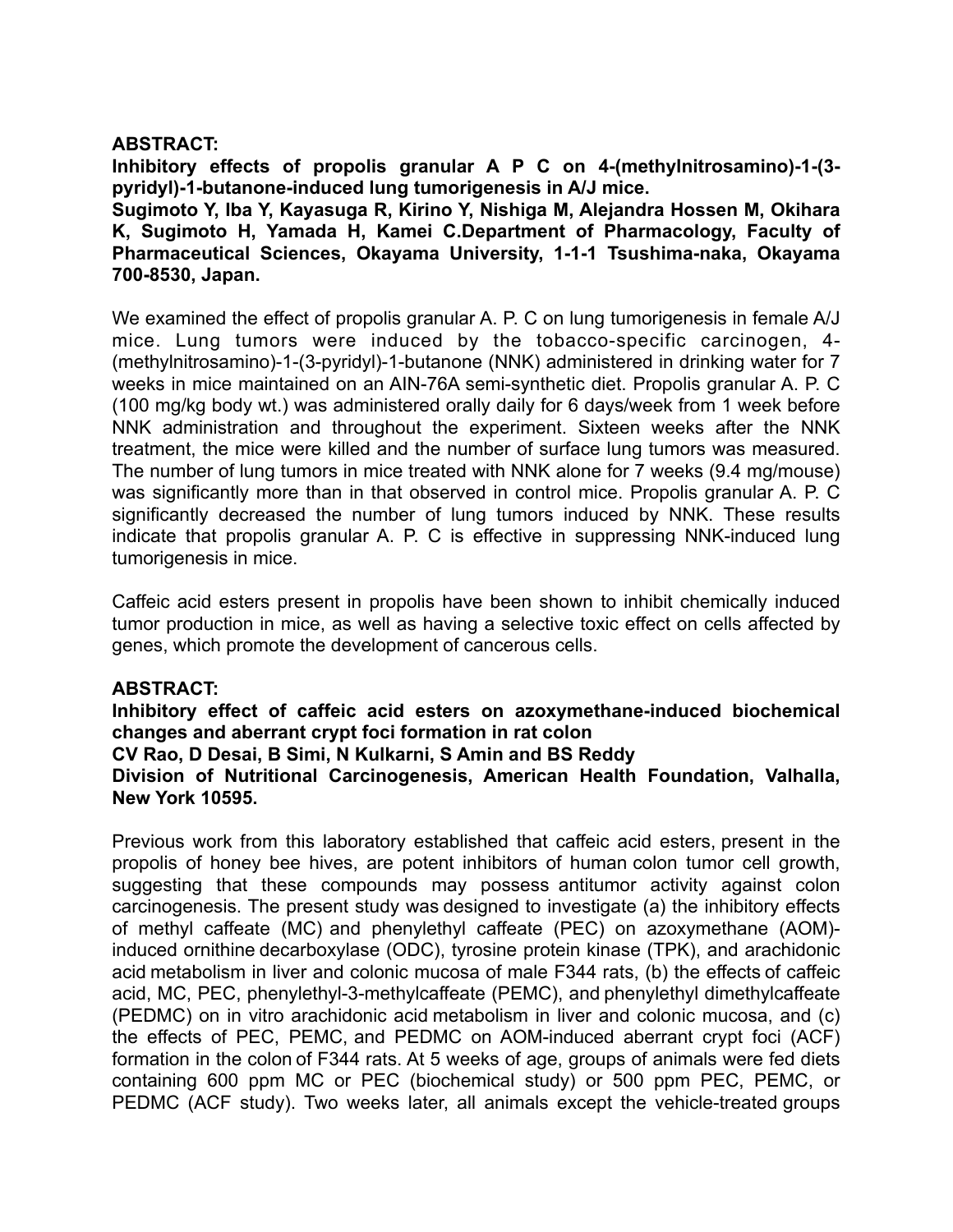were given s.c. injections of AOM, once weekly for 2 weeks. The animals intended for the biochemical study were sacrificed 5 days later and colonic mucosa and liver were analyzed for ODC, TPK, lipoxygenase, and cyclooxygenase metabolites. The animals intended for the ACF study were sacrificed 9 weeks later and analyzed for ACF in the colon. The results indicate that the PEC diet significantly inhibited AOM-induced ODC (P  $<$  0.05) and TPK (P  $<$  0.001) activities in liver and colon. The PEC diet significantly (P  $<$ 0.001) suppressed the AOM-induced lipoxygenase metabolites 8(S)- and 12(S) hydroxyeicosatetraenoic acid (HETE). The animals fed the MC diet exhibited a moderate inhibitory effect on ODC and 5(S)-, 8(S)-, 12(S)-, and 15(S)-HETEs and a significant (P < 0.001) effect on colonic TPK activity. However, the MC and PEC diets showed no significant inhibitory effects on cyclooxygenase metabolism. In an in vitro study, caffeic acid and MC showed inhibitory effects on HETE formation only at a 100 microM concentration, whereas PEC, PEMC, and PEDMC suppressed in vitro HETE formation in a dose-dependent manner. AOM-induced colonic ACF were significantly inhibited in the animals fed PEC (55%), PEMC (82%), or PEDMC (81%). The results of the present study indicate that PEC, PEMC, and PEDMC, present in the propolis, inhibit AOM-induced colonic preneoplastic lesions, ODC, TPK, and lipoxygenase activity, which are relevant to colon carcinogenesis.

## **Wound Healing and Tissue Repair Effects**

Propolis has been shown to stimulate various enzyme systems, cell metabolism, circulation and collagen formation, as well as improve the healing of burn wounds (Ghisalberti, 1979; Krell, 1996). These effects have been shown to be the result of the presence of arginine in propolis (Gabrys, et al, 1986). Propolis and aloe vera was found to be superior to standard wound treatment products in trials on mice (Sumano-Lopez, et al, 1989).

#### **Gastro-Intestinal Effects**

Propolis has been shown to inhibit the development of externally-induced stomach ulcers in rats (Aripov, 1988). Flavonoid components of propolis have also been shown to have this effect (Ciaceri and Attaguile, 1972).

Patients (138) suffering giardiasis were treated with propolis extracts (10-20%). In children, 52% showed a cure at the lower dose. In adults the cure rate was the same as for tinidazole an antiprotozoan drug, at the 20% extract, and 60% versus 40% for Undazole at a higher concentration (30% propolis extract) (Mirayes, et a1 $_1$  1988).

Propolis was used to treat ulcerative colitis and Crohn's disease in a double-blind clinical trial in Denmark. Improvement was noted in patients with colitis, but no effect was shown against Crohn's disease (Stolko, et al. 1978).

#### **Skin Infection Effects**

The flavonoids and caffeic acid derivatives of propolis have been shown to be effective in inhibiting the growth of yeasts and fungi responsible for such skin infections as ringworm and athlete's foot (Metzner, et al, 1979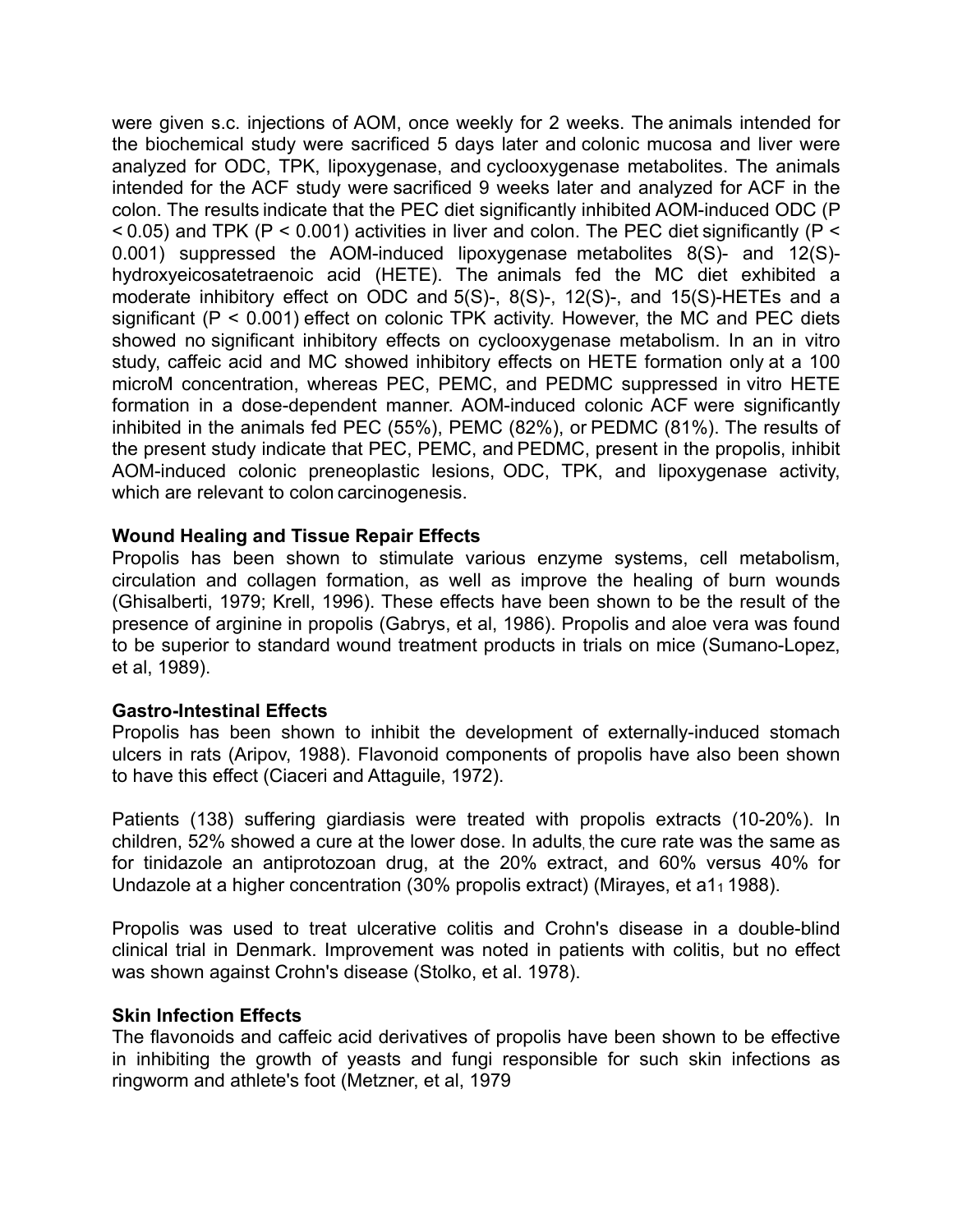## **Anti-Inflammatory Effects**

Studies on mice have shown that extracts of propolis have an anti-inflammatory effect due to the flavonoids and caffeic acid compounds (Mirozeva and Calder, 1996).

#### **Anesthetic Effects**

Propolis and some of its components produce anesthesia, which in some studies has been shown to be 3 times as powerful as cocaine and 52 times that of procaine, when tested in rabbit cornea (Ghisalberti, 1979). The anaesthetic effect has been shown to be produced by pinocembrin, pinostrobin, caffeic acid esters components in propolis (Paintz and Metzner, 1979).

The anesthetic effect may explain why propolis has been used for centuries in the treatment of sore throats and mouth sores. An anaesthetising ointment for dentistry using propolis has been patented in Europe (Sosnowski, 1984).

## **Effects on Immune System**

Propolis has been shown to stimulate an immune response in mice (Manolova, et al, 1987). More recently, Japanese researchers have shown an extract of propolis to produce a macrophage activation phenomenon related to the immune function in humans (Moriyasu, et al, 1993). Propolis activates immune cells that produce cytokines. The results help to explain the ant-tumor effect produced by propolis.

Propolis has been shown to stimulate antibody formation in immunized mice. In a joint US-Polish study, spleen cells producing antibodies in mice administered a propolis extract were three times greater than controls. A second dose administered 24 hours later produced an even larger effect, although further doses reduced the effect (Scheller, et al, 1988).

Propolis was shown to increase antibody formation between 2-3 times that of controls in pigs vaccinated with "BUK-628" live Aujeszky's disease vaccine with and without addition of propolis. Antibody formation reached its maximum in 14 days, and antibodies could be detected for up to 330 days. Propolis also enhanced production of plasmacytes in the lympholdal tissue of the spleen and lymph nodes (Karandashov, et al, 1977).

Propolis has been shown to suppress HIV-1 replication and modulate *in vitro* immune responses, and, according to the authors, "May constitute a non-toxic natural product with both anti-HIV-1, and immunoregulatory effects" (Harish, et al, 1997).

#### **Cardiovascular Effects**

In mice, a concentrated extract of propolis has been shown to reduce blood pressure, produce a sedative effect, and maintain serum glucose (Kedzia et a1 $_1$  1988). Dihydroflavonoids<sub>1</sub> as contained in propolis, have been shown to strengthen capillaries (Roger, 1988), and produce antihyperlipidemic activity (Chol, 1991). Propolis has also been shown to protect the liver against alcohol (ethanol) and tetrachloride in rats (Coprean,et al, 1986).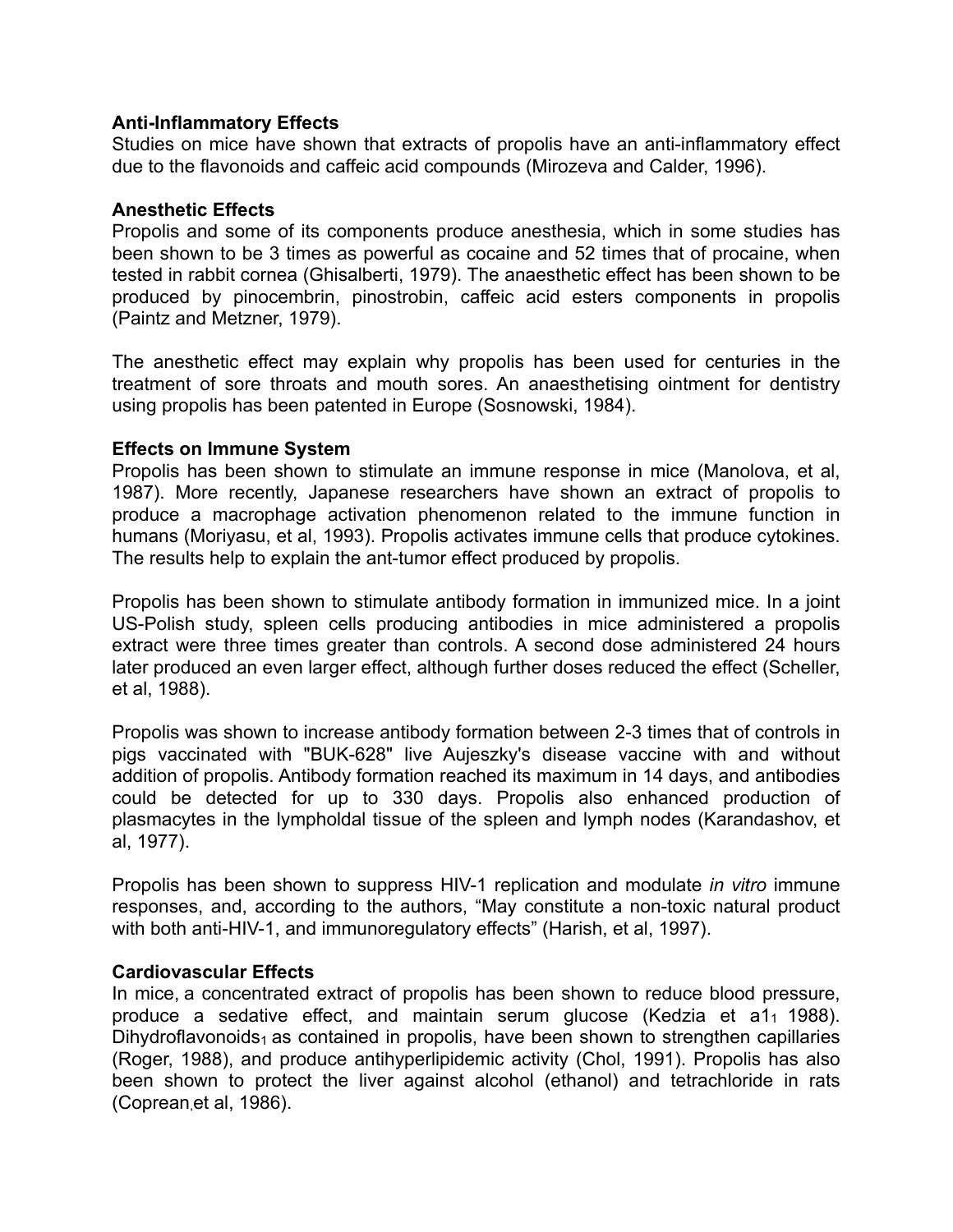## **Adverse Effects**

Propolis has been shown not to be toxic to humans or mammals unless very large quantities are administered (Ghisalberti, 1979). Some of its constituent flavones, eg., quercetin, might be mutagenic by the Ames test, but mutagenicity per *SE* for propolis has not been reported (Schmidt and Buchmann, 1992).

Contact dermatitis is a well-documented allergic reaction to propolis, with approximately 200 cases reported in the literature over the last 70 years (Hausen et al, 1987). Initial reports were made by beekeepers, which came into daily contact with the raw product. Allergic reactions are now also reported in the general population, due to the more wide-spread use of products containing propolis.

Dermatitis can be produced by skin contact with raw propolis, as well as propolis extracts and products containing caffeic acid and its derivatives have been identified as the major allergenic agent (Hashimoto, et al, 1988). Cinnamic acid derivatives have also been implicated (Scheller and Frosch, 1988). Dermatitis is relieved once the skin is no longer in contact with the propolis product. It is therefore recommended that with all preparations intended for human use, usage is ceased whenever there is an allergic reaction.

Very few other adverse reactions to propolis have been documented in the literature, and the product is considered generally not to be harmful (Schmidt and Buchmann, 1992). Rare cases of oral inflammation and ulceration, mouth edema (swelling) and stomatitis have been reported, however, because of oral ingestion of propolis (Hay and Grieg, 1990; Wanscher, 1978).

## **Commercial Usage of Propolis**

Raw propolis is collected by beekeepers and sold in bulk to companies that refine the product and turn it into usable extracts. Main commercial uses of propolis are as a dietary supplement and therapeutic. Propolis is sold in tablets (singularly, or in combination with other substances such as pollen, royal jelly and non-hive products). In Japan, the use of propolis is permitted as a preservative in frozen fish (Irrell, 1996).

Tinctures and lozenges are popular treatment for sore throats, and tinctures are often used to treat Cuts, mouth sores and skin rashes. For internal use, 1-3mL does three times daily of a 1:10 tincture are typical, but higher doses can use used if necessary. Propolis tincture is normally diluted in water, producing a cloudy liquid. For external use, the 1:10 tincture is diluted in water, and used as a lotion or gargle (Bone, 1996).

Propolis is a stable product, but should nevertheless be stored in airtight containers in the dark, preferably away from excessive and direct heat. Propolis does not lose much of its antibiotic activity, even when stored for 12 months or longer. Propolis and its extract function as a mild preservative due to their antioxidant and antimicrobial activities and thus may prolong the shelf life of some products (Irell, 1996). Because of its antioxidant and antimicrobial activities, microbial contamination is not considered to be a problem with propolis, either in the raw form, or as extracts.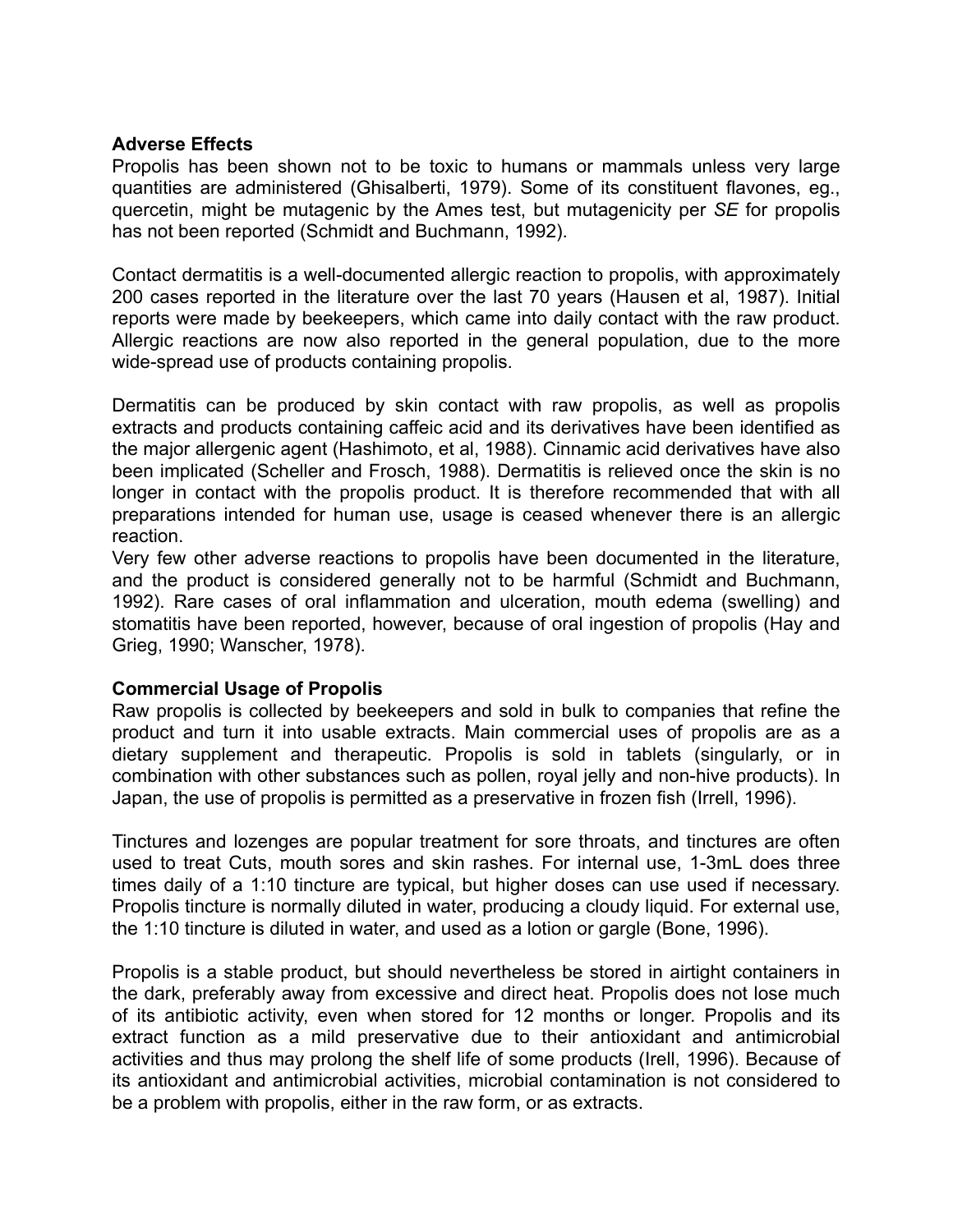World propolis production is increasing substantially. Major producers include China, Brazil, US, Australia, Uruguay and Japan. Unfortunately, concentrations of lead above maximum allowable levels for food products have been found in propolis. Studies have shown that lead levels may be reduced by placement of hives away from areas with heavy air pollution and the use of oil based paints on hive parts (Alcici, 1996). Propolis destined for commercial use should be routinely tested for lead concentration. Brazilian propolis is of the highest quality available where Chinese propolis has been noted for excessive lead.

**"Bee" warned however, that some individuals are sensitive to propolis and caution should be taken when beginning to consume it.** 

## **Beeswax**

Beeswax is the major component of honeycomb. It is secreted in tiny flakes from the underside of the abdomens of worker bees, and molded into honeycomb. The wax of the western hive bee (Apis mellifera) differs from the beeswax produced by the Asian species of honey bee (Apis dorsata, florea, and cerana). Wax of the Asian species is called Ghedda wax and is less desirable than that of the western hive bee for international marketing purposes.

Beeswax is soft to brittle, with a specific gravity of about 0.95 and a melting point of over 60°C, and consists of at least 284 different compounds, mainly a variety of long-chain alkanes, acids, esters, polyesters and hydroxy esters. These include free cerotic acid (hexacosanoic acid,  $CH_3(CH_2)_{14}COOH$ ), the ester of cerotic acid and triacontanol  $(CH<sub>3</sub>(CH<sub>2</sub>)<sub>29</sub>OH)$ , myricin (myricyl palmitate,  $CH<sub>3</sub>(CH<sub>2</sub>)<sub>14</sub>COO(CH<sub>2</sub>)<sub>12</sub>CH<sub>3</sub>)$ , and hentriacontane,  $CH_3(CH_2)_{29}CH_3$ . Hentriacontane comprises 8-9% of beeswax, and its stability and impermeability to water contribute to the role it plays as a structural component. Although insoluble in water, beeswax can be dissolved in solvents such as carbon tetrachloride, chloroform, or warm ether. The exact composition of beeswax varies with location.

Beeswax is obtained, after removal of the honey, by melting the honeycomb, straining the wax to remove impurities, and pressing the residue to extract any remaining wax. The purified wax is then poured into molds to solidify. Avoiding direct heat through the melting of wax in water preserves color and quality of wax. The wax may also be bleached.

Pure beeswax is harder and has a higher melting point (64°C) than most other waxes. These properties make it more desirable for certain applications. Beeswax is primarily used industrially in cosmetics, pharmaceuticals, polishes, and candles. Uses for beeswax on a small scale include:

• lost-wax casting of metals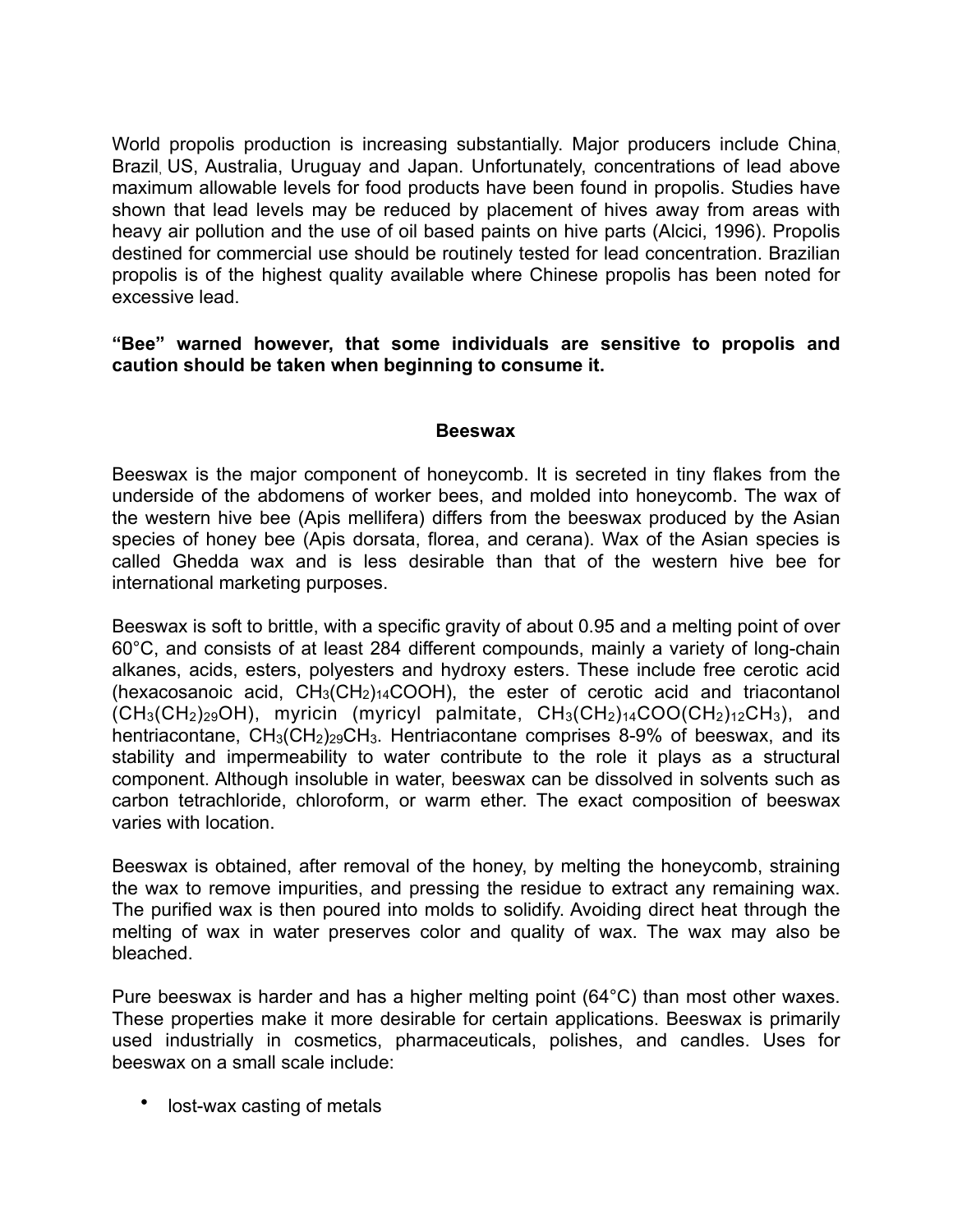- wax printing and batiking of cloth
- polishes for wood and leather
- strengthening and waterproofing thread for sewing
- treatment of cracked hooves of domestic animals
- artificial fruit and flowers, and for modeling wax
- waxed paper

## **Honey Comb**

Honey bees build comb for storage of honey to last them through the winter when the flowers they feed on are not available. The honeycomb is vertical with horizontal storage tubes, like a pile of unsharpened lead pencils carefully pressed together. Social wasps and hornets build vertical tubes. Honeycomb is two-faced with different tubes on each side; thus, an individual tube goes only halfway through the comb. Two of the six sides of the tubes are always vertical and each tube slants slightly downward toward the middle of the comb, which helps prevent the honey from running out as the worker bees fill it.

Honey bees engineer six-sided or hexagonal tubes because these use less wax for the volume of honey they hold. Each wall in the honeycomb serves two tubes that avoid the wasteful duplication of cylinders and most polygonal prisms. Only triangular or square tubes can also share all walls, but hexagonal tubes still use less wax for the amount of honey: 18% less than triangular tubes, 7% less than square tubes. Even more remarkable is the way the tubes meet in the middle of the comb. If you removed the honey and the wax where the tubes meet and peered through the holes, you would see that the tubes on opposite sides are offset: the center of a tube on one side is at the corner of tubes from the opposite side. The wax that separates the opposite tubes is not a single flat wall; instead, each tube ends in three rhombuses that come to a point. The three end walls of one tube serve as single walls for three adjacent tubes from the opposite side of the comb.

## **Honey Bee Venom**

According to Greek mythology the infant Zeus, out of gratitude for the honey that sustained him, gave the honey bee its sting for defense. Because the bee abused this power, Zeus later decreed that the bee must die whenever the sting is used. Perhaps it is ironic that now we have developed the means to milk venom from bees and use this product in medicine. The collection and sale of bee venom is an increasingly popular although extremely limited enterprise.

Honey bee venom has been used medicinally for more than 2000 years in treating numerous types of acute and chronic afflictions. Currently physicians in China, Japan, Korea, Germany, Russia, South and North America, and some European countries are using honey bee venom (Bee Venom Therapy or BVT) in the treatment of chronic inflammatory diseases. Bee venom has a wide range of medically important and pharmacologically active compounds. Several of them already have been identified,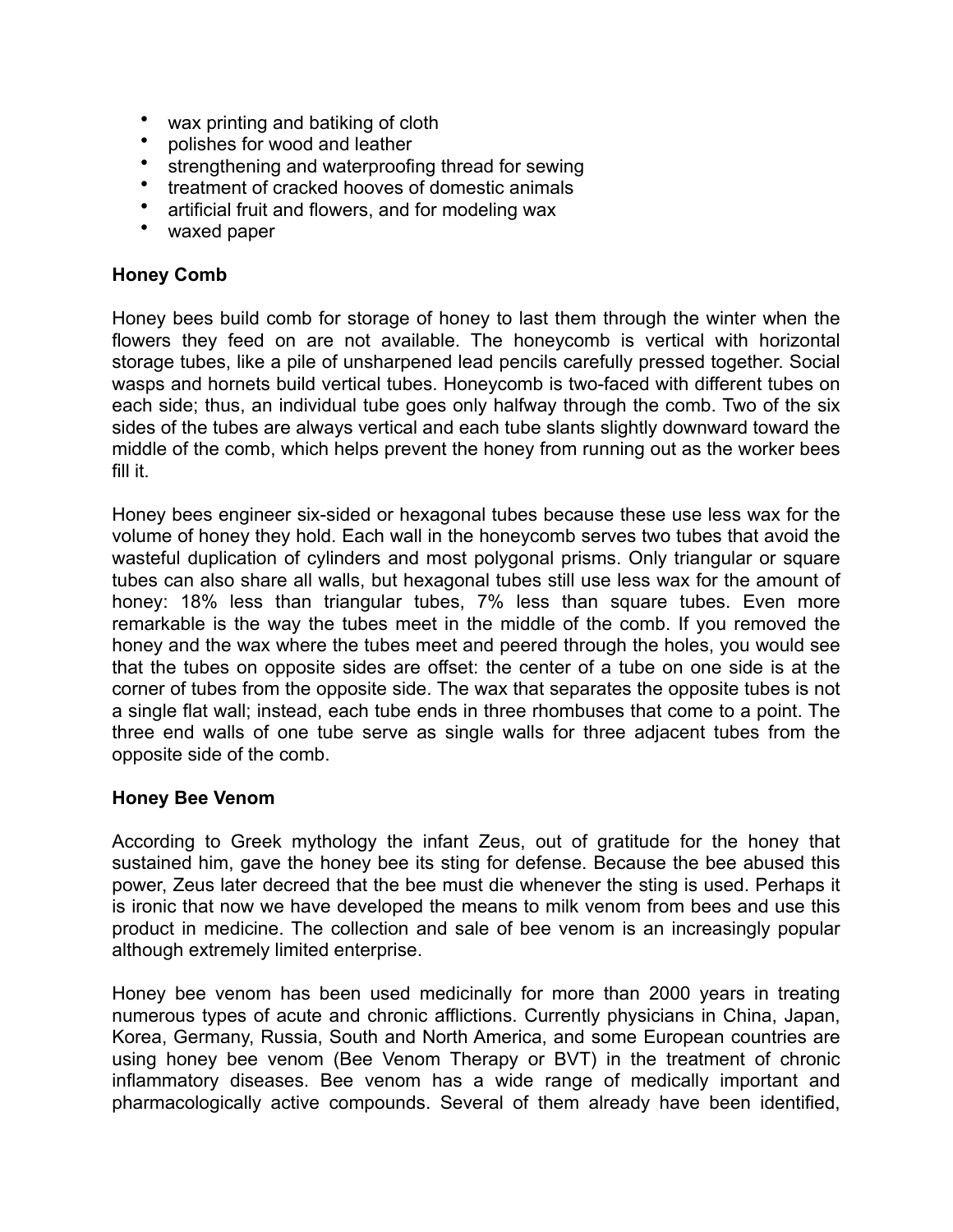notably melittin and apamin, with outstanding therapeutic potential for cancer, sleep disorders, learning and memory enhancement, Parkinson's disease, HIV and AIDS associated dementia, schizophrenia, and novel non-viral vector development for gene therapy. In the United States many physicians are also using BVT with some success in the treatment of multiple sclerosis, Lyme disease, autoimmune diseases, psoriasis, epilepsy, asthma, and certain types of cancer.

The world scientific literature contains more than 1500 articles on the medicinal value of BVT. The French and Russian equivalents of the N.I.H. have been involved in clinical studies of honey bee venom, and the U.S. Army has research extensively BVT. In April 1993, the Nanjing Institute of Biochemical Pharmacy in China not only noted the antiinflammatory properties of bee venom, but also demonstrated its analgesic effects.

Traditionally, honey bee venom has been administered with live bees by stimulating them to sting in the affected area or on an acupuncture point. Current day variety of honey bee venom products includes: injectable liquid venom, creams, liniments, ointments, embrocations, and oral homeopathic preparations as liquids, tablets, or capsules. Practitioners may choose the most suitable application for the condition being treated and the characteristics of the patient.

BVT is most effective when it comes from bees during the late spring to early fall season. This is when bees have an abundant source of pollen to produce potent venom. Their venom during the winter period is less potent. Unlike many other insect types of venom, honey bee venom is water soluble, not fat soluble, and so must be injected into moist tissue to be effective. It is hemorrhagic, unlike viper snake venom, which is a coagulant. Honey bee venom is a mixture of histamine, pheromones, enzymes, peptides, amino acids and other acids.

In short, honey bee venom contains anti-inflammatory properties, is mildly cytotoxic, and has the contradictory effects of inhibiting the nervous system, while stimulating the heart and adrenal glands.

Next to the effect of a live honey bee, injectable venom solution is considered to be a standard method to administer BVT. The injectable venom solution is prepared from pure honey bee venom (Apis Venenum Purum). The solution is administered just under the skin to imitate the effect of a bee sting and each injection is equivalent to or is less than the average dry venom sac content of a honey bee. Another popular way of administering BVT is with topical creams and ointments applied to the affected body part. In Europe and China BVT cream is applied utilizing electrophoresis or ultrasonophoresis.

## **Bee Venom Reactions and Sensitivity**

For most individuals, normally some redness and swelling will result from the sting, but this usually resolves in a few hours. It is also common that is an itching sensation around the sting. A mild euphoria and local warmth usually results. However, in the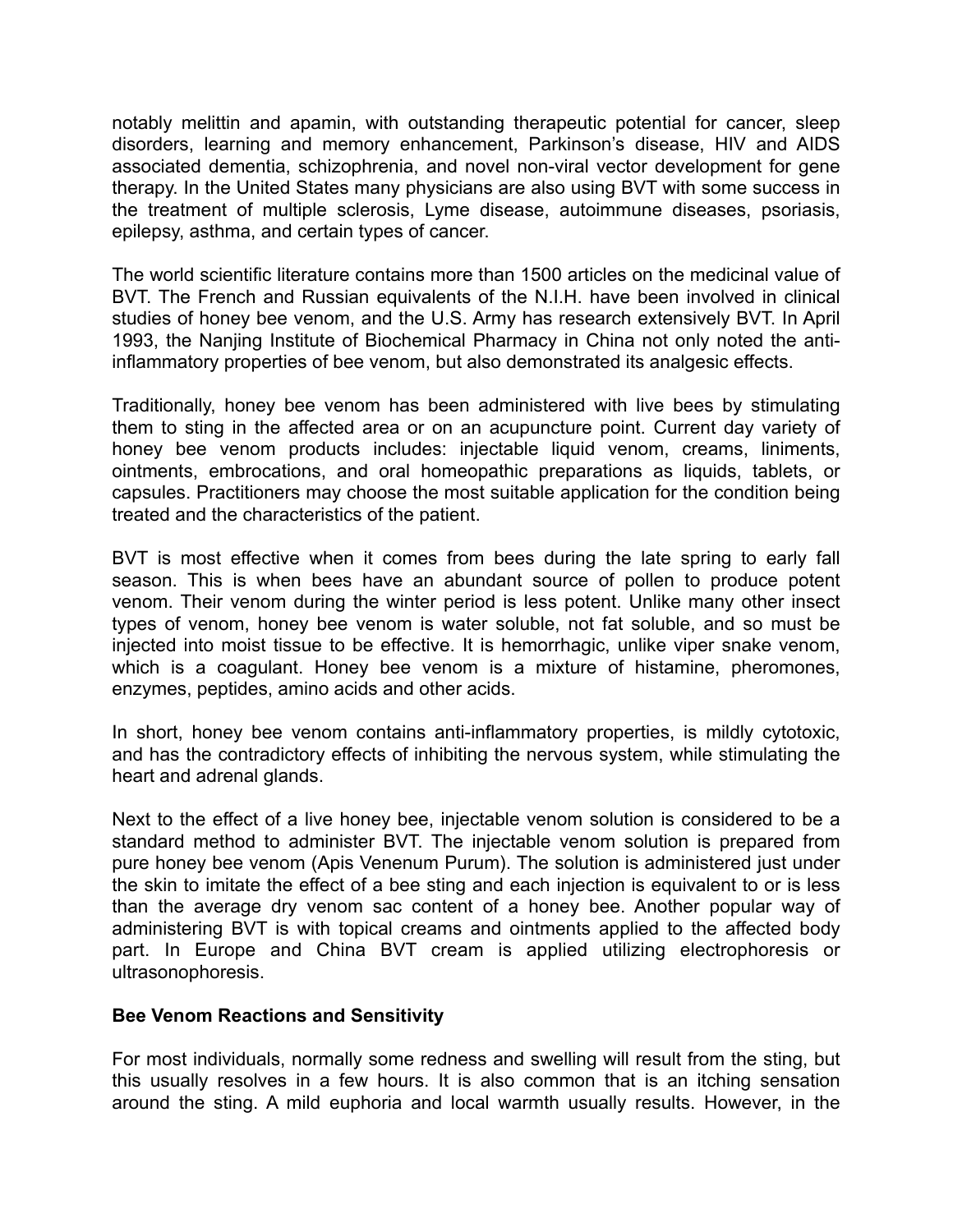allergic individual, a more long lasting and severe reaction will occur. A mild reaction will include intense redness, swelling spanning two joints, itching and pain all occurring within minutes. More severe reactions include generalized swelling and itching, faintness, sweating, a pounding headache, stomach cramps or vomiting, a feeling of impending doom, a tight chest or choking sensation with swelling of the throat and in extreme cases anaphylactic shock with death resulting.

Generally side effects of bee venom therapy are limited, since the inflammation, swelling, and itching, etc. are desired effects. The risk of an anaphylactic allergic reaction to bee venom is rare but real. Hence, it is essential to have a bee sting allergy kit on hand. Most "bee" sting allergic reactions are to yellow jackets or wasps. There is no cross allergy between wasp or yellow jacket venom and honey bee venom. Because of their vegetarian nature the peptides from honey bees are different and less toxic than their carnivorous cousins. It is estimated that honey bee stings account for less than 5% of all adverse stinging insect reactions.

Honey bee venom may have many different effects on the human body. This is based on the potency and total effect of the bee venom. Generally, a person who is not hypersensitive to bee stings can tolerate one to five stings at a time. This is followed by minimal local symptoms accompanied by swelling, redness and itchiness of the skin. Initially, the symptoms are little painful but later change to a pleasant and warm sensation. Fifty to one hundred stings can cause a cramp, temporary shortness of breath, the skin turns blue or rapid pulse and symptoms of temporary paralysis follow. Two hundred or more bee stings can cause paralysis of the respiratory system. Some people can tolerate more than 1,000 stings. In one case it was noted that an unfortunate individual received 2,243 stings and stayed alive. Many adults have received a thousand stings and survived. A rough estimate would be that the LD50 on adult humans is about 1,000 to 1,100 stings. On the other hand, we know from reports that 100 to 300 bee stings have had a fatal effect on some unlucky individuals. However, to a person who is hypersensitive to honey bee venom, only one sting can cause a serious or fatal reaction (very rare).

If a hypersensitive person is accidentally stung, it is important to remove the stinger as early as possible. This is best done with a pair of tweezers to not squeeze the venom sac of the stinger. After it is removed, lay the victim down on their back and elevate their feet. A tourniquet can be very useful if applied immediately and briefly to a limb. Applying ice to the sting will also reduce blood flow to the areas and decrease the spread of venom.

For these severe reactions, preloaded adrenalin syringes (Ana-Guard or Epipen) are available for emergency use. Three to six puffs of an adrenalin inhaler (Medihaler-Epi) will relieve chest tightness and swelling of the throat. With less severe reactions, antihistamines may be administered by injection or given orally. A rapidly acting antihistamine such as Phenergan has been proven helpful. Cortisone is also very effective, but takes a few hours to act.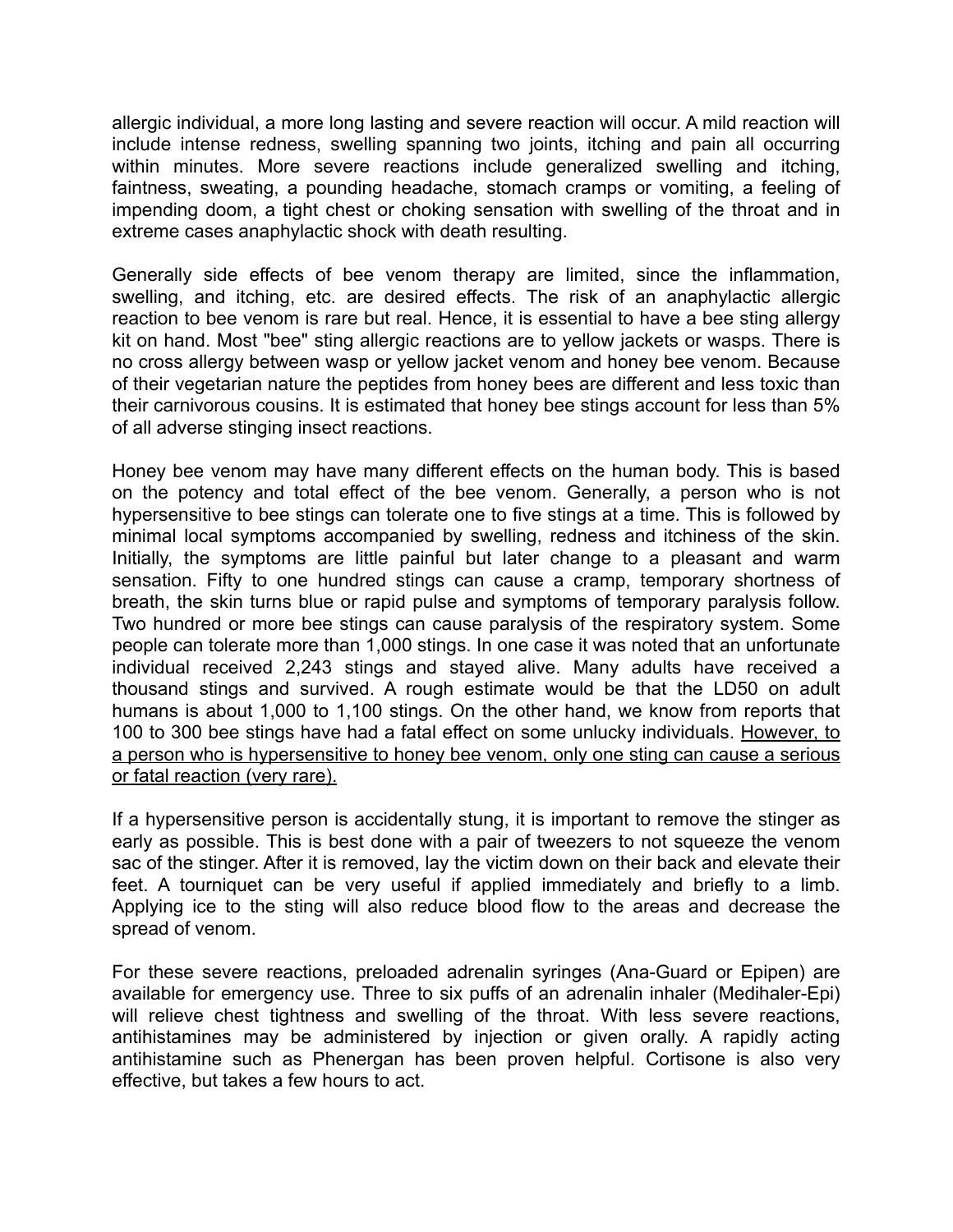**Apis Venenum Perum (Pure Honeybee Venom) Synonyms: Latin --- Apis Virus, Apisinum, Apium Virus French --- Venin d'abeille German --- Bienengift Hungarian --- Méhméreg Italian --- Veleno d'api Spanish --- Veneno de Abeja** 

## **Venom Collection and Preparation**

As previously mentioned honeybee venom is synthesized in the venom glands of worker and queen bees and stored in their venom sacs. During the stinging process it is expressed through the sting apparatus. Usually, bee venom is collected during the peak of autumn when the bees' venom sacs are full of quality venom, so that the venom is of high quality when it is reconstituted.

The venom is usually gathered by means of electric shock stimulation. Bees come into contact with a collector frame that is covered with a wire grid, receive a mild electrical shock causing them to release their venom. The venom is allowed to air dry and is then gathered and processed**.** Approximately a minimum of 4000 bee stings is needed to produce 1 gram of bee venom. Traditional collection methods used up to until now usually killed the bees. However, the bee venom collected by the electro-stimulant method, does not kill the bee.

Now at least four qualities of bee venom can be collected in this manner. Bee venom is a colorless liquid that dries to a powder and the crystallized venom color ranges from white to brownish yellow. The darker coloration is the result of contamination of the venom and oxidation of its constituents.

The pure whole dried and the whole dried bee venom are most commonly used preparations. Pure whole dried bee venom is white in color, has a crystallized powdery appearance, is free of contaminants and is known as Grade I venom. Whole dried bee venom is of brownish yellow color and may be contaminated with foreign materials. It is referred to as Grade II venom.

| <b>Product</b> | Volume    | <b>DVSE/vial</b> | Appearance  |
|----------------|-----------|------------------|-------------|
| VeneX-5        | $2.8$ ml  | 14               | Water clear |
| VeneX-10       | $9.0$ ml  | 90               | Water clear |
| VeneX-20       | $12.5$ ml | 250              | Water clear |

## **Honeybee Venom Solutions Prepared from Grade I Venom**

## **Most Recommended**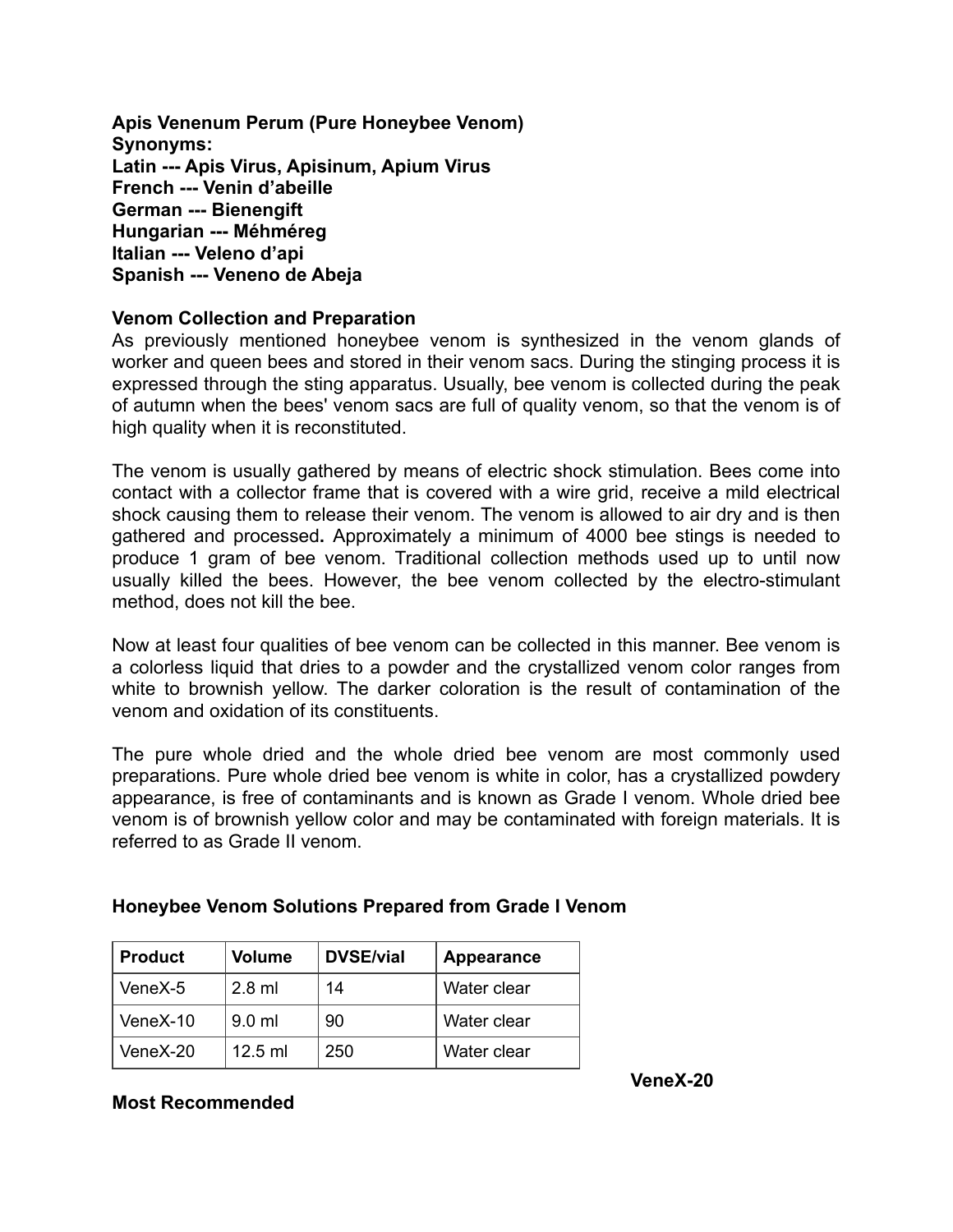## **Honeybee Venom Solution Prepared from Grade II Venom**

|                        |  | Product   Volume   DVSE/vial   Appearance |
|------------------------|--|-------------------------------------------|
| BVS-20   12.5 ml   250 |  | Water clear to yellowish                  |

## **Injectable Application and Methodology of Bee Venom (Using Grade I Venom VeneX-20)**

Before injection, it is essential to have epinephrine and Benadryl on hand in the rare case of allergic reaction. Tell the patient the usual discomfort associated with the administration of bee venom includes mild pain, itching, swelling, inflammation and redness. Symptoms like redness, swelling and itching are considered desired effects of BVT showing the appropriate response of the patient to the venom. The pain may somewhat be avoided with the addition of 1% procaine.

Procure the solution VeneX-20. This is a solution that contains pure whole dried bee venom. VeneX-20, in the amount of 0.05 ml equals one (1) of a venom sac equivalent (bee sting equivalent) and 0.1 ml equals two (2) venom sac equivalents. Before use, remove from refrigeration, allowing 25 to 30 minutes for the solution to reach room temperature. Cleanse the exterior surface of the closures of the vial with a suitable disinfecting agent.

Using a tuberculin syringe with a removable 27-gauge, ½" long needle, draw up 0.5 ml of 1% procaine, then add 0.5 ml of Venex-20 to create an equal mixture of both anesthetic and venom solution. (A 1% xylocaine may be used if preservative-free buffered procaine is not available) This is equivalent to 1.0 ml of bee venom and anesthetic mixture or 10 bee stings. This 1.0 ml of mixture-solution is equal to 10 bee stings. Hence, this 1.0 ml will provide ten (10) 0.1 ml injections and each injection will equal one (1) bee sting. Remember 0.05 ml of VeneX-20 equals one (1) bee sting!

At the first session, it is imperative to test for an allergy to the venom. A test *solution is prepared using the formula below. Administer the test solution into a tender spot and wait 20 to 30 minutes for any allergic symptoms to develop. If no symptoms develop then begin the therapy. Again, keep Anakit or Epipen and benadryl on hand!* 

Use ether acetone or soap with warm water to cleanse the skin. Do not use alcohol, iodine, potassium permanganate, potassium sulfate, halogen elements, chlorine and bromine, because they will cancel the effects of the bee venom. The needle is changed to a 30 gauge, 1" length and the bevel is placed at a 15-degree angle. Injection is strictly intradermally (between the skin layers) or subcutaneous (just under the skin, beyond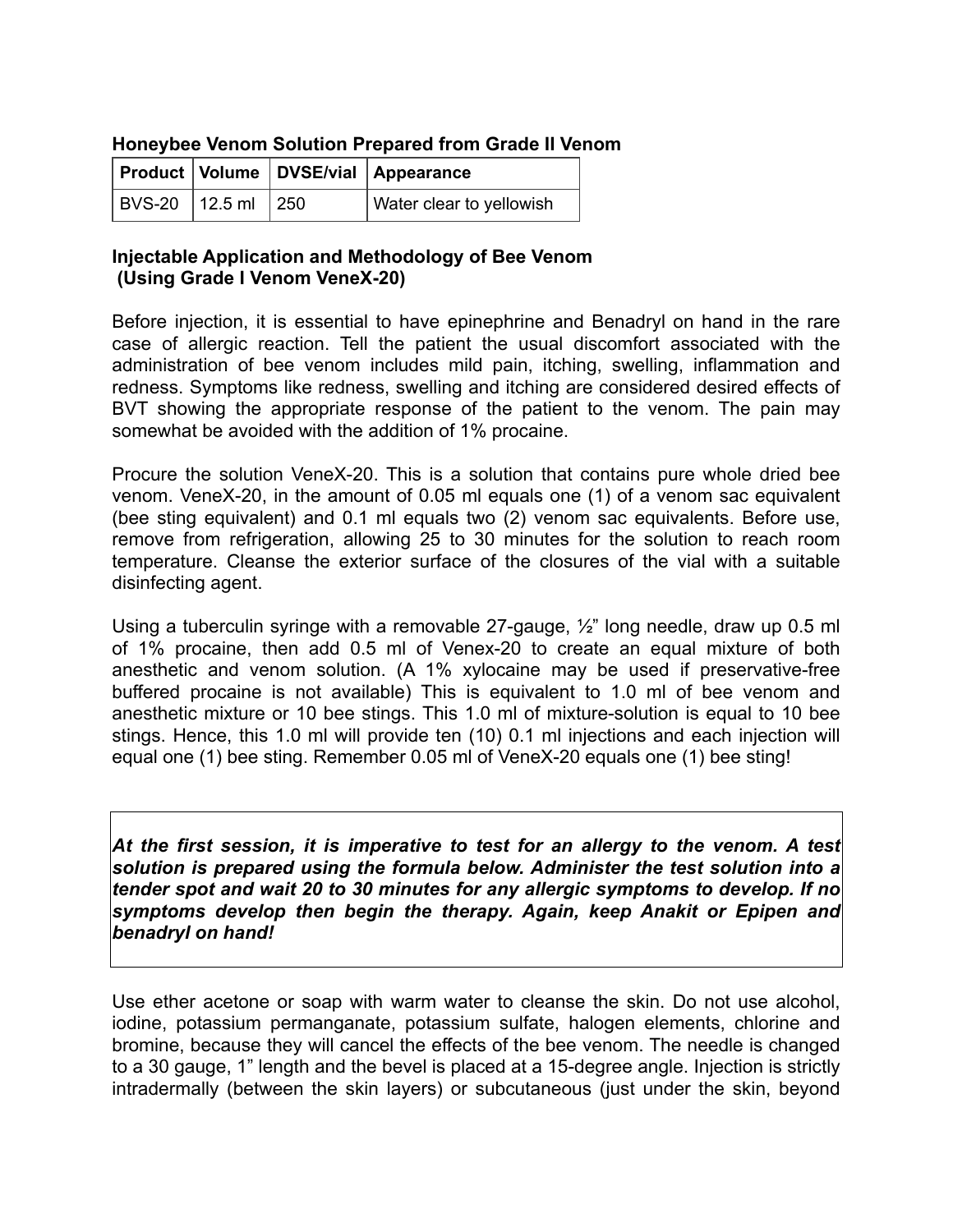the sensory nerves of the skin) to imitate a bee sting. Inject 0.1 ml of mixture into the chosen point.

## **Length of Venom Treatment**

Plan ahead how many injections will be needed, and which sites or acupuncture points will be used. At first begin with only one to three injections. After several sessions, more injections may be added depending on tolerance. In most circumstances, 3 to 10 points at a time may be chosen. This process may be repeated every 2 to 3 days as necessary to achieve the desired effect. Never ever administer more than twenty injections at one sitting (20X 0.05 ml of VeneX-20). Be (bee) conservative. A more chronic problem, such as rheumatoid arthritis, might require several stings at sessions up to three times a week for up to three months. For certain illnesses and circumstances, it may be necessary to educate the patient to self-administer the injection. If more than 10 to 14 days have elapsed since the previous session, retest for sensitivity and begin with three (3) to four (4) stings per session.

*The patient should strictly avoid alcohol ingestion during the course of treatment. Alcohol cancels the beneficial effects of BVT. In fact, reactions to BVT while intoxicated have been reported.* 

## **Acupuncture with Venom (Api-acupuncture)**

Acupuncture has been practiced in ancient China, Japan, Korea, Sri Lanka, and numerous other Asian countries for about 3,000 years as a traditional form of medicine. Its efficacy in the management of numerous illnesses as well as severe chronic pain is well documented. Though its primary use in the United States is for pain management, its use in Asia is quite diverse and for many types of illnesses. The fact of its world widespread use today attests to its validity as an effective form of treatment in a variety of disorders. It is taught in many universities throughout the world and practiced widely in many modern medical centers as an adjunct to Western methods of treatment. It is often used where Western medicine meets its limits: in the treatment of various forms of paralysis, internal metabolic disorders, infertility, chronic pain, drug-addictions, etc. The World Health Organization now recognizes that acupuncture is beneficial for more than 150 types of diseases.

Acupuncture consists of inserting a very fine needle at specific points in the skin. Recently other means of stimulating these acupuncture points have evolved, such as laser, electric stimulation, magnets, seeds, finger pressure, and substance or remedy injection. Acupuncture points follow meridians (pathways of vital energy or Qi) and have been shown that when stimulated transmit electrical impulses via the spinal cord and the brain to the diseased area. The central nervous system controls most processes in the body. Modern research has also shown that the stimulation of certain acupuncture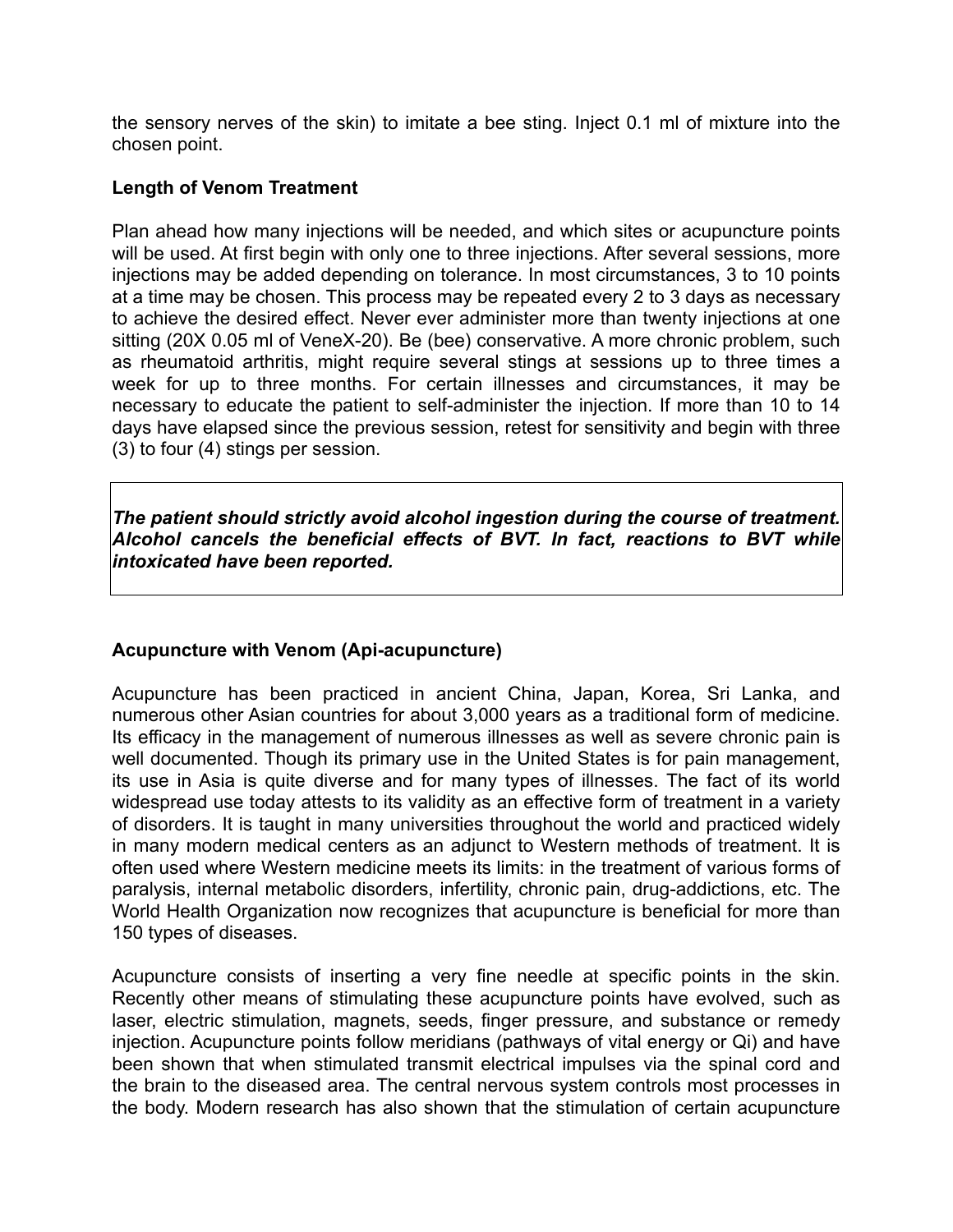points produces the release of chemical substances from the central nervous and endocrine systems. Some of these substances such as enkaphalins and endorphins are 5,000 to 50,000 times more powerful than morphine. The injection of herbal substances, vitamins and homeopathic remedies into acupuncture points is becoming better known.

The stinging of acupuncture points with honey bees has been traditionally used in China and Japan for centuries. A society for api-acupuncture was formed in 1980 in Japan. In the following years, many reports of experiences and successes in api-acupuncture appeared (in Japanese) in Honey Bee Science (e.g. Ohta, 1983 and Sagawa, 1983). In the Republic of China, bee venom therapy is combined with knowledge of acupuncture by many hospitals and physicians.

Honey bee venom may be injected with a 30-gauge needle inserted intracutaneously or subcutaneously into the acupuncture point following standard acupuncture principles. Within the first treatment, no more than 0.1 ml of VeneX-20 solution (two VSE) is used in a syringe together with an equal amount of 1% preservative free procaine solution. Always administer a test injection first! The amount of venom mixture can be gradually increased. If necessary to reduce the stinging sensation during the injection the amount of procaine may be increased (0.05 ml Venex-20 with 0.5 ml 1% preservative free procaine = one VSE).

## **NOTE:**

## **No benefit has been reported when injecting venom intramuscularly or into any structure deeply below the skin, such as autonomic ganglia, joints, deep trigger points, or intravenously.**

Another method commonly used: an acupuncture needle is dipped into the venom/ procaine mixture and inserted into the acupuncture point (horizontally/superficially), or a drop (one VSE) of the venom/procaine mixture is applied to the skin at the acupuncture point and the needle is inserted through the venom remedy. In both cases only a minute amount of bee venom is administered.

 For best results chose only one to three local acupuncture points on the afflicted meridian. It cannot be overstated that it is important to ascertain the meridian or meridians that are affected and choose points on those meridians depending on the inflammatory or degenerative condition.

## **ApiAcupuncture Indications**

As previously mentioned bee venom (apitherapy) primarily is used to treat a variety of autoimmune diseases, with recent usage for immunotherapy of bee sting allergic patients. (Immunotherapy use will not be considered in this text.) Venom apitherapy has been particularly successful with individuals suffering from rheumatoid arthritis, gout, and multiple sclerosis, but a variety of other immune disorders including scleroderma and asthma have been successfully treated.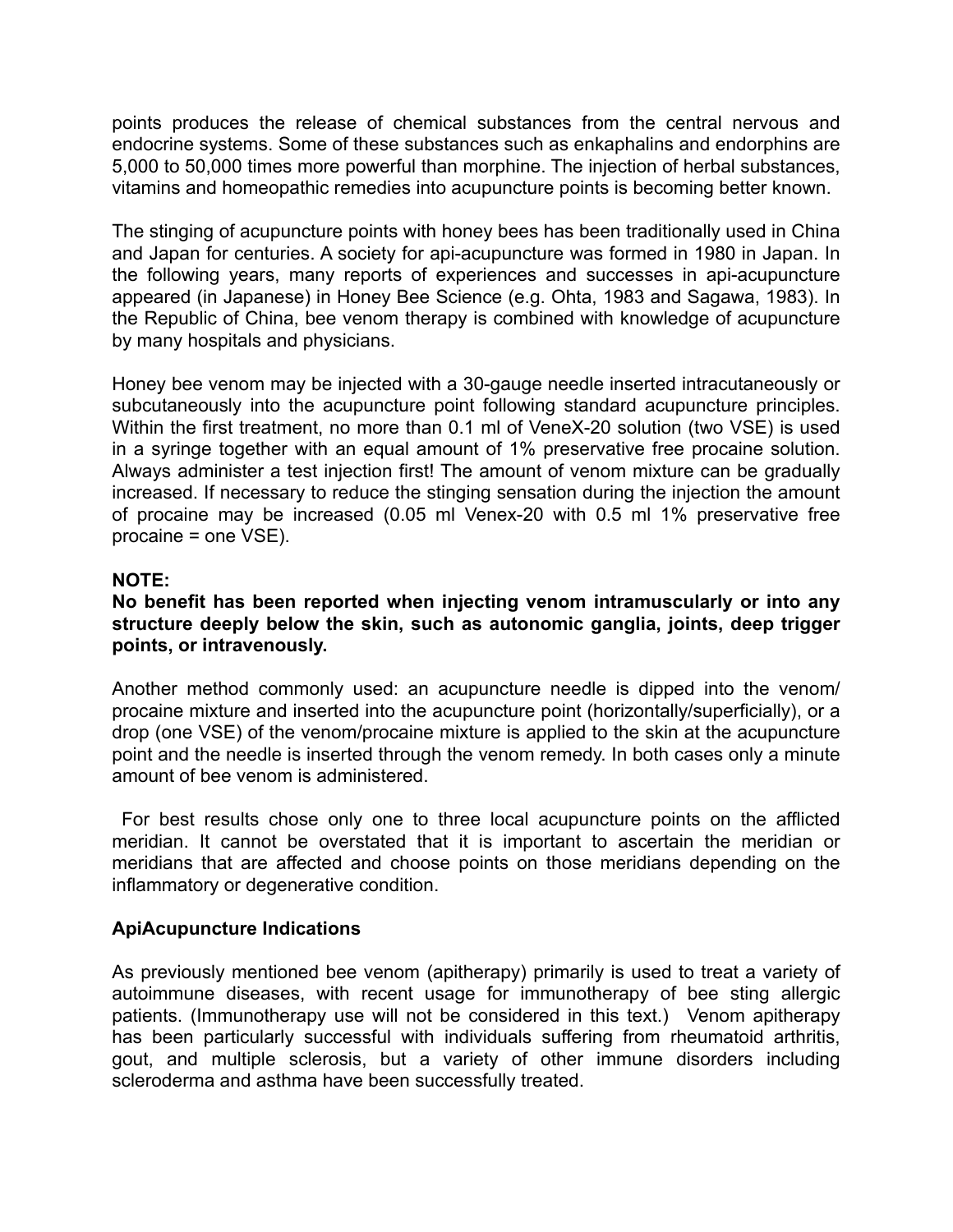**Complete acupuncture treatment protocols are beyond the scope of this article. A basic knowledge of traditional Chinese medicine is crucial for the thorough understanding and effective application of acupuncture. The text** *Chinese Acupuncture and Moxabustion* **by Foreign Languages Press, Beijing is highly recommended. For those versed in acupuncture theory and technique the following are a few specific examples of conditions treatable with venom injection into acupuncture points:** 

## **Application of Honey Bee Stinger Therapy**

Most practitioners much prefer using the injectable venom to bee stingers. However, many individuals still prefer to apply bee venom by using a live bee to sting at a specific site, and repeating this procedure over a period of time. Actually, the application of a carefully removed stinger with fine tweezers into a specific acupuncture point is still popular in Japan, Korea and China. The venom of one sting is applied into 3 - 6 acupuncture points, which provides a safe way of practicing bee venom therapy.

A person with poor vision or who has a distinct fear of honey bees may have problems in removing the bee stinger with tweezers. In this case, prepare two sheets of toilet tissue and fold them in halves. Pick up a honey bee with tweezers and place the soft toilet tissue to the bee's tail, pressing the tail with slight force. While pressing the tail, the honey bee stings the tissue. Then, press and kill the honeybee and remove the bee stinger on the tissue.

Removing the stinger in this way allows the tissue to absorb and discard the initial strong bee venom and then the secondary venom from the bee venom reservoir is actually used to the human skin.

## **Picking up the honeybee from the plastic honeycomb**

Honey bees by mail come in plastic combs. To remove the bee, push one side of the plastic honeycomb gently, and allow an entrance of approximately 5 mm. Then, using a pair of tweezers placed inside the honeycomb, remove one honeybee. Like injectable applications, the number, sites, and frequency of the stings depend on the patient and the problem. A simple tendonitis might just take a few stings, perhaps 2-3 at a session for 2-5 sessions. A more chronic problem like arthritis can take 2-3 times per week, several stings at a time, for 1-3 months. Multiple sclerosis takes months to respond, though sometimes patients feel more energetic after a few times. Many MS and Lyme disease patients who use honeybee venom claim that one must keep it up 2-3 times per week for 6 months in order to give it a full trial.

## **Honeybee Venom Creams**

To make a cream, bee venom is mixed in a water-in-oil or oil-in-water base vehicle, which may have some added ingredients to help soften the outer layer of skin increase local blood circulation and cause mild abrasions to enhance the absorption of venom.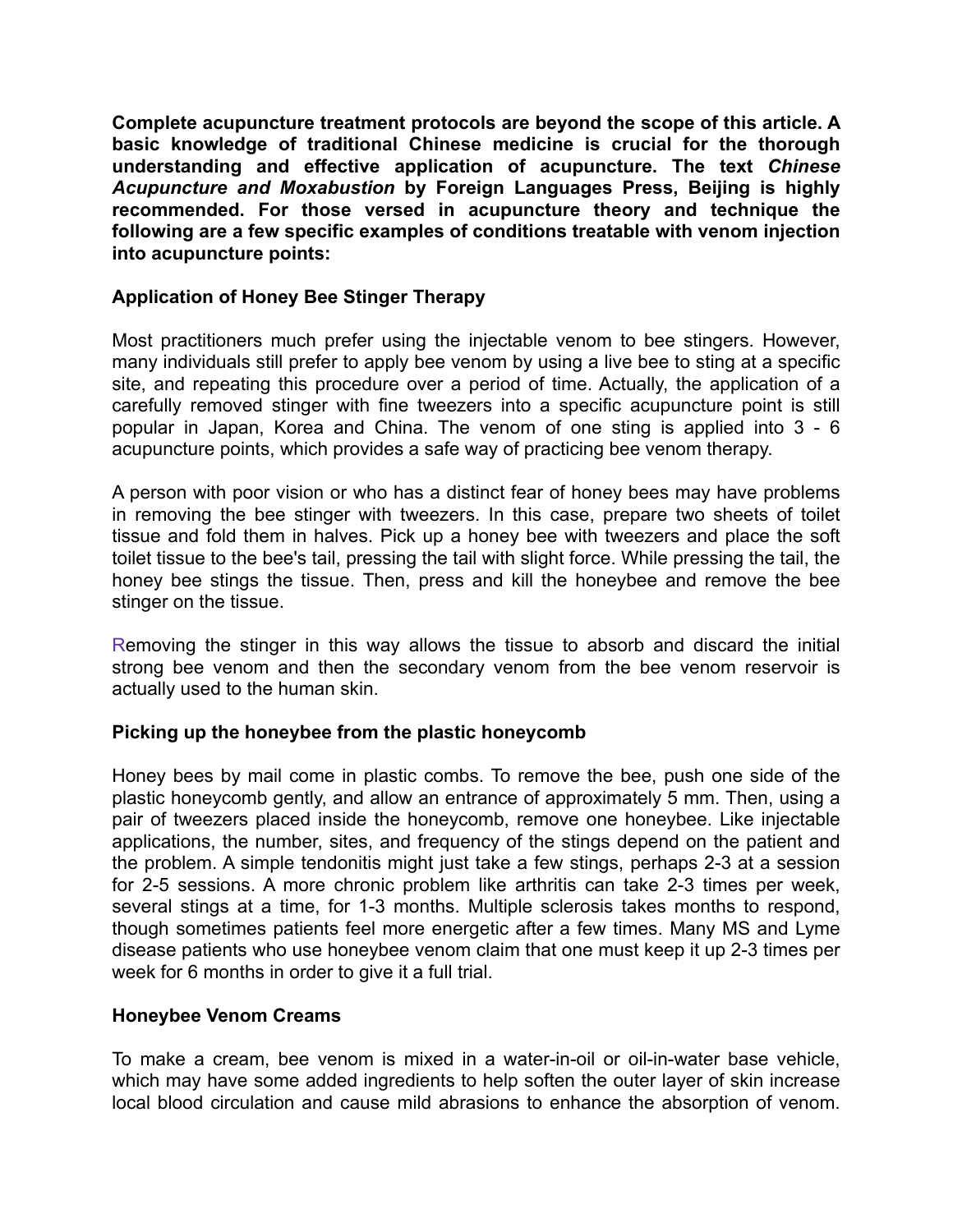This is a painless way to administer bee venom and can be carried out by the patient. Its efficacy is less than that of injectable venom solution.

Honeybee venom creams have been used successfully in several cases of rheumatoid polyarthritis. The results have shown an important reduction in muscular pain, sciatic pain, nerve pain, neuromyalgias and intercostal and bronchial nerve pain. Venom creams are also useful for daily application to scars.

There are numerous honeybee venom creams on the market. The following creams are the most commercially available.

| <b>Product</b>  | Weight          | Country     |
|-----------------|-----------------|-------------|
| Forapin E Salbe | 50 g & 100g     | Germany     |
| ApiMel          | 56 g            | <b>USA</b>  |
| Apicure         | 30 <sub>g</sub> | New Zealand |
| Bee V Balm      | 30 <sub>g</sub> | New Zealand |
| ApiVENZ         | 25 <sub>g</sub> | New Zealand |
| Venex           | 30 <sub>q</sub> | Canada      |
| Apisarthron     | 50 <sub>g</sub> | Germany     |

## **Creams Applied with Iontophoresis and Ultrasonophoresis**

Bee venom creams may be applied topically on the affected area or by electrophoresis and ultrasound. These methods are known as a safe and effective means of absorption of medicinal substances. Iontophoresis is a process that moves particles between electrodes through a liquid or gel utilizing an electrical current and is an effective method of delivering bee venom to localized tissue. The diagram below illustrates the basic mechanism. Like electrical charges repel. Therefore, application of a positive current will drive positively charged drug molecules away from the electrode and into the tissues; similarly, a negative current will drive negatively charged ions into the tissues.

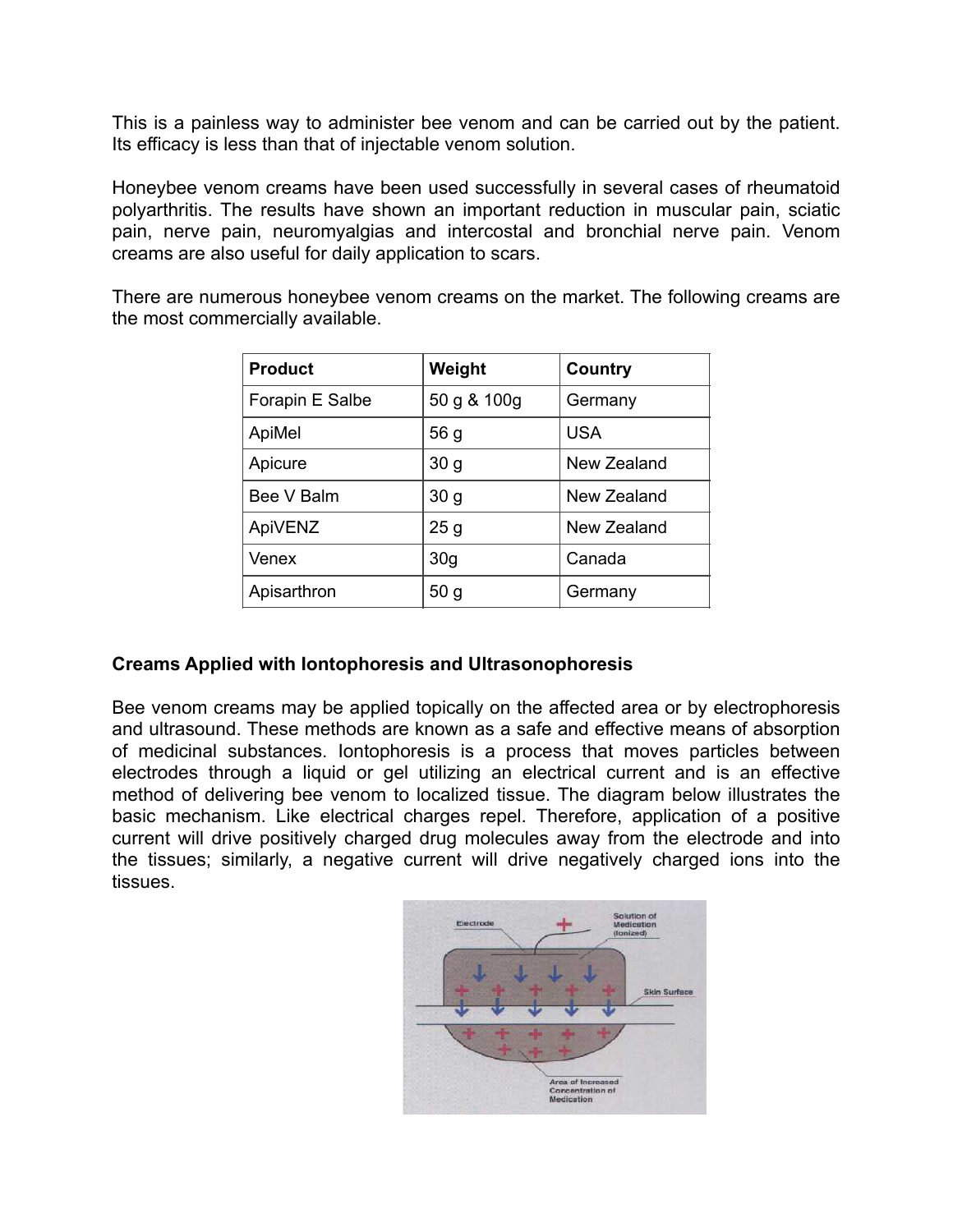Ultrasonophoresis moves particles through a gel using vibration of an ultrasonic wave or sound with frequency ranges inaudible to humans. The venom cream is first tested in a small area for sensitivity. If no adverse reactions occur after 30 minutes, the cream is applied to the area selected and iontophoresis or ultrasononophoresis is applied. The frequency of treatments depends on the severity and chronicity of the arthritis or affliction. This is an excellent method in application of venom to scar tissue.

## **Venom Properties and Composition**

Honey bee venom contains more than 60 components that are uniquely pharmacologically active. The following table expresses the composition of venom from a honey bee worker as stated in the findings of two separate studies (Dotimas and Hilder 1987 and Shipolini 1984). These components were measured as a percentage of dry venom, with water makes up approximately 88% of venom before drying.

| <b>Class of Molecules</b>     | Component                                        | % of Dry Venom (1) | % of Dry Venom (2) |
|-------------------------------|--------------------------------------------------|--------------------|--------------------|
| Enzymes                       | Phospolipase A2                                  | $10 - 12$          | $10 - 12$          |
|                               | Hyaluronidase                                    | $1 - 3$            | $1.5 - 2.0$        |
|                               | d<br>A<br>$\mathbf C$<br>phosphomonoesterase     |                    | 1.0                |
|                               | Lysophopholipase                                 |                    | 1.0                |
|                               | a-glucosidase                                    |                    | 0.6                |
| <b>Other Proteins and</b>     | <b>Melittin</b>                                  | 50                 | 40-50              |
| Peptides                      | Apamine                                          | $1 - 3$            | 3                  |
|                               | Mast Cell Degranulating<br>Peptide (MCD)         | $1 - 2$            | 2.0                |
|                               | Secapin                                          | $0.5 - 2.0$        | 0.5                |
|                               | Procamine                                        | $1 - 2$            | 1.4                |
|                               | Adolapin                                         |                    | 1.0                |
|                               | Protease inhibitor                               |                    | 0.8                |
|                               | Tertiapin *                                      | 0.1                | 0.1                |
|                               | Small peptides (with less<br>than 5 amino acids) | $13 - 15$          |                    |
| <b>Physiologically Active</b> | Histamine                                        | $0.5 - 2.0$        | $0.6 - 1.6$        |

## Class of Molecules Component % of Dry Venom (1) % of Dry Venom (2)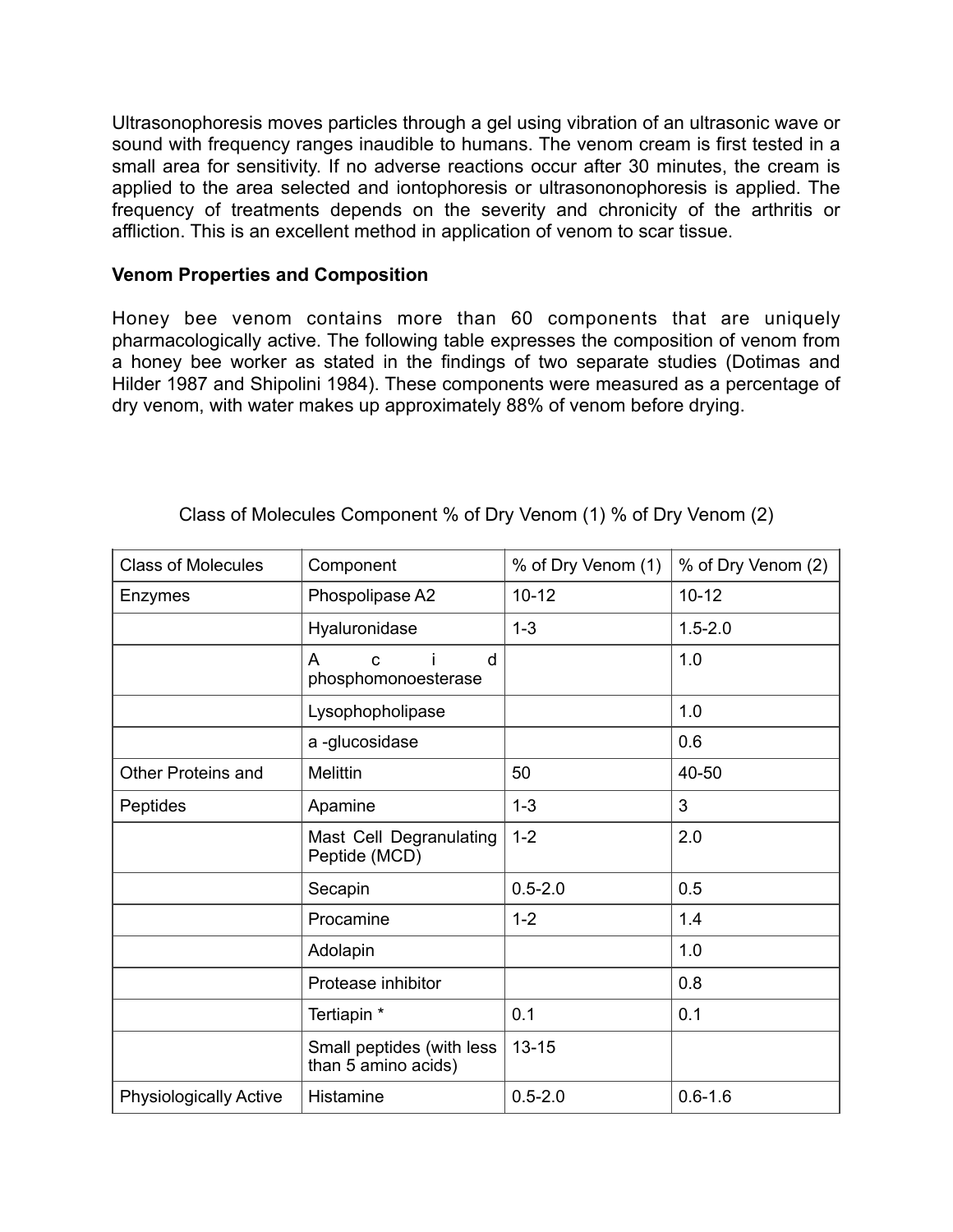| Amines             | Dopamine             | $0.2 - 1.0$ | $0.13 - 1.0$ |
|--------------------|----------------------|-------------|--------------|
|                    | Noradrenaline        | $0.1 - 0.5$ | $0.1 - 0.7$  |
| Amino Acids        | t-aminobutyric acid  | 0.5         | 0.4          |
| Sugars             | Glucose and fructose | 2           |              |
| Phospholipids      |                      | 5           |              |
| Volatile compounds |                      | $4 - 8$     |              |

The most intensely studied components are: melittin, apamin, peptide 401, adolapin, protease inhibitors, and phospholipases.

## **Melittin**

Melittin is the most prevalent biologically active substance of honey bee venom. It stimulates the hypophyseal-adrenal system and produces cortisol. It is 100 times more potent than hydrocortisone (Couch, 1972; Knepel *et al*., 1987; Vick *et al*., 1972, 1975). Melittin also stabilizes the lysosome cell membrane to protect against inflammation (Shkenderov et al., 1986). It is an inhibitor of protein kinase C, Ca2+/calmodulindependent protein kinase II, myosin light chain kinase and Na+/K+-ATPase (synaptosomal membrane), with an IC50 of 1-4 µM; cell membrane lytic factor. Melittin has also been shown to inhibit neutrophil superoxide and hydrogen peroxide production. This probably accounts for some of the anti-inflammatory activity of bee venom, since oxygen radicals contribute to inflammatory tissue damage.

Melittin is quite a short peptide (only 26 amino acids long). Its underlying structure is helical but its overall shape is that of a bent rod. In the venom sac of the bee, melittin adopts a tetrameric conformation. The tetramer forms much in the same pattern as a baker would arrange pastry on a hot cross bun. As a result, the core is made up of apolar residues that are completely shielded by a hydrophilic coat.

## **The Tetrameric Conformation of Melittin**

The monomeric conformation seems to be adopted once melittin is injected via a bee sting and hits cell membranes. This is where melittin is so interesting. It is a powerful cell-lytic agent. It binds rapidly to erythrocytes bringing on the release of hemoglobin in the extracellular medium. Seeing that there are about 1.8x10 (to the power of) 7 binding sites for melittin per erythrocyte, it is likely that the site of interaction is the membrane lipid rather than specific receptors. Lysis occurs when the organization of a lipid bilayer is perturbed.

Though, to date, there is little direct evidence on the molecular mechanism of hemolysis, it is thought that lysis occurs by a colloid osmotic mechanism which results in the formation of melittin-induced lesions or "pores". In fact, melittin may interact with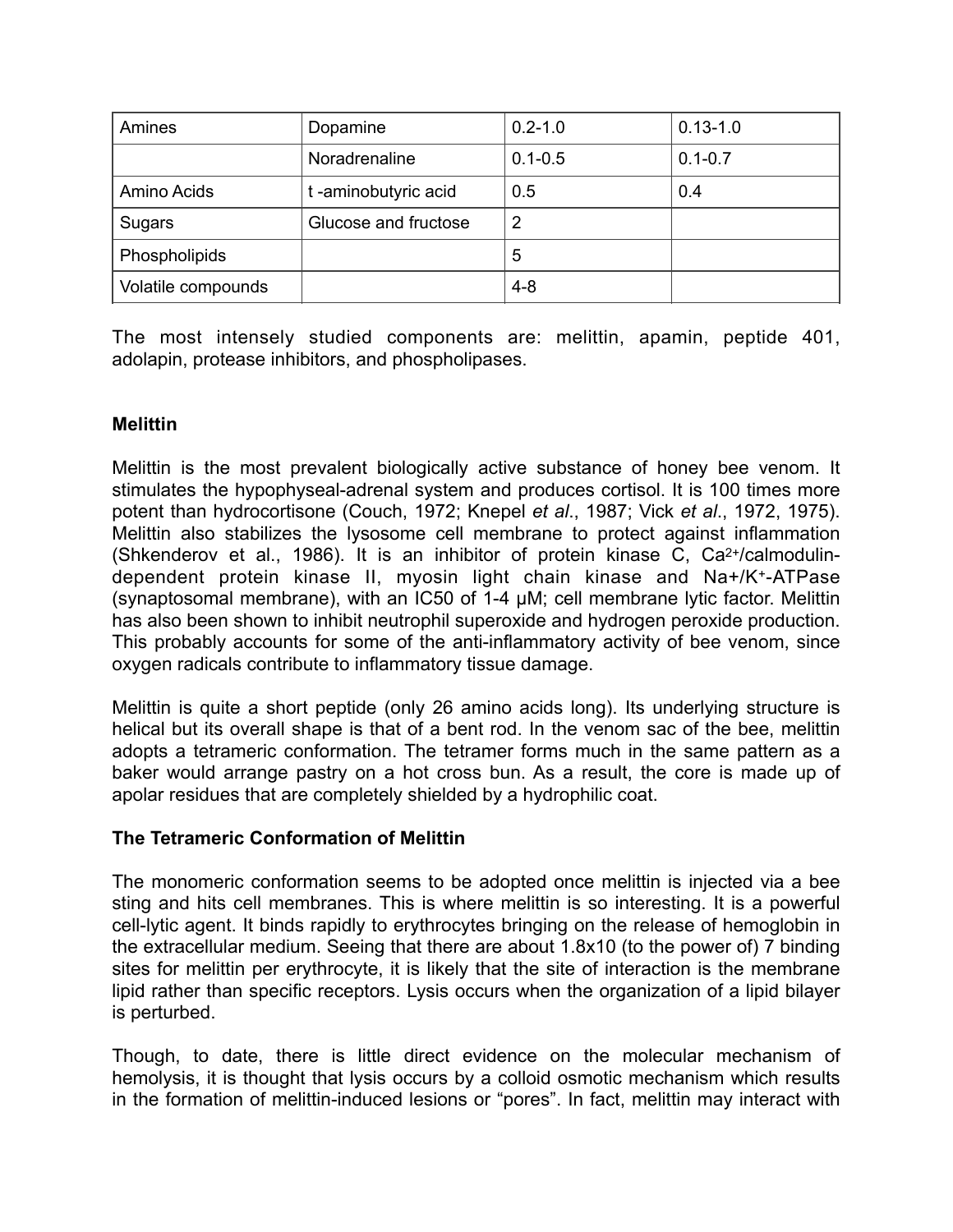membranes in different ways depending on the lipid composition of the bilayer; in the event of channel formation, the tetrameric conformation of melittin seems to be required. The scientific interest in melittin is obvious. The assimilation of certain types of drug could be largely facilitated if coupled with melittin.

# **ABSTRACT**

## **A matrix metalloproteinase 2 cleavable melittin/avidin conjugate specifically targets tumor cells in vitro and in vivo.**

## **Holle L, Song W, Holle E, Wei Y, Wagner T, Yu X.**

**Department of Biological Science, Clemson University, Clemson, SC 29634, USA.** 

Extracellular matrix breakdown as well as increased expression in cancer cells and tumor microvascular endothelial cells make matrix metalloproteinase 2 (MMP2) an attractive target for cancer treatment. By taking advantage of MMP2's properties, an MMP2 cleavable melittin/avidin conjugate was designed. Melittin alone is extremely toxic to cells and induces immediate cell lysis, but becomes inactive when coupled with avidin. The incorporation of the MMP2 target sequence into the peptide was used as a means for targeting tumor cells. In vitro, the melittin/avidin conjugate showed strong cytolytic activity against cancer cells with high MMP2 activity; DU 145 prostate cancer cells and SK-OV-3 ovarian cancer cells. The conjugate exhibited very little cytolytic activity against normal L-cells that displayed low MMP2 activity. These data demonstrate the MMP2 specificity of the melittin/avidin conjugate. In vivo, the size of tumors injected with the melittin/avidin conjugate was significantly smaller as compared to untreated tumors. Therefore, due to its tumor targeting capabilities as well as its cytolytic properties in vitro and in vivo, the melittin/avidin conjugate displays the potential for use in cancer therapy.

## **Other Cancer References:**

- Ginsberg-N-J. Dauer-M. Slotta-K-H.T1 Melittin used as a protective agent against x-irradiation. Nature. 1968 Dec 28. 220(174), p. 1334.
- Hait-W-N. Grais-L. Benz-C. Cadman-E-C.TI Inhibition of growth of leukemic cells by inhibitors of calmodulin: phenothiazines and melittin, Cancer-Chemother-Pharmacol. 1985. 14(3). P 202-5.AB Calmodulin, a ubiquitous calciumbinding protein, has recently been shown to play an important role in cellular proliferation. The calmodulin inhibitors melittin, trifluoperazine, and chlorpromazine inhibited the growth and clonogenicity of human and murine leukemic cells, and their potency reflected their activity as inhibitors of calmodulin. Melittin, which is a far more potent inhibitor of calmodulin activity, was also a more potent inhibitor of cell growth and clonogenicity. The less active phenothiazine metabolite, chlorpromazine sulfoxide, had much less potent cytotoxic activity.
- Killion, JJ. Dunn-J-D.Tl. Differential cytolysis of murine spleen, bone-marrow, and leukemia cells by melittin reveals differences in membrane topography. Biocbem-Biophys Res-Commun. 1986 Aug 29. 139(l), p. 222-7. AB L1210 leukemia cells are 2-4 fold more sensitive to the cytolytic effects of melittin, the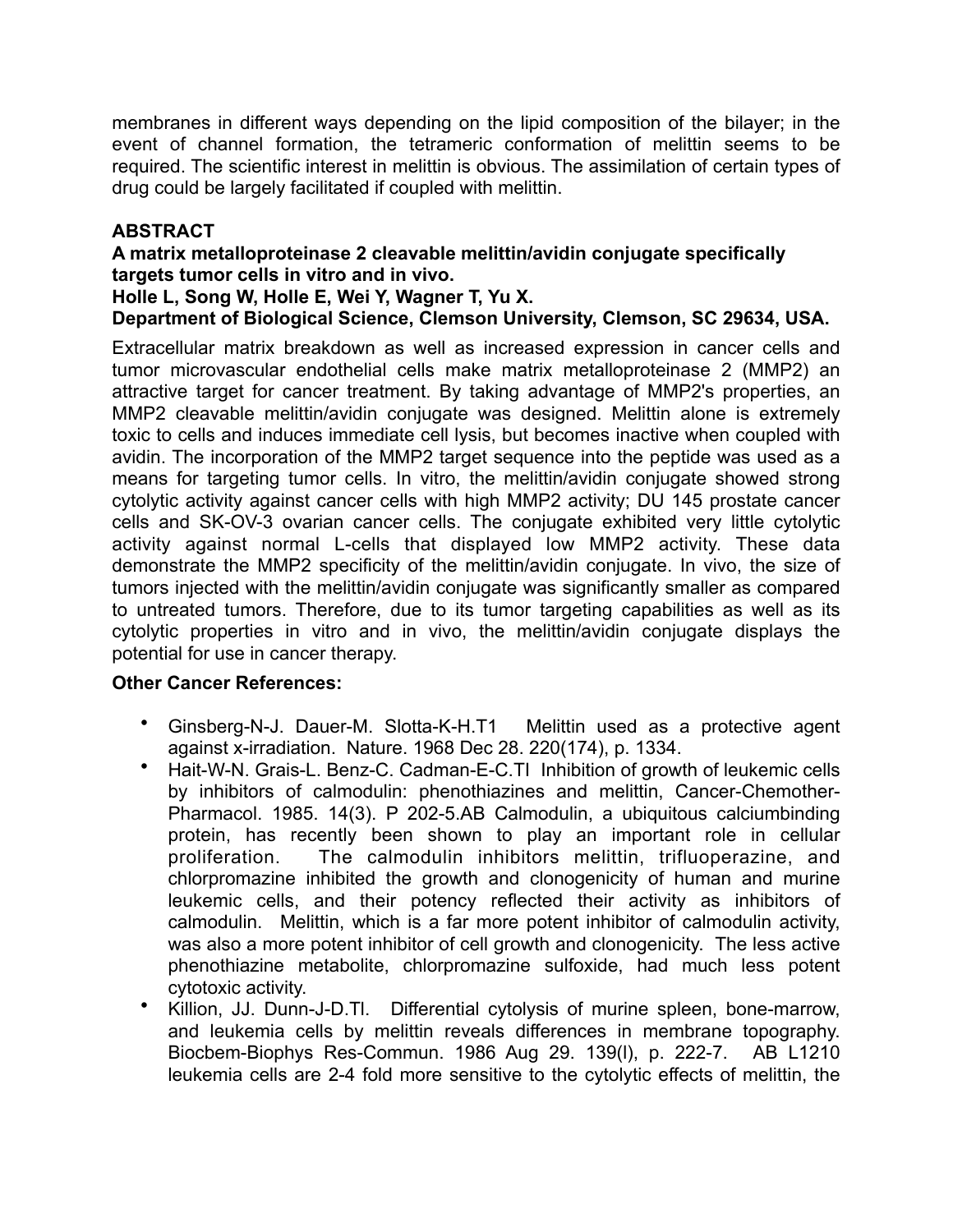membrane-active toxin of bee venom, than normal DBA/2 mouse spleen and bone-marrow cells.

• Gerst, J.E., Salomon-Y.TI. Inhibition by Melittin and fluphenazine of melanotropin receptor function and adeylate cyclase in M2R melanoma cell membranes. Endocrinology. 1987 Nov.121(5), p. 1766-72.

Scientists at the Oncology Research Centre at Prince of Wales Hospital in Australia claim to have killed cancer cells in a test-tube using synthesized melittin, which destroys cells by creating a hole in their outer membranes. They further claim they have modified the structure of the melittin molecule by removing the part that causes allergic reactions in some patients, while maintaining its cell-killing ability.

# **Apamin**

Apamin is a small, basic, 18-amino acid peptide toxin with 2 disulfide bridges that has the ability to cross the blood brain barrier. Apamin also blocks a class of Ca2+-activated K+ channels, thus potentially enhancing nerve transmission. It works like melittin to produce cortisol (Vick and Shipman, 1972), and inhibits the complement system, C3, which is involved in inflammation (Gencheva et al., 1986). Apamin is not only an anti-inflammatory, but also acts as a mood elevator. Hence, apamin is a plausible explanation as to why people feel better after being stung.

# **ABSTRACT**

# **Ikonen S, Riekkinen P.**

# **Effects of apamin on memory processing of hippocampal-lesioned mice. Eur J Pharmacol 1999;382:151-156**

We investigated the effects of acute i.p. injections of the  $Ca(2+)$ -dependent  $K(+)$ channel blocker, apamin, on water maze spatial navigation and radial arm maze performance in mice with partial hippocampal-lesions. In the radial arm maze, apamin 0.06 and 0.2 mg/kg dose-dependently reversed the lesion-induced defect. In the water maze, apamin 0.2 mg/kg alleviated the defect, but a lower dose 0.06 mg/kg was ineffective. At a higher dose, 0.4 mg/kg, apamin impaired the water maze performance. These results suggest that  $Ca(2+)$ -dependent  $K(+)$  channel blockers can alleviate the spatial reference memory and working memory impairment induced by partial hippocampal lesions.

# **ABSTRACT**

# **Ikonen S, Schmidt B, Riekkinen P Jr. Apamin improves spatial navigation in medial septal-lesioned mice. Eur J Pharmacol 1998;347:13-21**

We investigated the effects of acute i.p. injections of the Ca2+-dependent K+ channel blocker, apamin, on water maze spatial navigation, Y-maze and passive avoidance behavior in intact and medial septal-lesioned mice. Apamin 0.02, 0.06 or 0.2 mg/kg (i.p.) administered 30 min before or immediately after the training did not affect the performance of intact mice. Apamin 0.02 or 0.06 mg/kg (i.p.) administered immediately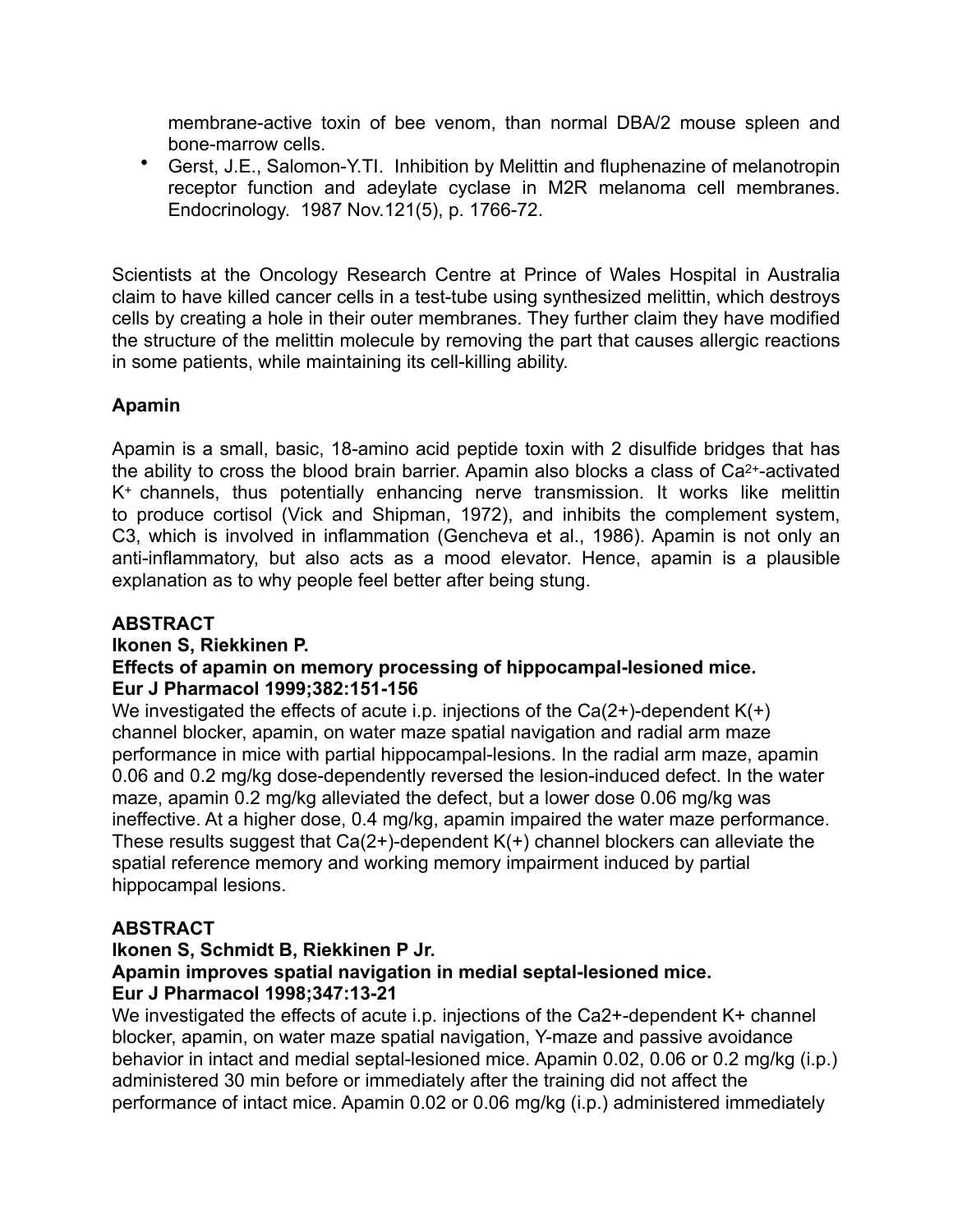after the daily training did not affect the performance of medial septal-lesioned mice. Apamin 0.02 and 0.06 mg/kg (i.p.) administered 30 min before daily training reversed the navigation failure present in medial septal-lesioned mice during the initial and reversal learning stages of the water maze task. Apamin had no effect on the cognitive performance in Y-maze or passive avoidance tests. The results indicate that blockade of Ca2+-dependent K+ channels may facilitate acquisition of spatial navigation performance, but has no effect on consolidation, inhibitory avoidance and spontaneous alternation behavior in mice.

# **Peptide 401, or MDC Peptide**

Peptide 401, or MDC peptide, blocks the arachidonic acid and inhibits prostaglandin synthesis (Hanson et al., 1974; Neubould, 1963; Surfer *et al*., 1973) In July 1990, Ziai, Russek, Wang, Beer, Blume from the American Cyanamid Company, Pearl River, New York, commented that peptide-401 displays striking immunological and pharmacological activities. They also demonstrated that MCD significantly lowered blood pressure in rats. Peptide 401 was also found to be effective on edema (Billingham *et al*., 1973).

# **Br J Pharmacol. 1990 Feb;99(2):350-4.**

## **Anti-inflammatory activity of bee venom peptide 401 (mast cell degranulating peptide) and compound 48/80 results from mast cell degranulation in vivo. Banks BE, Dempsey CE, Vernon CA, Warner JA, Yamey J.**

# **Department of Physiology, University College London.**

1. The relationship between the anti-inflammatory activity of the bee venom peptide 401 in the carrageenin-induced oedema of the rat hind paw and its mast cell degranulating activity has been reinvestigated. 2. Mast cell degranulation caused by compound 48/80 (10 mg kg-1) or by allergen challenge in rats sensitized to Nippostrongylus brasiliensis also suppressed rat hind paw oedema in the same test. 3. The anti-inflammatory activities of peptide 401 and compound 48/80 were partially suppressed by pretreatment of rats with mepyramine and methysergide, at doses (2.5 mg kg-1) that completely suppressed skin reactions to these mast cell-derived amines. Pretreatment of rats with compound 48/80 also suppressed the apparent anti-inflammatory actions of peptide 401 and of compound 48/80. 4. Injection of peptide 401 together with carrageenin increased the inflammatory response in the rat hind paw. 5. The antiinflammatory activity of peptide 401 and of compound 48/80 in the carrageenin-induced swelling of the rat hind paw arises from mast cell degranulation in vivo.

# **Adolapin**

In 1982, Bulgarian researchers Shkendrov and Koburova isolated a peptide in bee venom called adolapin and showed that it had anti-inflammatory and analgesic properties. Adolapin inhibits the microsomal cyclooxygenase. It is 70 times stronger than indomethacin in animal models (Shkenderov *et al*., 1986). It also inhibits platelet lipoxygenase, which involves hydroperoxyeicotetranonic acid (HPETE) and leukotriens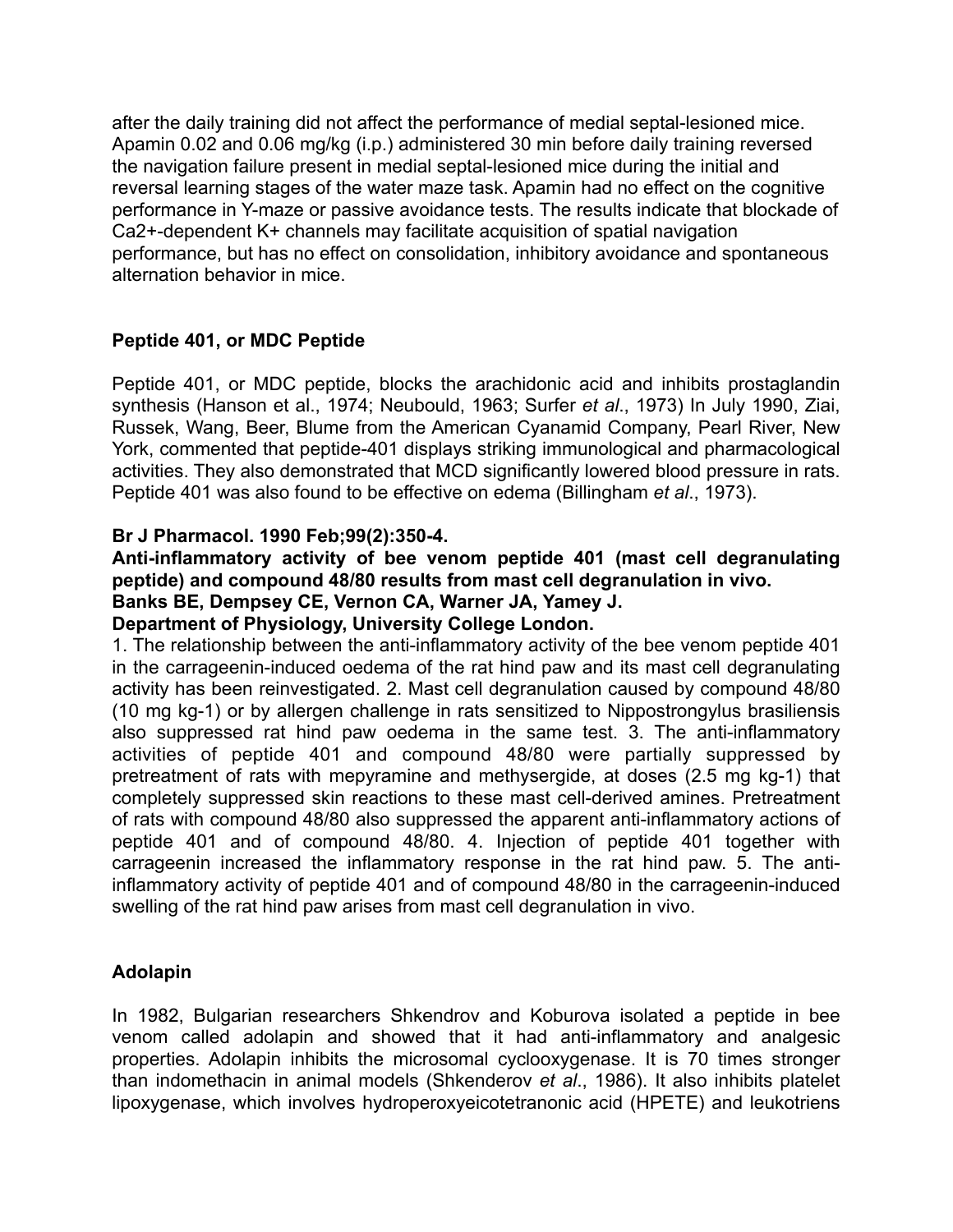(Koburova *et al*., 1985), as well as inhibiting thromboxane (TXA2) and prostacycline (PGI2), which are activated during inflammation (Shkenderov *et al*, 1986). By inhibiting cyclooxygenase, adolapin has an analgesic effect.

## **Protease Inhibitors**

Protease inhibitors inhibit carrageenin, prostaglandin E1, bradykinin, and histamine induced inflammations; they also inhibit chymotrypsin and leucine-aminopeptidase (Shkenderov, 1986).

## **Phospholipases**

Like snake venom, bee venom has phospholipases (12%) as major active components, which are freed from the lysosomes of phagocytes in the course of inflammation (Zurier *et al*., 1973). These phospholipases can cleave phospholipids of the cell membrane to create arachidonic acid, which is converted into prostaglandins. In fact, a phospholipase A2 inhibitor was able to block the inflammatory pathway in acute and chronic situations (Garcia-Pastor *et al*., 1999. In addition, honey bee venom contains lecithinase converts lecithine to lysolecithine (or phospholipase B), which breaks down the membranes of blood cells, and hyaluronidase (3%) acts as a spreading factor, by breaking down hyaluronic acid, a polysaccharide interstitial fluid in connective tissue.

## **Other Beneficial Substances**

Other unique substances, such as Compound X, Hyaluronidase, Phospholipase A2, Histamine, and Mast Cell Degranulating Protein (MSDP), are involved in the beneficial effects of bee venom. The main amino acids in bee venom are cysteine and methionine, both of which are sulphur bearing. Sulphur is important in inducing cortisol release from the adrenal glands. Finally, the venom also contains measurable amounts of the neurotransmitters dopamine, norepinephrine and serotonin.

## **Unique Physiological Effects of Venom**

# **Antibacterial, Antifungal, Antiradioactive Activity**

Schmidt-Lange (1941), Ortel (1955), and Fennell *et al*. (1968) reported that bee venom has a strong anti-bacterial and anti-fungal effect as well as a radioprotection effect (Ginsberg *et al*., 1968; Kanno *et al*., 1970; Shipman et al, 1967, 1968).

## **Conclusions**

People's lives would be greatly different without the benefits provided by honey bees, and it is unlikely that we would be as culturally evolved as we are without them. We would not have fruits, vegetables, and plants that depend on their pollination. Their miraculous products - honey, propolis, royal jelly and venom - provide us with a